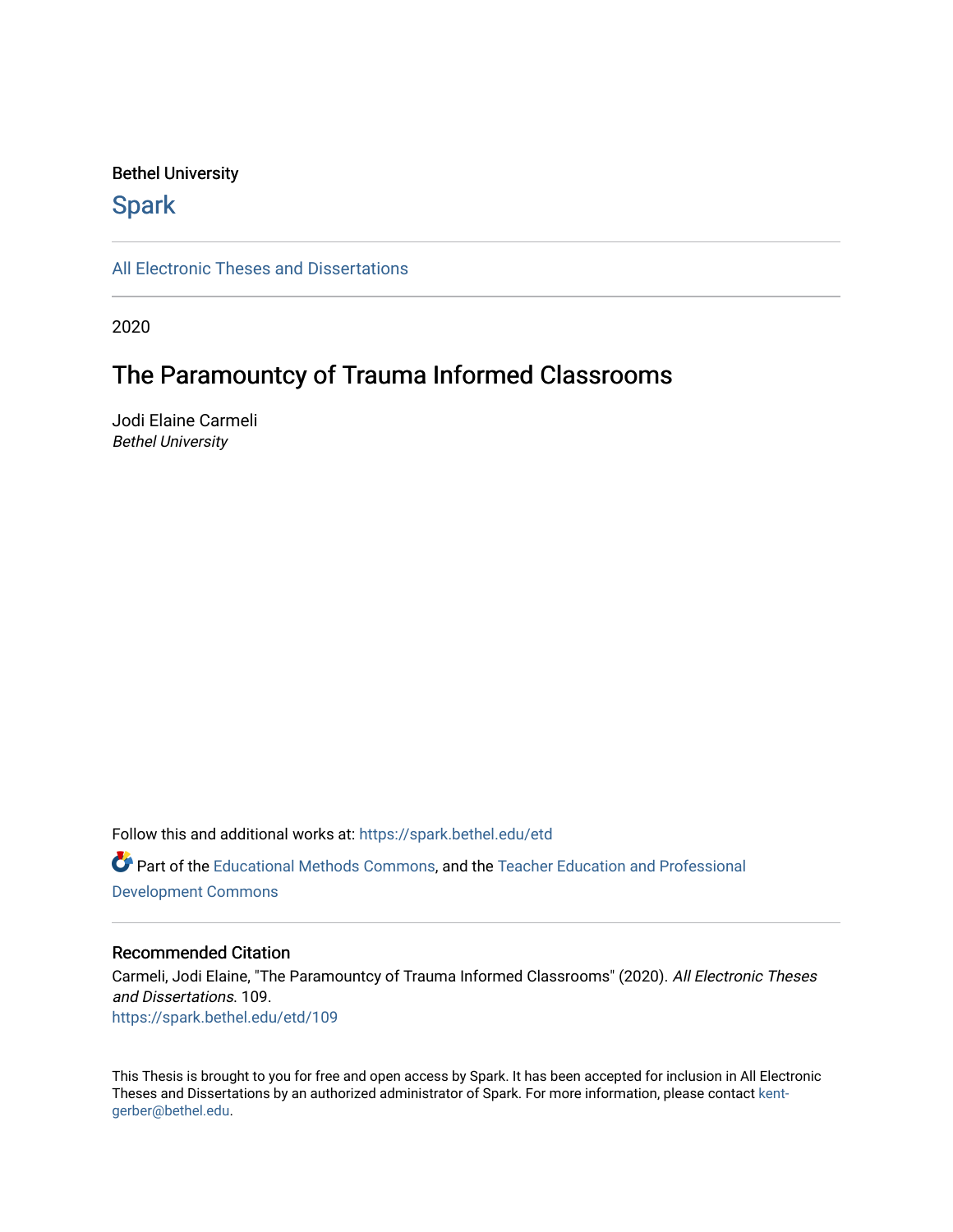THE PARAMOUNTCY OF TRAUMA-INFORMED CLASSROOMS

A MASTER'S THESIS

# SUBMITTED TO THE FACULTY

# OF BETHEL UNIVERSITY

BY

# JODI CARMELI

# IN PARTIAL FULFILLMENT OF THE REQUIREMENTS

FOR THE DEGREE OF

MASTER OF ARTS

MAY 2020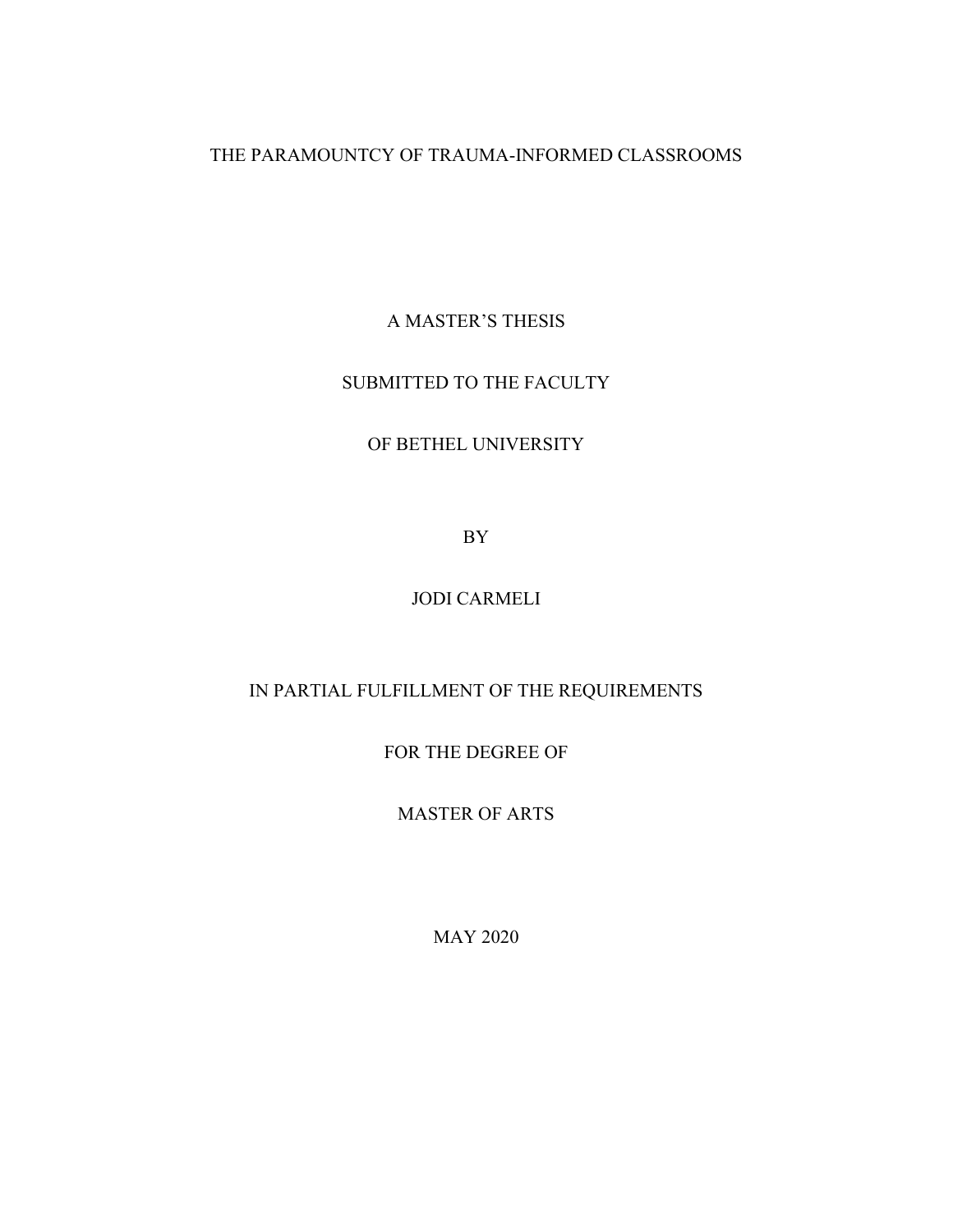BETHEL UNIVERSITY

# THE PARAMOUNTCY OF TRAUMA-INFORMED CLASSROOMS

JODI CARMELI GRISDALE

MAY 2020

APPROVED

Advisor's Name: Meghan Cavalier, Ed.D.

Program Director's Name: Molly Wickam, Ph.D.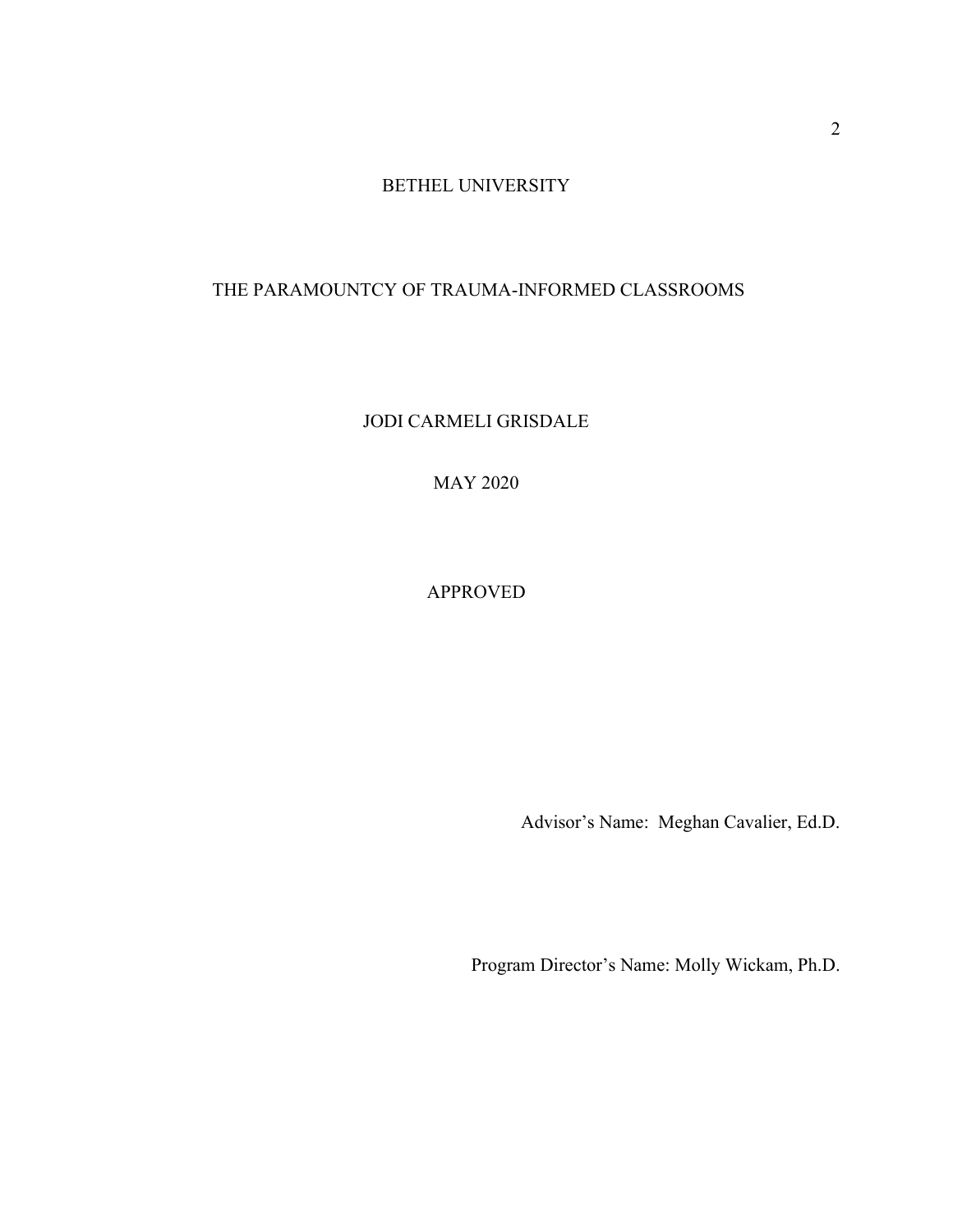#### Abstract

Students impacted by trauma make up a substantial portion of the overall population. Yet, schools throughout the United States have failed to adequately meet the needs of traumaimpacted youth and the teachers who support them. As a result, many students who might have otherwise developed academically, socially, and emotionally are dropping out and becoming maladjusted, which has wide-ranging, lasting impacts on society overall. Additional resources and training must be provided to the educational community, especially in areas where trauma is prevalent. Healthcare professionals such as psychologists and therapists have proven to be essential partners able to contribute their skills in confronting trauma in education. When school leaders administer this collaborative approach between specialists across various fields, teachers become less overwhelmed and the needs of trauma-impacted students are more likely to be met.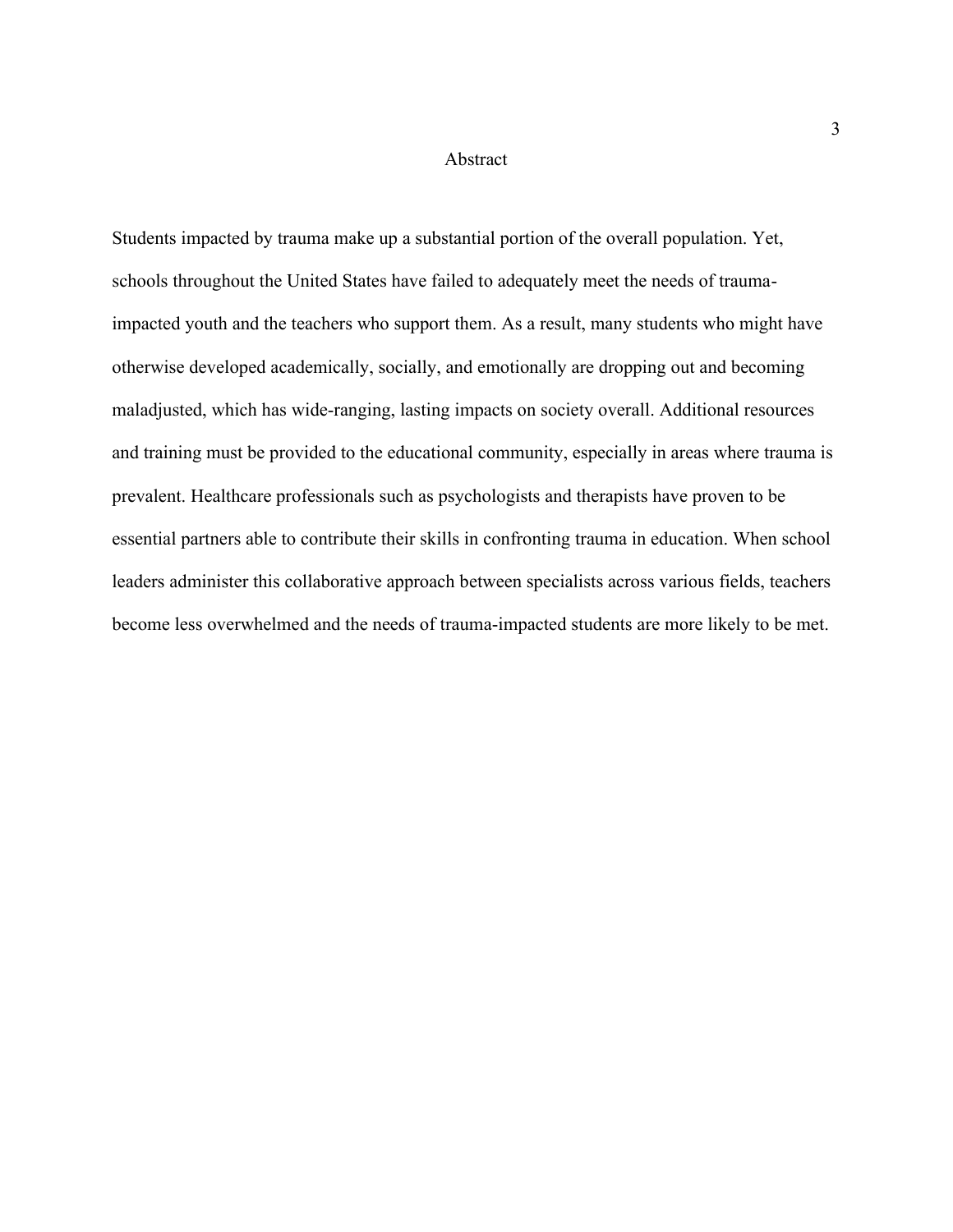# Table of Contents

| 19 |
|----|
|    |
|    |
|    |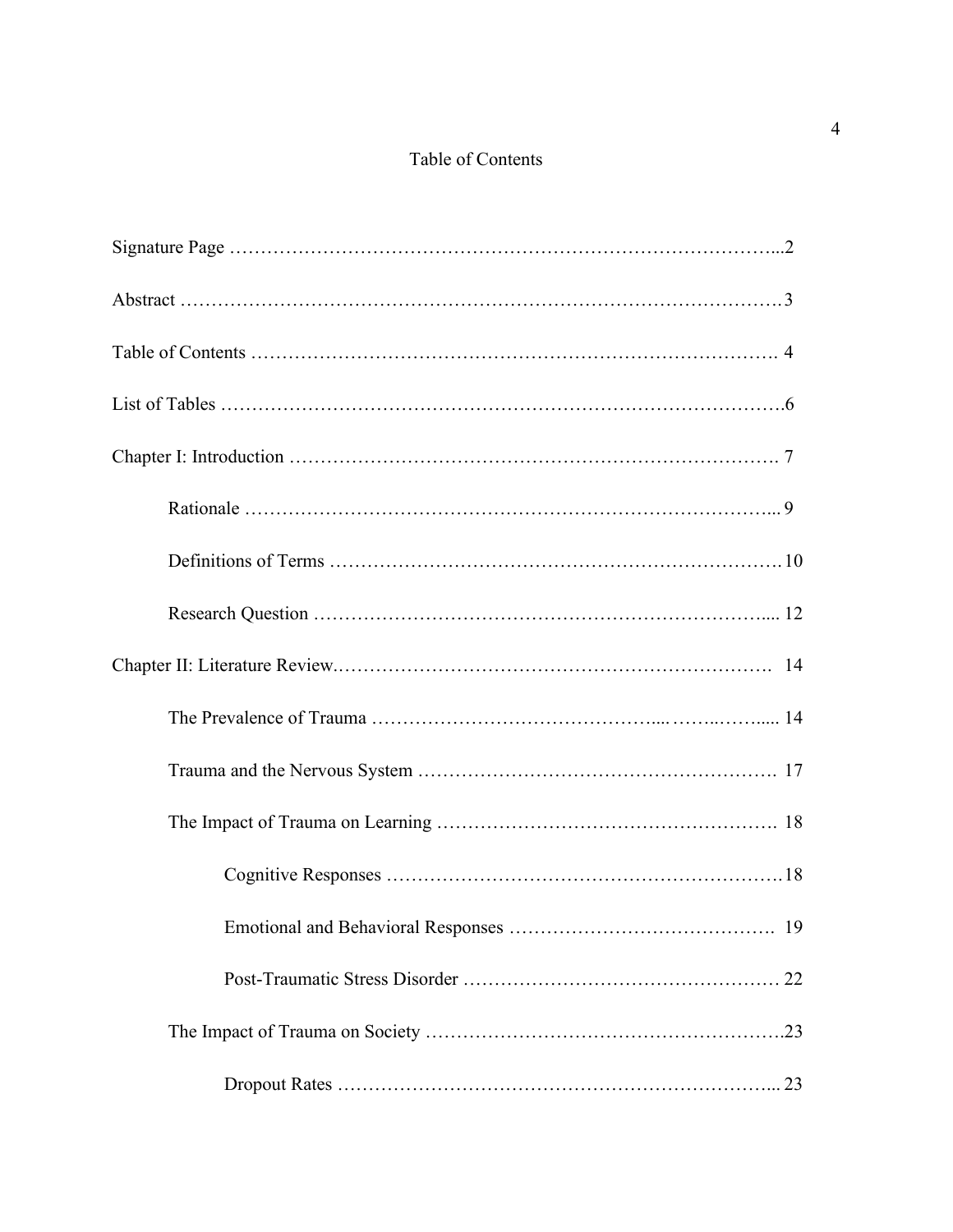| Implementing Healthcare Framework and Multi-tiered Support  36 |
|----------------------------------------------------------------|
| Building Relationships and Social-Emotional Learning 40        |
|                                                                |
|                                                                |
|                                                                |
|                                                                |
|                                                                |
|                                                                |
|                                                                |
| 52<br>Limitations of the Research                              |
|                                                                |
|                                                                |
|                                                                |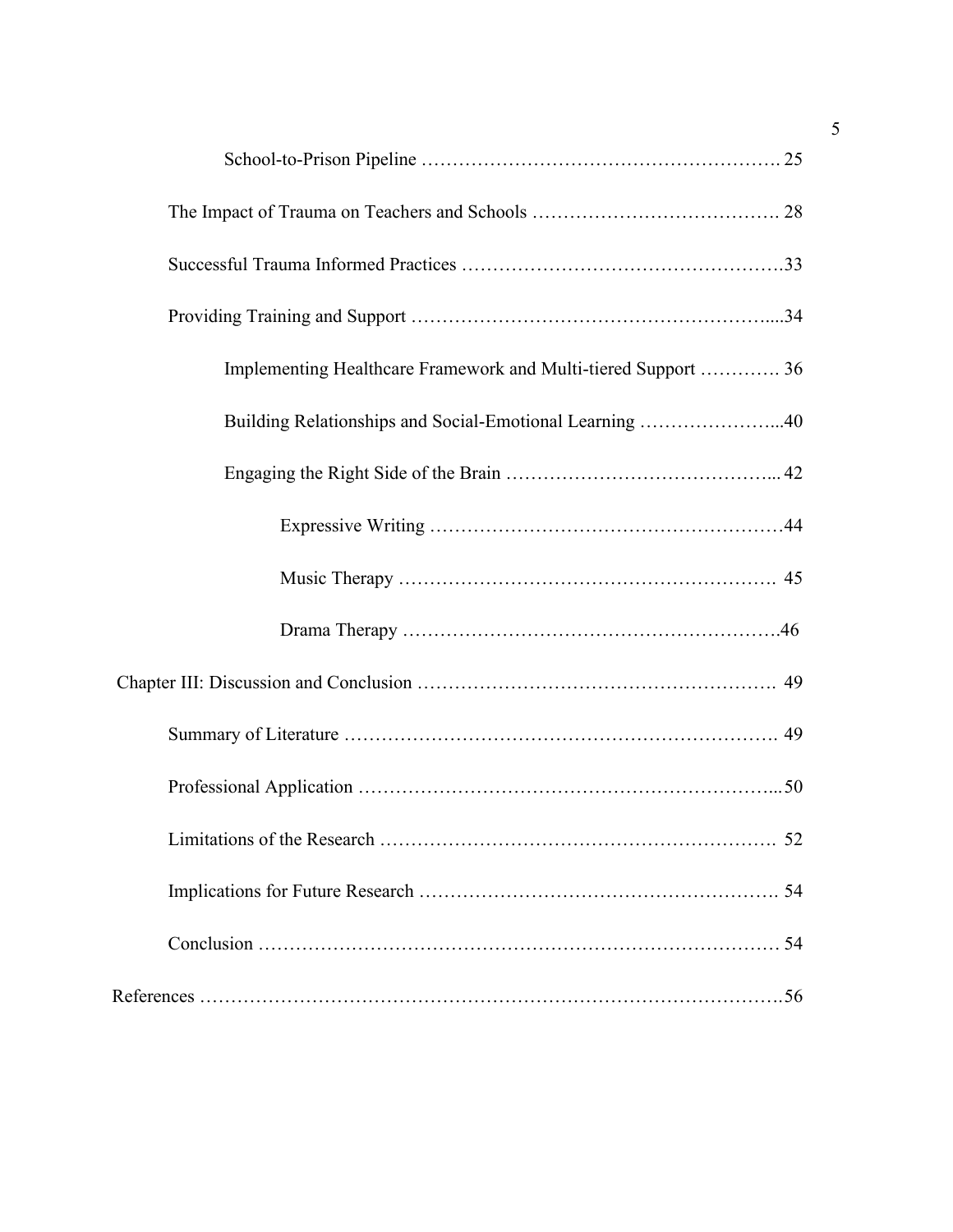List of Tables

Table

1 Early Adversity Has Lasting Impacts 16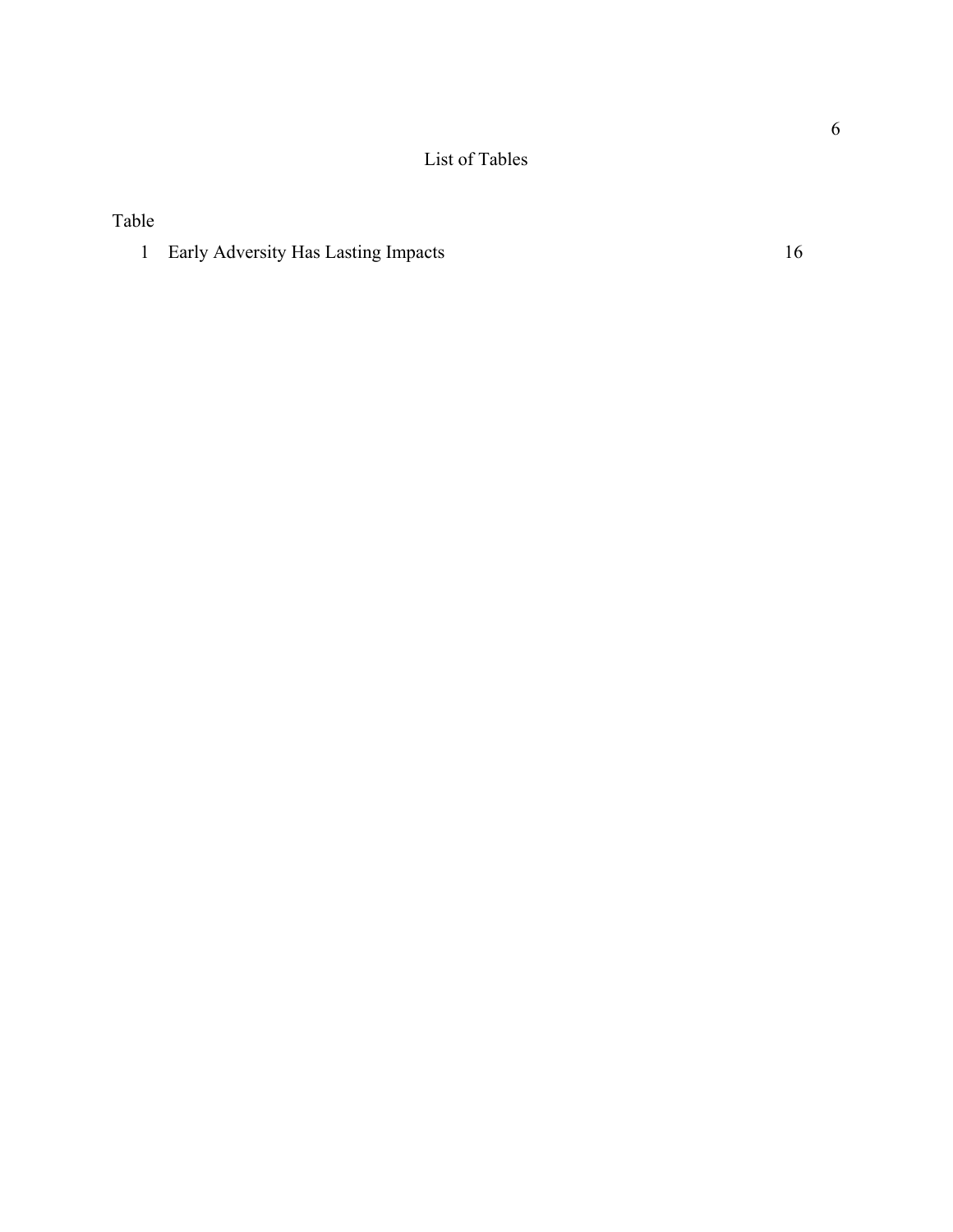#### **CHAPTER I: INTRODUCTION**

Imagine yourself as a naive and nervous, yet bright-eyed and optimistic new teacher arriving to the classroom on your very first day of your new job. With your newly earned degree in hand, you hoped you were prepared and equipped with what it took to be a successful and effective teacher. In your mind were images of curious, eager students looking up at you, captivated by your charm, wit, and innate ability to entertain while passionately imparting meaningful content with mastery and ease. You embraced this rosy vision as you entered your classroom for the first time. You made your way up to the front of the empty room waiting for your students to arrive. And then, suddenly, reality walked through the door.

In complete and confounding contrast to your optimism, students come pouring into your classroom like a tornado of terror. Profanity fills the air as they yell, talk on phones, throw up gang signs while posing for selfies, rap to songs with unsettling explicit, violent, and sexual content; they even verbally and physically threaten each other, while ignoring any of your attempts at redirection. The previously cheerful expression on your face now fades into one of horror like Van Gogh's painting, "The Scream." Your dream to save and inspire young people has become more like a fool's nightmare. Yet you still attempt to pull yourself together and muster up the courage to get the students' attention despite the voice in your head that warns, "I was not prepared for this.'' Your heart begins to sink, your body begins to panic, and everything you've learned up to this point becomes meaningless as you realize it is your overwhelming responsibility to successfully educate these students and prepare them for life socially, emotionally, and academically.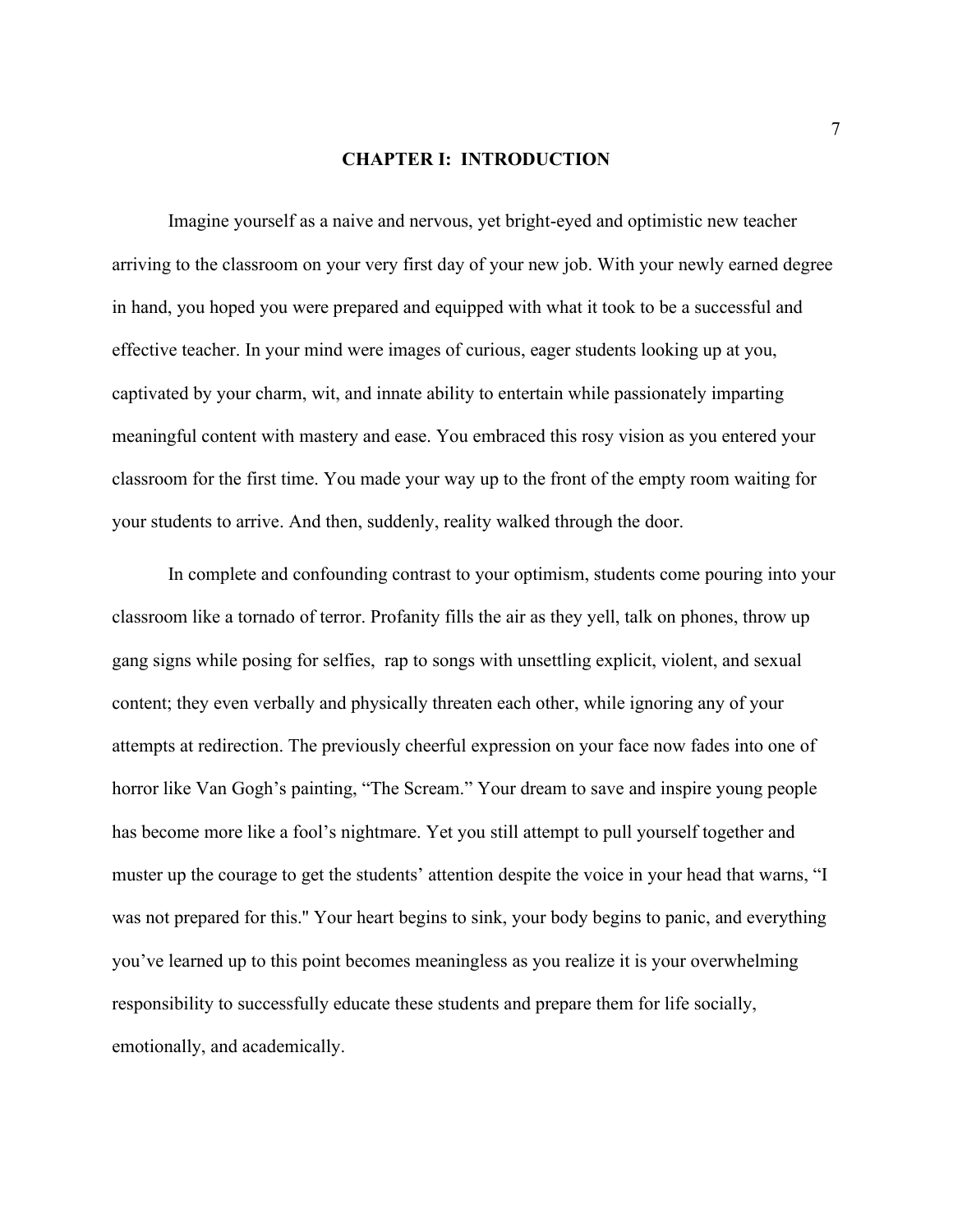This scenario is not an exaggerated account of my own and many other teachers' first day in a trauma-impacted classroom. My first teaching job was at a school with a predominant if not absolute - demographic of youth at-risk who have been impacted by trauma at some point in their lives; the majority of them were still being exposed to and surrounded by trauma on a daily basis. When first hired, it was made clear to me by the administration that some of the student population would consist of "at-risk" youth. But for me, like many other educators, "atrisk" simply meant an opportunity to help those who needed it most. The term itself was nothing more than an educational buzzword, and its implications had never been considered outside of the expectation that the students would be tough and difficult to reach. It never occurred to me to prepare myself for the profound impact their behavior, their lives, their story, and their struggle would have on me. My idealism kept me focused on helping them; and it did not take long before my physical, mental, and emotional well-being was also "at-risk."

My formative teaching experience revealed early on the importance of proper training and support for staff who hope to work with and support trauma-impacted youth. It was clear that educators such as myself needed to be adequately trained in trauma-informed practices, and continuous support by professionals both within and outside of the educational community were essential for helping teachers understand and tackle the social-emotional needs of traumaimpacted students.

This literature review will explore how to ensure the success of trauma-impacted students, beginning with the understanding of what defines trauma and where it originates. It will research trauma's influence on the brain, and consequently how that affects behavior and learning. There are striking statistical correlations between trauma and factors like attendance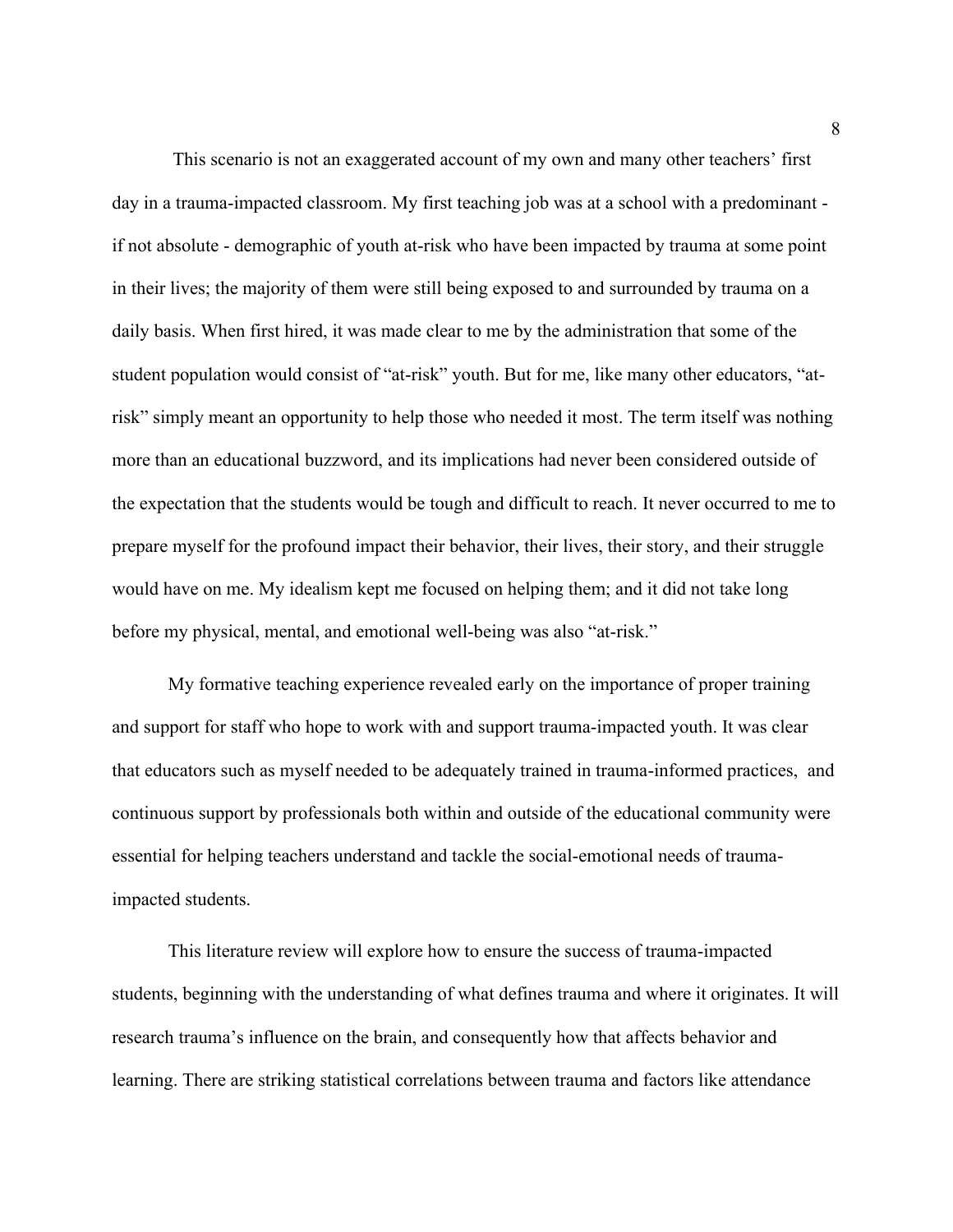and academic success, and there is a direct relationship between trauma and graduation rates, suspensions, expulsions, and dropouts. It is the foundation for failure. And most importantly, it prevents many young people from ever living a life of happiness. Trauma is a powerful force that pushes young people out of the classroom and away from learning how to make responsible decisions, form positive relationships, and self-manage.

#### **Rationale**

Research indicates as many as 68% of children experience at least some form of trauma (Cavanaugh, 2016). Children who experience trauma become maladjusted and will exhibit intense behaviors that follow them into the classroom. If undiagnosed by trained educators and professionals in health care, students displaying symptoms of trauma get misinterpreted as simply "bad kids." Unless these "bad kids" have caring adult support and trauma-informed school systems advocating for them, they will most likely be expelled or drop out due to a lack of a sense of belonging, in which case there will be little to no chance of completing their education or becoming successful members of society. Statistics show that dropouts are sixtythree times more likely to end up in the criminal justice system than to become college graduates (Sohoni, 2017).

Research also shows that schools must be intentional about supporting teachers as well. Teachers who work with trauma-impacted youth are exposed to behaviors that are competitive, hot-tempered, impulsive, extremely hyper-vigilant, or opposingly withdrawn, dissociated, and numb (Sander, 2016). Due to secondary traumatic stress endured by educators, burnout rate is high, and the causes and effects will also be addressed in this literature review. Many educators who have worked with trauma-impacted students share a sense of isolation in their effort to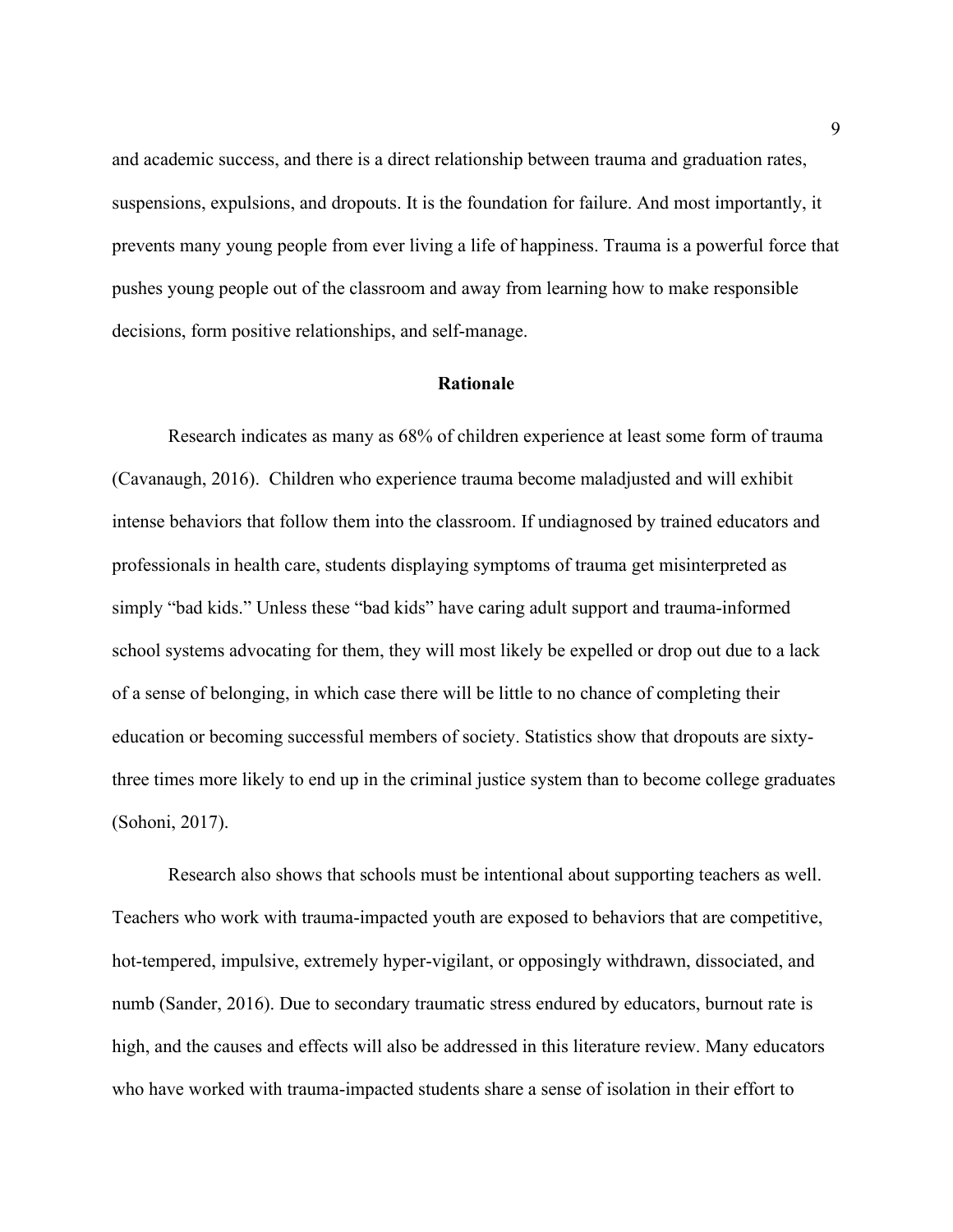address the problem and feel helpless to solve it. Even though they are doing their best work, they struggle with the realization that they alone are not enough and may develop a sense of despair or even depression. Despite the fact these teachers are facing insurmountable, systemic failures, many cannot help but put the fault squarely on their own shoulders. They are the ones who face the students every day. Research indicates it takes a village of adult support including teachers, social workers, counselors, administrators, and even health care professionals all coming together if the needs of these students are to be met. Case studies of successful traumainformed schools reveal how to adequately train, prepare, and support teachers who are willing to work on the front line fighting against the persistent failures in our educational system, especially in urban schools. If more schools used metrics like the Adverse Childhood Experiences (ACEs) survey, which is a model used to describe all types of abuse, neglect, and other potentially traumatic experiences that occur to people under the age of 18 (Center for Integrated Health Solutions, 2019), they would have the potential to become transformative places where educators could provide the necessary skills for struggling youth. Substantial achievement gaps between white students and students of color, like the one in Minnesota, will close or become smaller. Instead of schools being places where students are lost, they can become places where students are found**.**

## **Definition of Terms**

*Trauma-impacted:* Individual trauma results from an event, series of events, or set of circumstances experienced by an individual as physically or emotionally harmful or lifethreatening with lasting adverse effects on the individual's functioning and mental, physical, social, emotional, or spiritual well-being. (Center for Integrated Health Solutions, 2019).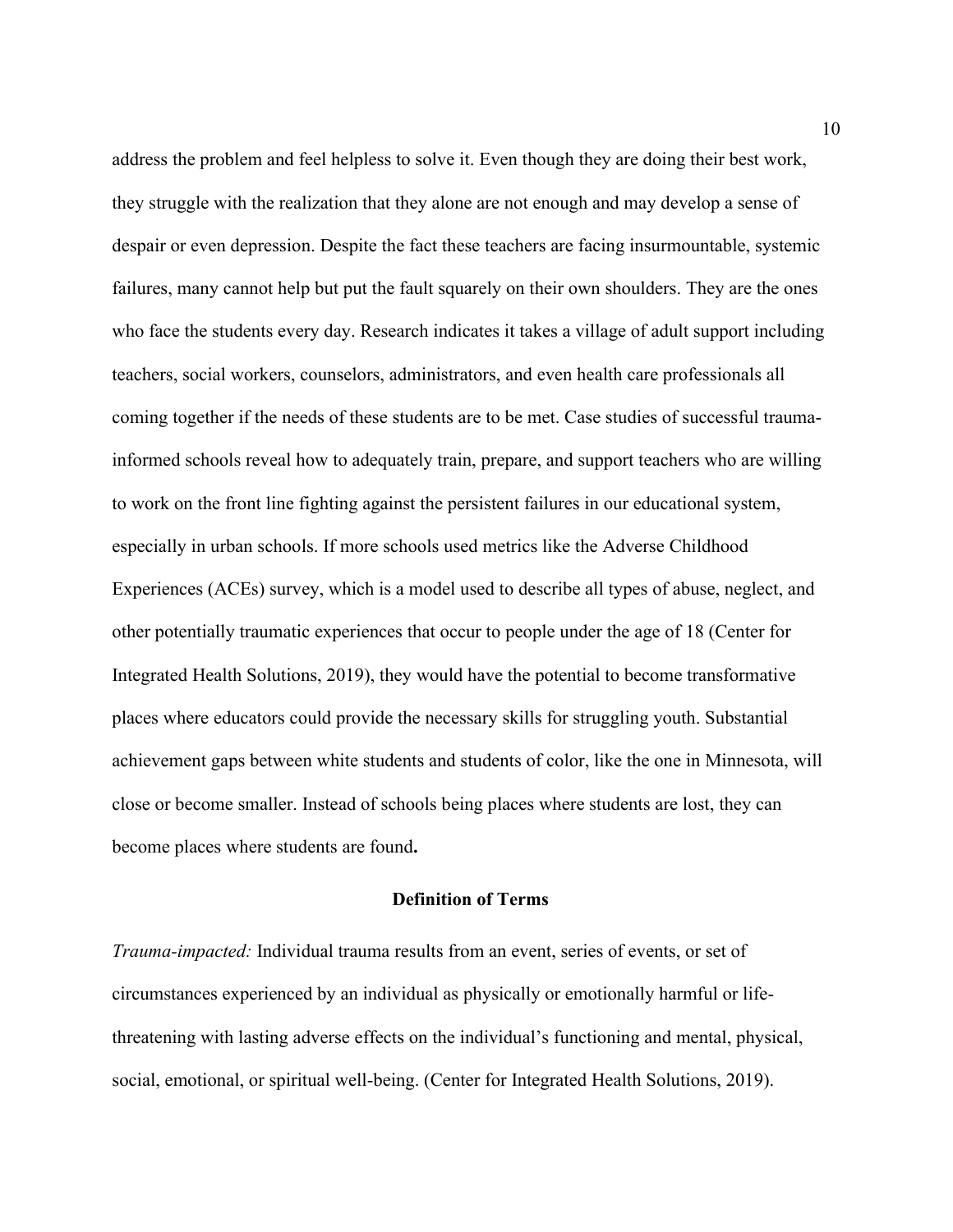*Trauma-sensitive School:* A trauma-sensitive school prioritizes developing trusting relationships, teaches students social and emotional skills, and addresses behavior with positive and compassionate approaches (Trauma, n.d.).

*Adverse Childhood Experiences:* ACEs is a widely used survey that generates a number-based score depending on the number of traumatic experiences an individual has experienced. The higher the number, the more significant an impact on an individual's ability to be successful (Center for Disease Control and Prevention, 2019).

*Emotional Behavioral Disorder:* An emotional and behavioral disorder is an emotional disability characterized by the inability to build or maintain satisfactory interpersonal relationships with peers and/or teachers, an inability to learn which cannot be adequately explained by intellectual, sensory or health factors, consistent or chronic inappropriate type of behavior or feelings under normal conditions, displayed pervasive mood of unhappiness or depression, or displayed tendency to develop physical symptoms, pains or unreasonable fears associated with personal or school problems (Still, 2019).

*Post-traumatic Stress Disorder:* Post-traumatic stress disorder (PTSD) is a mental health condition that's triggered by a terrifying event — either experiencing it or witnessing it. Symptoms may include flashbacks, nightmares, and severe anxiety, as well as uncontrollable thoughts about the event (Post-traumatic stress disorder, 2018).

*Secondary Trauma:* Secondary trauma is defined as indirect exposure to trauma through a firsthand account or narrative of a traumatic event. The vivid recounting of trauma by the survivor and the clinician's subsequent cognitive or emotional representation of that event may result in a set of symptoms and reactions that parallel PTSD (Zimering & Gulliver, 2003).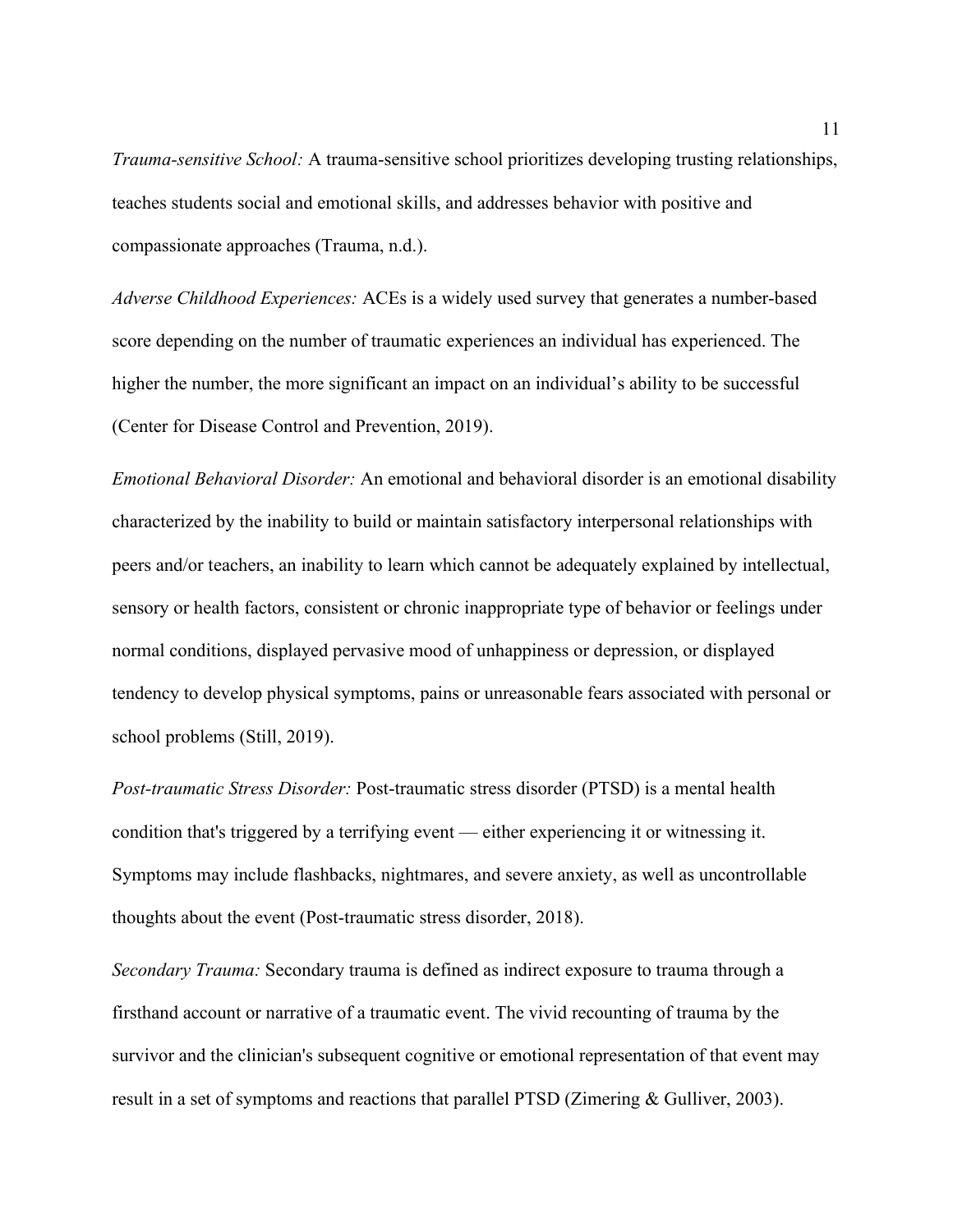*Social-emotional Learning:* SEL is the process through which children and adults learn about self-awareness, self-management, responsible decision-making, relationship skills, and social awareness. Current pedagogy connects SEL with quality of life and overall happiness.

*Pennebaker Paradigm:* A written emotional disclosure paradigm suggests that emotional disclosure about stressful events leads to improvements in physical and psychological health as well as positive reactions from participants about the perceived impact of disclosure (Pennebaker & Beall, 1986).

#### **Research Question**

Both novice and experienced teachers alike are finding themselves overwhelmed by trauma's prevalence and the consequent behaviors it manifests in the classroom. There is an urgent need for schools to be more supportive towards teachers, and for all educators to be more adequately trained to understand and tackle the social-emotional needs of trauma-impacted students as well. Brunzell with Stokes, and Waters (2018) emphasize that many schools are managed in a manner that reflects they are not aware of secondary adverse effects on teachers and, as a result, do not provide direction, encouragement, and support for teachers working with trauma-impacted teachers. The researchers also state that many teachers who quit their jobs cite student misbehavior as a reason (Brunzel et al., 2018).

There also needs to be additional support from other professional communities that come in and assist teachers. Currently, many schools are operating in reaction to the signs of trauma, versus embracing a proactive approach. Research indicates it is essential that professionals from various fields - not only in education - assist schools with the persistent problem of trauma and its impact on the brain, behavior, and learning. Research indicates there is a need for "The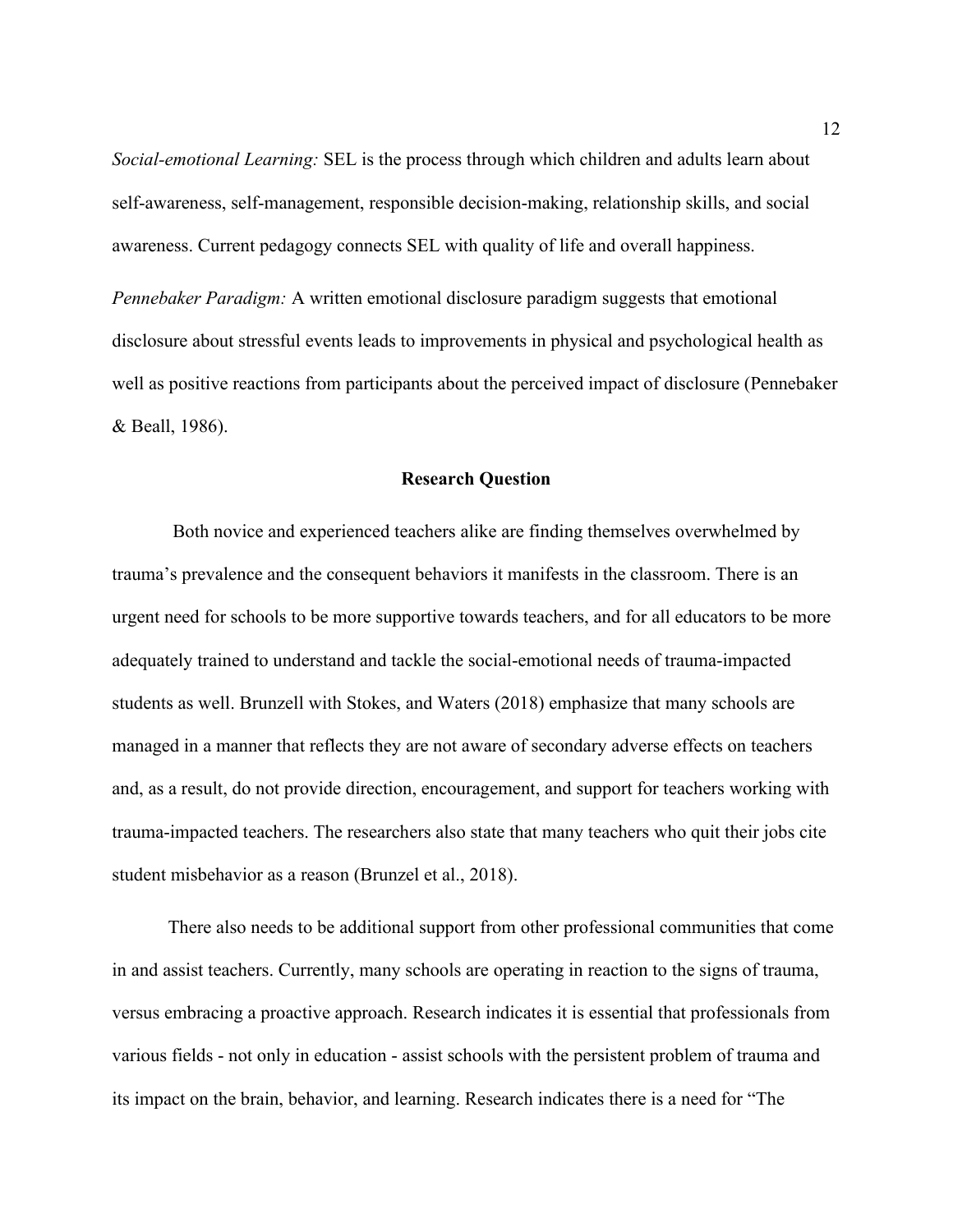provision of a multi-tier intervention that involves teacher training and consultation with certified therapists, peer mentoring, and individualized interventions for trauma-affected students referred by teachers" (Fondren et al., 2020, p.9). Without diagnosing and addressing this issue, it cannot be resolved. This literature review will answer the following two research questions surrounding the paramount need for trauma-informed classrooms. What is trauma's impact on students and teachers in the educational setting? What are effective restorative practices, and how can school districts best train and support teachers in these practices?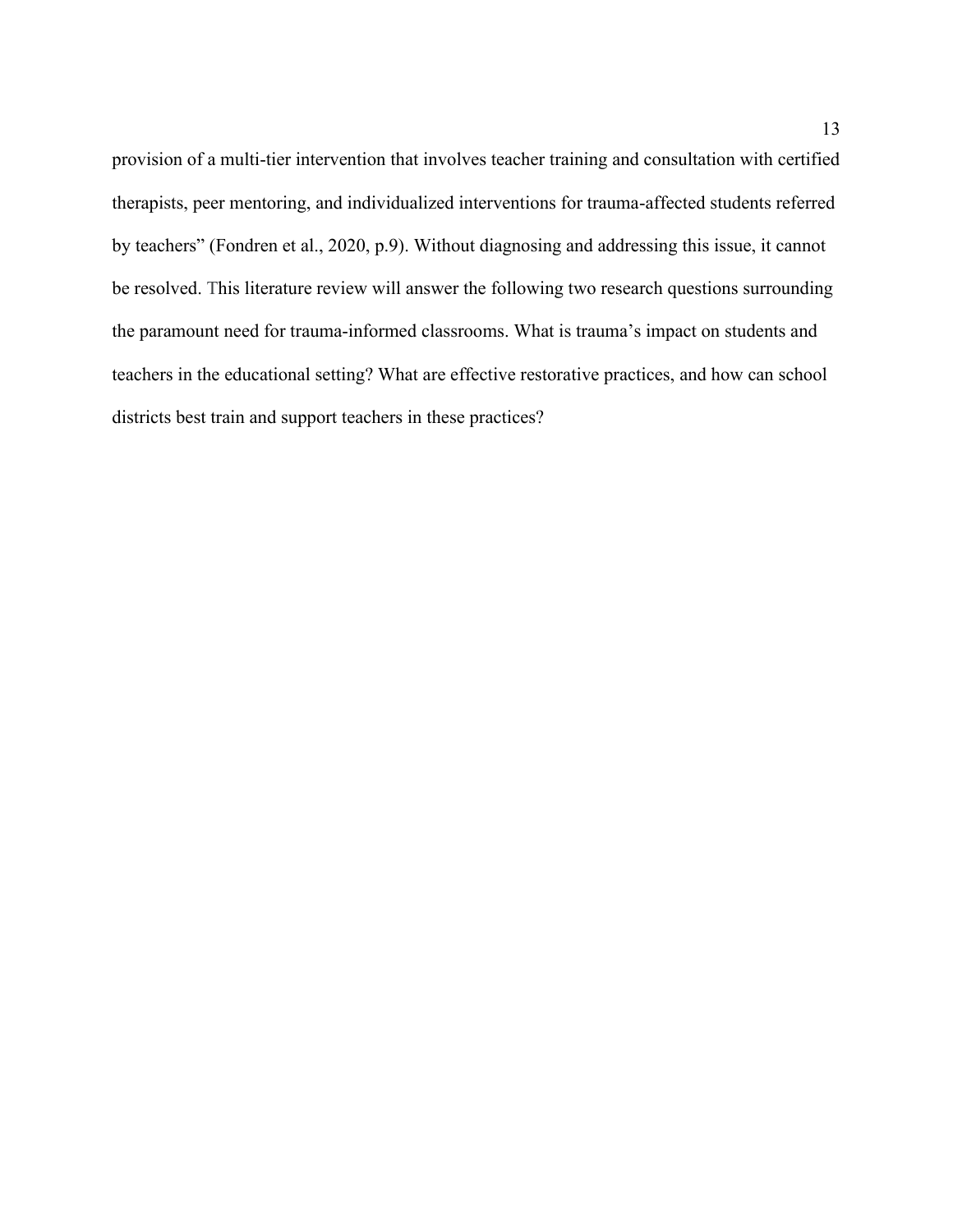#### **CHAPTER II: LITERATURE REVIEW**

#### **The Prevalence of Trauma**

More than half of all young people have reported exposure to violence or abuse, and by the age of 16, more than two thirds will have experienced a potentially traumatic event (Center for Integrated Health Solutions, 2019). Trauma can impact a child's cognitive abilities and impede their development, which limits their success both academically and personally. Trauma can impact people of any age and presents itself in many forms. A common theme found in various academic journals, papers, and articles concludes that trauma is widespread across all demographic and socio-economic communities.

Research indicates that once children have reached the age of nine, 13% will have encountered at least four traumatic events, with as many as 79% of adults having experienced trauma at some point in their lives (Cummings, Addante, Swindell, & Meadan, 2017). Statistically, in urban centers around the country, the prevalence of trauma-impacted youth increases drastically. Another survey, sampling 119 seven-year-old students in Philadelphia, concluded that "75% had heard gunshots, 60% had seen drug deals, 18% had seen a dead body outside, and 10% witnessed a stabbing or shooting in their homes," (McInerney & McKlindon, 2014, p. 3). Another wider-ranging survey cited "68% of children experience at least some form of traumatic event," (Cavanaugh, 2016, p. 41). The Center for Integrated Health Solutions concluded a staggering prevalence of trauma-impacted youth to the extent that nearly every school has students who have endured devastating and detrimental experiences (CIHS, 2019).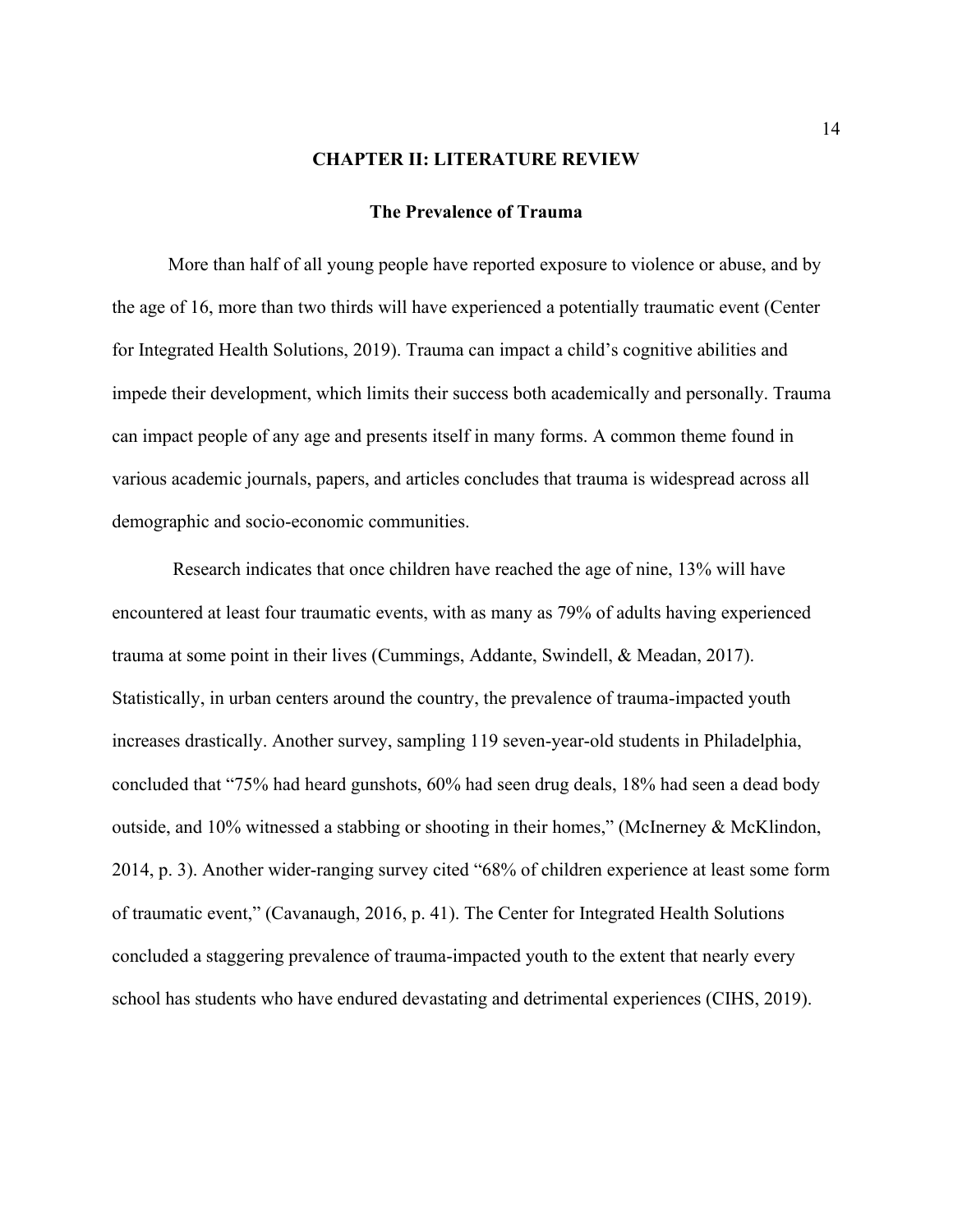Because trauma presents itself in so many forms, it can often be difficult to succinctly define. The Substance Abuse and Mental Health Services Administration's definition of trauma states:

Individual trauma results from an event, series of events, or set of circumstances that is experienced by an individual as physically or emotionally harmful or life-threatening and that has lasting adverse effects on the individual's functioning and mental, physical, social, emotional, or spiritual well-being. (CIHS, 2019, p. 1)

Some examples of trauma include homelessness or unstable living situations, hunger, and witnessing or experiencing violence or death (CIHS, 2019). Additional examples of trauma are defined as "experiencing physical, psychological or sexual abuse; violence against one's mother; or living with household members who are mentally ill, suicidal, substance abusers, or were ever incarcerated," (McInerney & McKlindon, 2014, p. 2). Responses to trauma may also cause adverse emotions such as fear, horror, or helplessness, which - in children - result in disorganized or agitated behavior (McInerney & McKlindon, 2014).

Adverse Childhood Experiences (ACEs) is a survey model used to describe all types of abuse, neglect, and other potentially traumatic experiences that occur to people under the age of 18 (Center for Integrated Health Solutions, 2019). The concept of ACEs was conceived through a study conducted by the Center for Disease Control and Prevention (CDCP) that examines and correlates traumatic childhood encounters in terms of adverse childhood experiences. The ACEs study connects trauma with various forms of health issues, including substance use, behavioral problems, and suicidal tendencies (Center for Disease Control and Prevention, 2019). The results of the study also uncovered that "survivors of childhood trauma are up to 5,000 percent more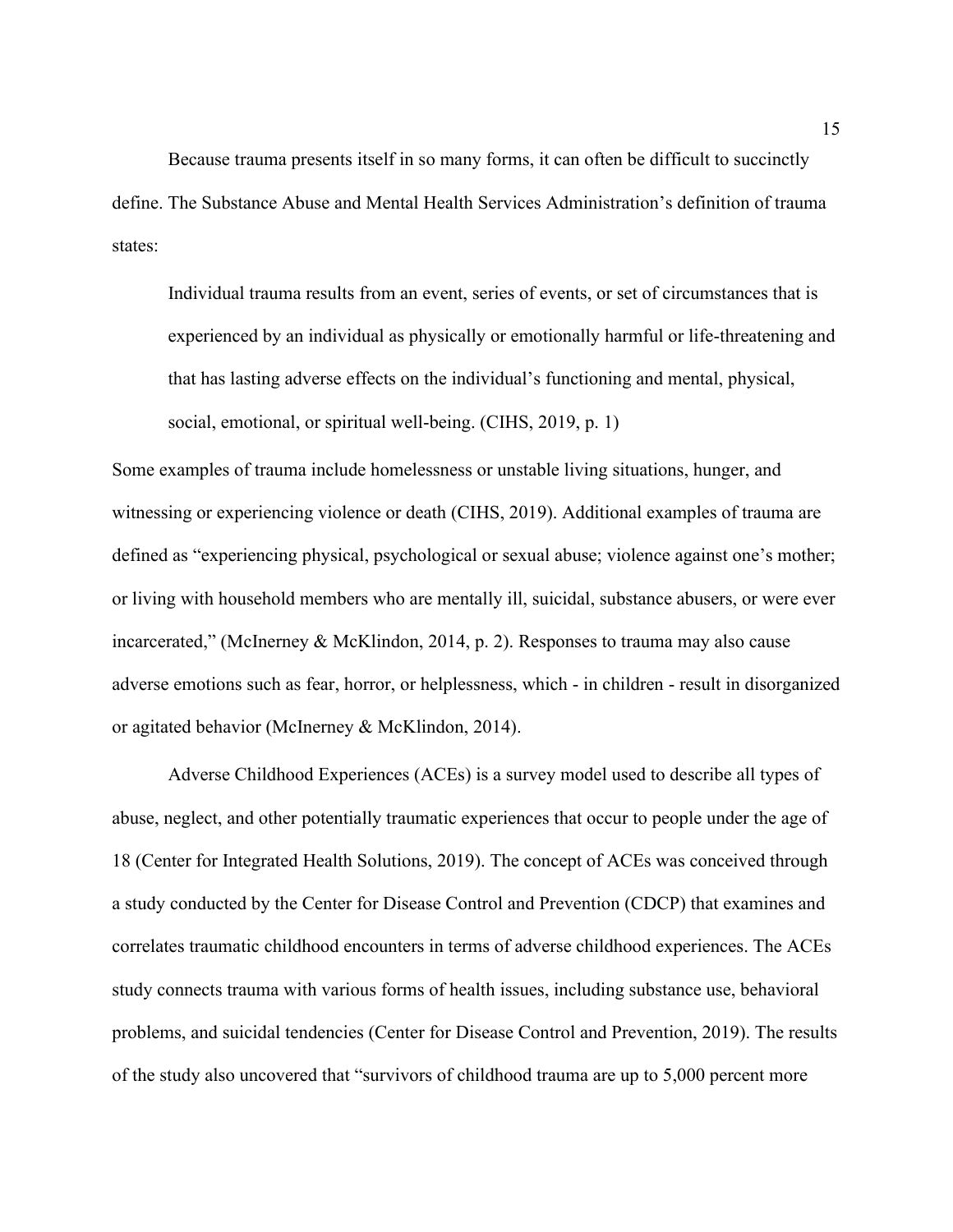likely to attempt suicide, have eating disorders, or become IV drug users" (Center for Disease Control and Prevention, 2019, para. 4). The mere fact that the CDCP has conducted so much research on childhood trauma speaks to its pervasive nature in our society today.

The graphic below illustrates where adverse childhood experiences impact its victims and displays how traumatization is linked to a list of lasting issues. According to the CDCP, as the number of ACEs increases, so does the risk for these outcomes (CDCP, 2019).

### Figure 1



(Center for Disease Control and Prevention, 2019, p. 1)

The graph shows relationships between adverse childhood experiences and the ways in which they lead to maladjustment and poor health. These connections include susceptibility to injury, mental health, maternal health, infectious disease, chronic disease, and risky behaviors (Center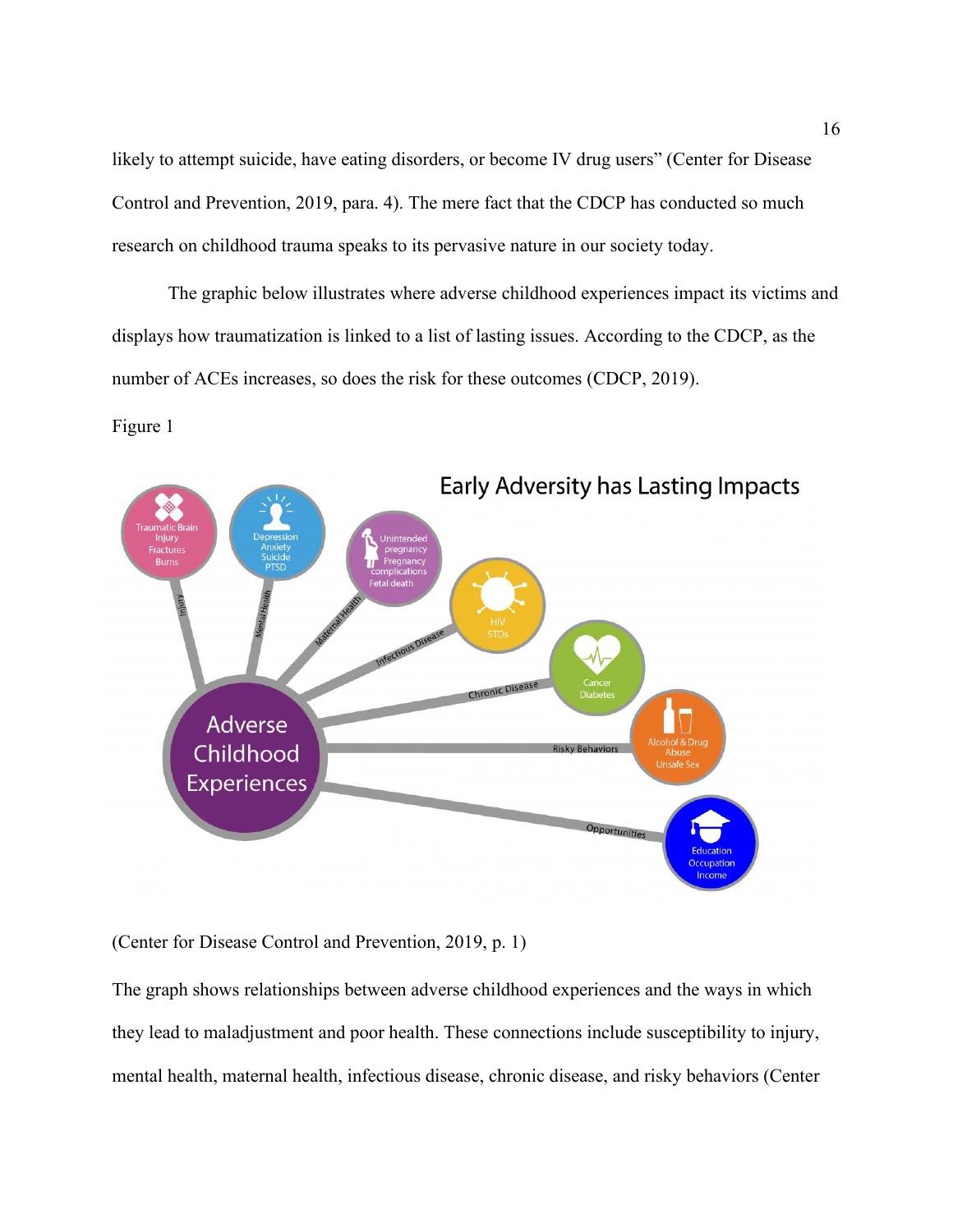for Disease Control and Prevention, 2019). The graph also illustrates how opportunities can bridge the gap to a happier, more peaceful life through education, occupation, and income.

#### **Trauma and the Nervous System**

Neuroscience helps us understand how persistent, adverse childhood experiences influence the body's nervous system; stating that it is the nervous system that orchestrates body functions and perceptions (Sander, 2016). These functions and perceptions react differently based on whether the person's nervous system interprets the world as benevolent or malevolent. The nervous system of a person who perceives the world to be benevolent benefits from robust and efficient emotion processing regions, abundant happy hormones, and high-density white matter - especially in the midbrain. Young people who grow up believing the world to be a good and safe place are laid back, relationship-oriented, and reflective. They live in a predictable world with moderate stress. Conversely, the nervous system of a person who perceives the world to be malevolent struggles with smaller and less efficient emotion processing regions, the active production of stress-related chemicals, dysregulated hormones, fewer calming receptors, and less white matter. They are competitive, hot-tempered, impulsive, extremely hyper-vigilant, or opposingly withdrawn, dissociated, and numb; they live in an unpredictable world that is dangerous and filled with continuous stress (Sander, 2016). As a result of discovering the prevalence of trauma throughout our communities and revealing the lasting and destructive effects it has on its victims, it is equally important to uncover how trauma's malignant stronghold equally affects learning and behavior.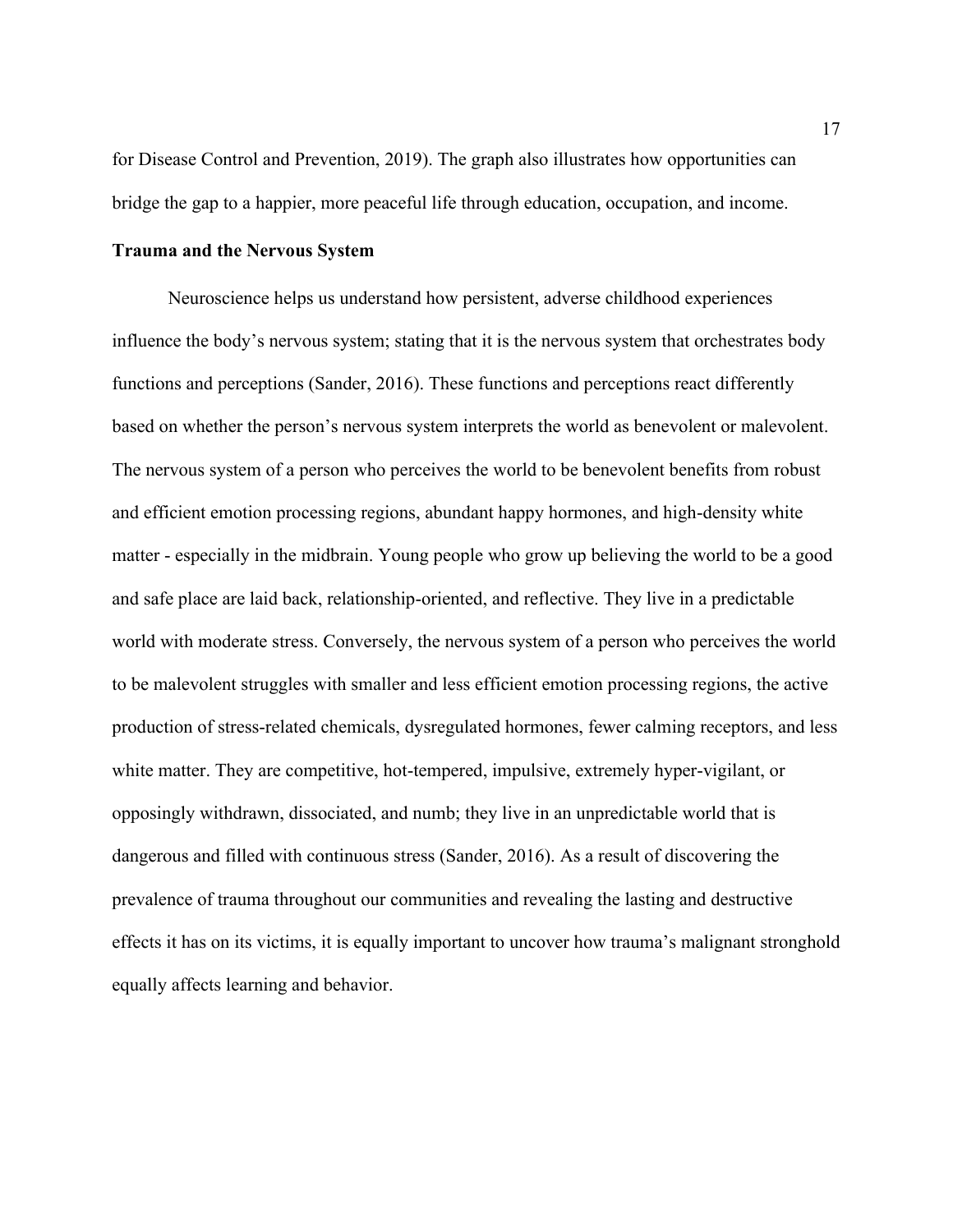#### **The Impact of Trauma on Learning**

We know trauma impacts learning in various ways. However, it is important to note the specific ways in which student learning is impacted by trauma. There are a few categories the research explores, including cognitive responses, which show how trauma literally impacts the brain's ability to process information without the influence of maladjusted emotions. Another maladjustment caused by trauma is how students process emotions, and the behavioral responses that come from this condition. Last, it is worth looking at post-traumatic stress disorder and how it also has an impact on student learning.

### **Cognitive Responses**

There is a clear correlation in physiological changes to children's brains as a response to trauma. A profound and measurable relationship exists between traumatic events and their obstruction to cognitive and behavioral development regarding learning. Researchers have found that in the early months and years the brain is most "plastic" therefore, trauma experienced in the early years will impact brain development (McInerney & McKlindon, 2014). Some examples of the way brain development is hindered due to experiences with trauma in the early years include "cognitive losses, physical, emotional, and social delays, all of which undermine learning" (McInerney & McKlindon, 2014, p.3).

As children mature into adolescence, trauma continues to affect brain development. "Youth who have experienced trauma secrete higher levels of the glucocorticoid cortisol than youth with no trauma history" (Carrion & Wong, 2012, p.1). During brain development, higher than normal levels of cortisol lead to damage in the brain's hippocampus and prefrontal cortex, both of which play an essential role in new learning and memory formation (Carrion & Wong,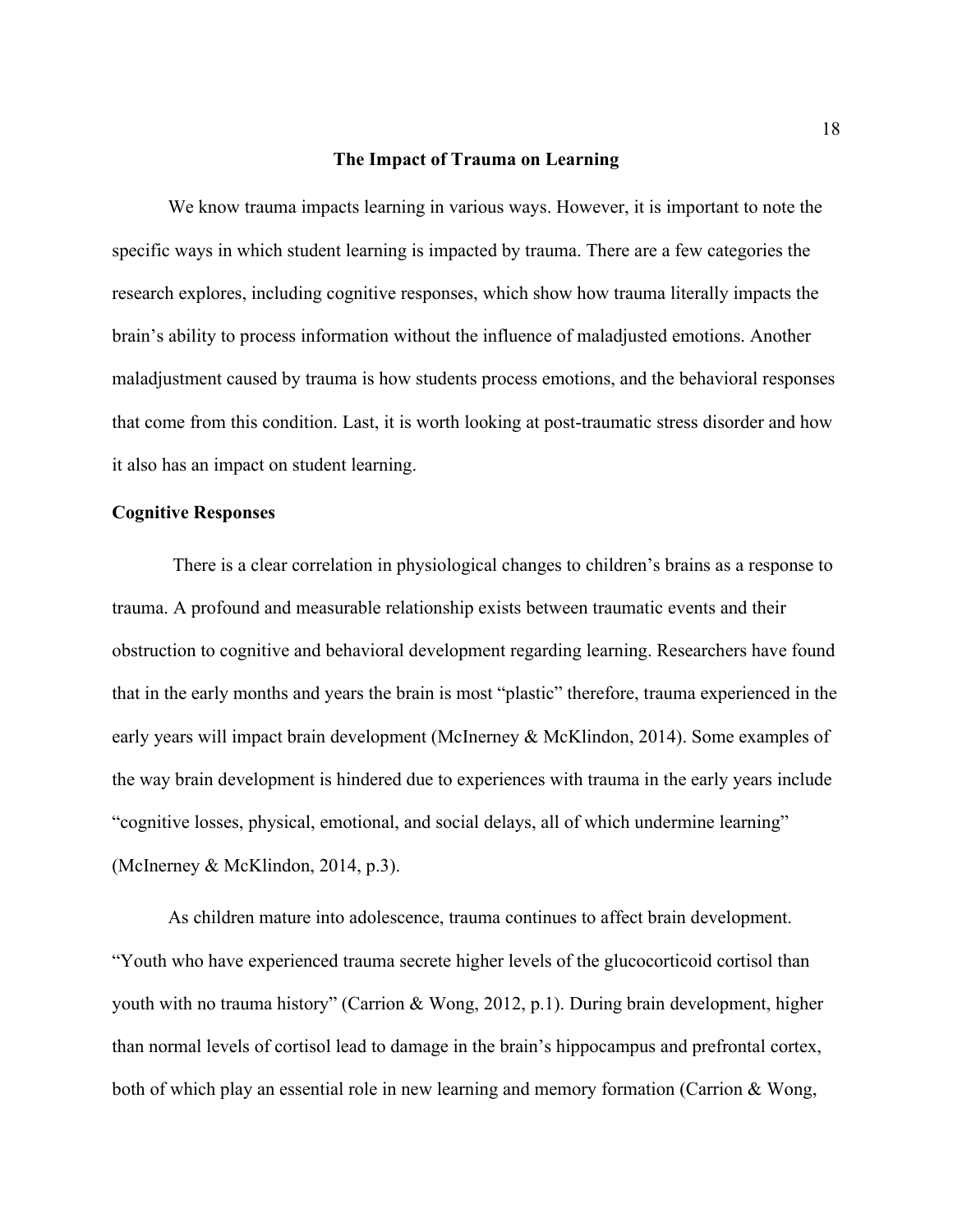2012). The researchers also point out that in individuals unaffected by trauma, the hippocampus is engaged when encoding and retrieving information, which is a task essential to learning.

Youth who have been exposed to trauma experience hyperarousal in the hippocampus, forcing memories to process irregularly and abnormally. Intrusive thoughts, nightmares, suppression, inability to recall memories, and selective amnesia are all examples of hyperarousal in the hippocampus (Carrion & Wong, 2012). The prefrontal cortex also affects the brain's ability to form associations and responses to stimuli, as well as its ability to shift attention. "In healthy individuals, the prefrontal cortex supports cognitive control - the ability to filter and suppress information and actions in favor of shifting attention to relevant information and responses" (Carrion & Wong, 2012, p.524). Individuals with exposure to trauma have a difficult time sustaining attention and are easily distracted. They may also experience intrusive memories of the trauma and have a difficult time regulating fear responses (Carrion & Wong, 2012). Considering the findings that a student affected by trauma is struggling with impaired ability to pay attention, learning new things, memorizing information, responding "correctly" to stimuli, filtering information appropriately, deciphering relevant information, understanding appropriate responses, and suppressing intrusive memories, neuroscience clearly reveals there is a profound, measurable, and devastating relationship between traumatic events and their obstruction to cognitive development regarding learning.

#### **Emotional and Behavioral Responses**

Physiological changes in the brain have been scientifically proven to influence emotional and behavioral responses as well as learning, and impede academic success (McInerney & McKlindon, 2014). An example of this includes the fact that students affected by trauma often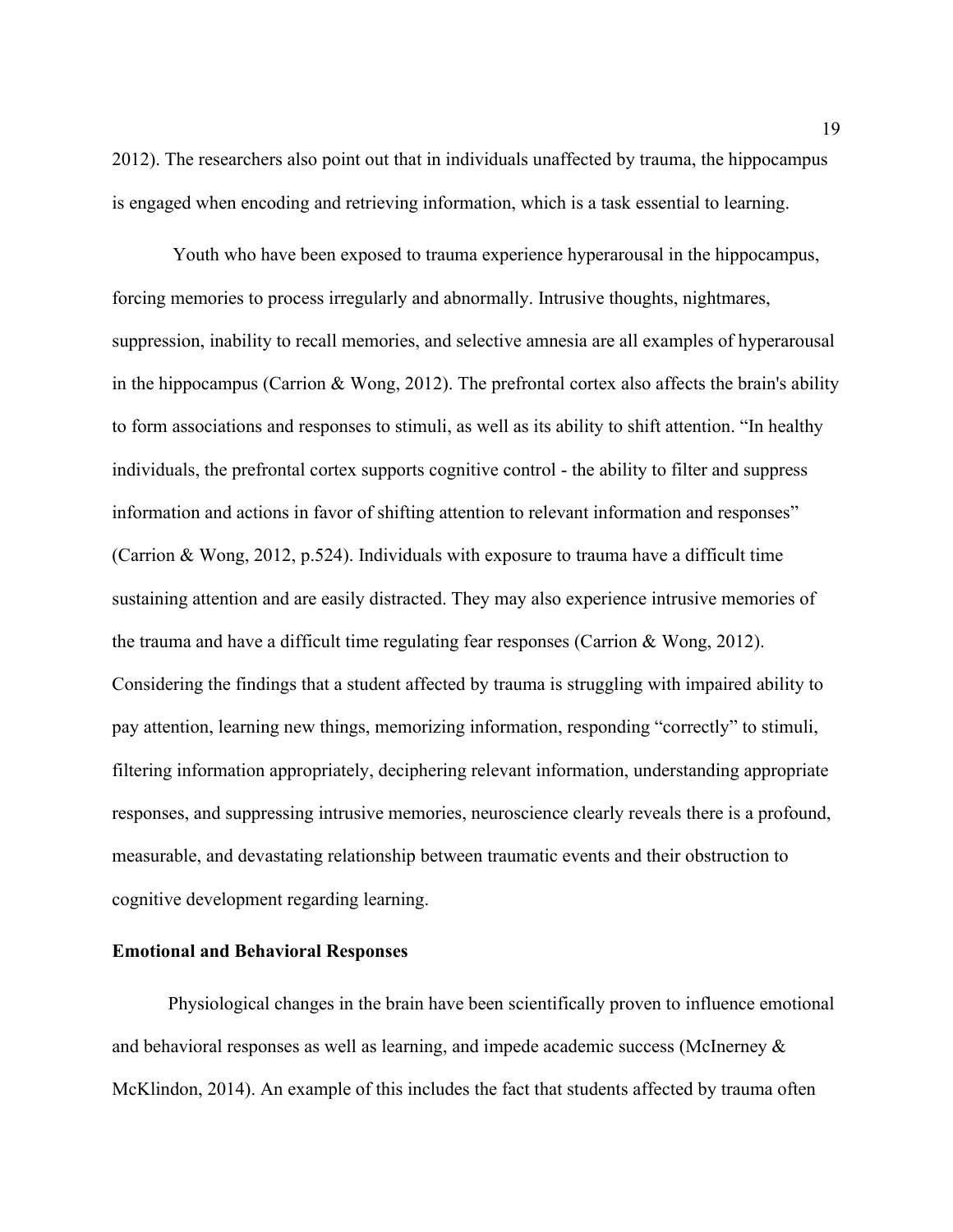exhibit Emotional Behavior Disorders in the classroom. The exact definition of an Emotional Behavioral Disorder can be challenging. "It's difficult to define emotional or behavioral disorders without cultural bias" (Solar, 2011, p. 41). However, the following characteristics listed in the Individuals with Disabilities Education Act illustrate the most inclusive and comprehensive definition of an emotional or behavioral disorder:

The defined characteristics are: (a) an inability to learn that cannot be explained by intellectual, sensory, or health factors; (b) an inability to build or maintain satisfactory interpersonal relationships with peers and teachers; (c) inappropriate types of behavior or feelings under normal circumstances; (d) a general pervasive mood of unhappiness or depression: (e) a tendency to develop physical symptoms or fears associated with personal or school problems. (Individuals with Disability Act, 2017)

Some symptoms of Emotional Behavioral Disorders include: refusing to participate in class, struggling to stay on task, work avoidance, difficulty demonstrating verbal, emotional, and physical self-regulation, difficulty maintaining relationships with peers and teachers, hypervigilance, anxiety, debilitating depression, and a myriad of other impediments to their academic and social-emotional success in school (Rumsey & Milsom, 2019). Solar (2011) reinforces the fact that students who exhibit emotional or behavioral disorders are often misunderstood but iterates that they should not be. Solar presents a fully accurate example of the way students with Emotional or Behavioral Disorders are often misunderstood in the following scenario:

An 18-year-old senior in high school walks into the classroom with a hood pulled over his eyes, his earbuds screaming heavy metal music, carrying no textbooks, and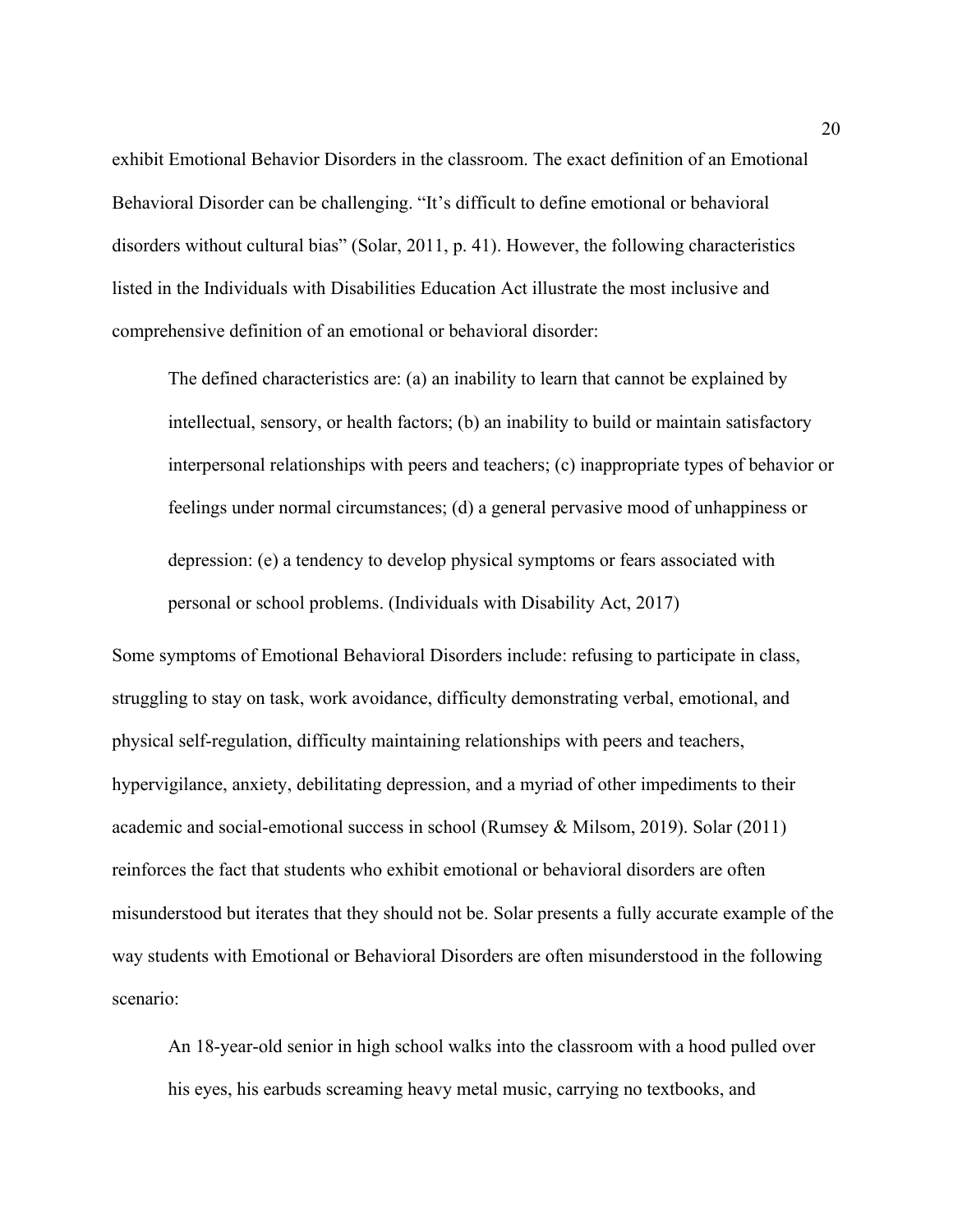acknowledging no one in the classroom. The teacher speaks up and says, "What's up Andy?" Andy picks up a binder that was left in the classroom the previous day and before he walks out of the class quietly says, "the ceiling." Is this an example of defiant behavior or would it be considered a form of disruptive behavior? Or is this just Andy's way of saying hello? (Solar, 2011, p. 40)

This encourages educators to be aware that students with emotional or behavioral disorders may ask questions searching for deeper answers as opposed to simply seeking attention (Solar, 2011, p.42). Perhaps the student is doing both in the best way they know-how and it is up to the teacher to interpret and then direct the student by affirming the positive. For example, if a teacher generically requests a student with an emotional or behavioral disorder to be respectful during a guest speaker's presentation, the student may respond with a seemingly oppositional "Why?" but may actually be asking in all earnest, "How?" (Solar, 2011, p. 42). This suggests that an educated response be thorough and assumptive of a desire to gain specific, helpful information. As opposed to simply responding with, "Because I told you and that's the rule," a teacher could explain how looking at the speaker and thinking of questions to ask lets the speaker know you value what they're saying (Solar, 2011, p. 42).

Out of all the disabilities, emotional disabilities are the last to be addressed because students with emotional disabilities have an invisible handicap and look normal (Hewitt, 2018). Hewitt concludes there are erroneous beliefs regarding the level of control students have over their emotional disorder, and that people believe that they could control their problem through the use of sheer will power (Hewitt, 2018, p.3). In other words, behavioral and emotional disorders are a legitimate disability and should be treated as such: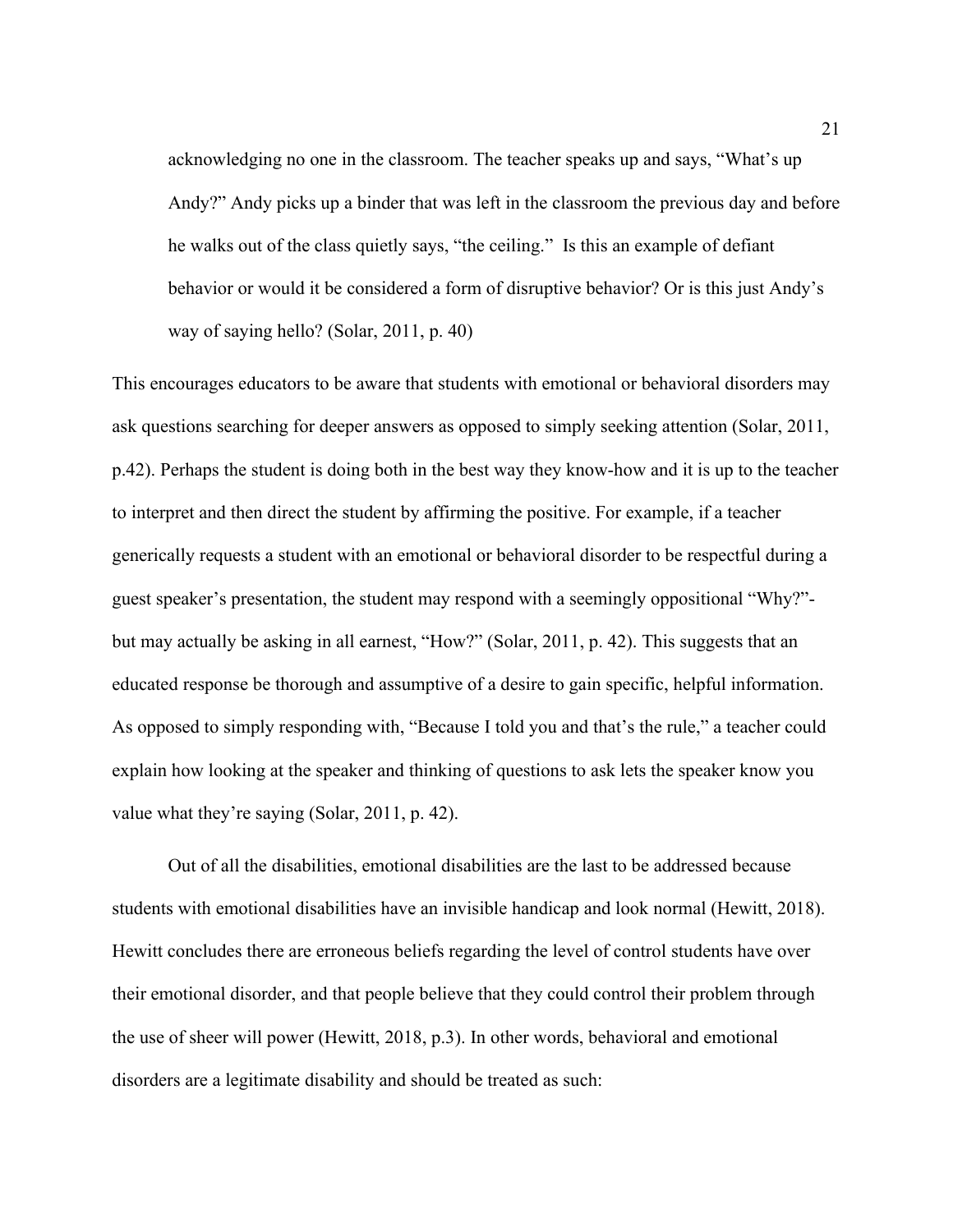Just like no one wakes up in the morning and says, 'I think I'll have cerebral palsy today,' no one wakes up in the morning and says, 'I think I'll be depressed today.' They just are. The students who suffer from depression or any other form of emotional disability have no more control over having that disability when they wake up than the person who has a physical handicap. (Hewitt, 2018, p.8)

#### **Post-Traumatic Stress Disorder**

The effects of trauma can also be identified in the emotions and accompanying behaviors of students exhibiting post-traumatic stress disorder (PTSD). Trauma sensitizes the brain's fear system resulting in hyper-arousal, inducing primitive behaviors such as temper tantrums and other reactive behaviors that are well beyond age appropriate. When too much cortisol is produced during times of stress, neural networks are damaged, resulting in "intrusive and persistent negative emotional memories associated with PTSD '' (Stien & Kendall, 2004, p.111). The generally agreed-upon symptoms associated with PTSD include dissociation, amnesia, flooding of memories and feelings, flashbacks, numbing or feeling emotionally constricted, inability to plan for the future, poor self-esteem, tendency to self-mutilate, tendency to repeat being a victim of abuse, and depression (Foran, 2009). When the body's nervous system is in crisis, it creates a perpetuating cycle of craving a crisis to release the feeling of calm that kicks in afterward (Foran, 2009).

This information certainly helps explain how students seemingly go from zero to one hundred in a matter of seconds, but what, if anything, can an educator do to help a student who is experiencing a nervous system in crisis? According to La Doux (1996) we can rewire the brain by training the cortex to gain control over the amygdala. This most effective way to do this is by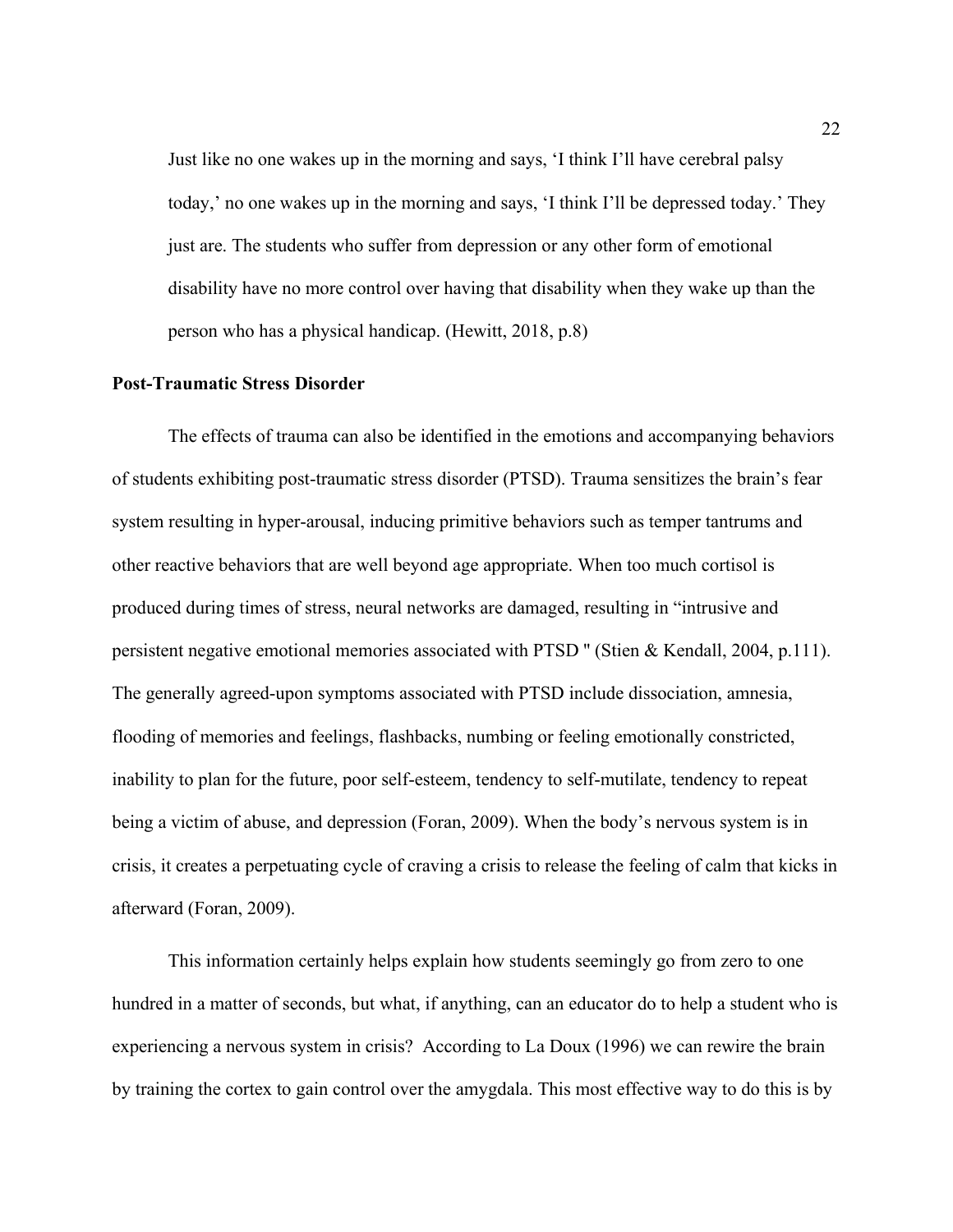helping students to process their trauma using many different modalities (Stein & Kendall, 2004). Routines and relaxation and meditation techniques that incorporate visual images, thoughts, movement, emotions, and sensations have proven the most successful (Stein  $\&$ Kendall, 2004). We may expect students to learn these new ways to process their feelings very quickly, however, research has shown that it takes repeated efforts to learn to consciously manage feelings (Stein & Kendall, 2004).

#### **The Impact of Trauma on Society**

There are clear consequences when students' needs are not met, and the results have a tremendous impact on society when looking at dropout rates and school-to-prison pipelines. Perhaps the biggest challenge in tackling trauma is cultivating a sense of belonging and forming learning partnerships between staff and students. Yet, as stated before, when these important connections and relationships are not made, many students become further disenfranchised and simply leave their educational institutions. The choice to quit school early on has a drastic impact on the likelihood a student will experience incarceration later in life.

#### **Dropout Rates**

There is a growing concern for the increasing dropout rates in U.S. schools. As of 2016, approximately 5.2 million Americans 18-24 years old (17%) had either not graduated on time or not graduated at all (U.S. Census Bureau, 2017). Rumsey and Milsom (2019) reinforce trauma's link to school dropout rates, stating youth who have experienced trauma drop out of school at a rate of 19.79%, compared to students who have not experienced trauma dropping out at a rate of 12.97%. Actively participating in class, being on task, and demonstrating self-regulation are areas where students affected by trauma and displaying emotional behavioral disorders in the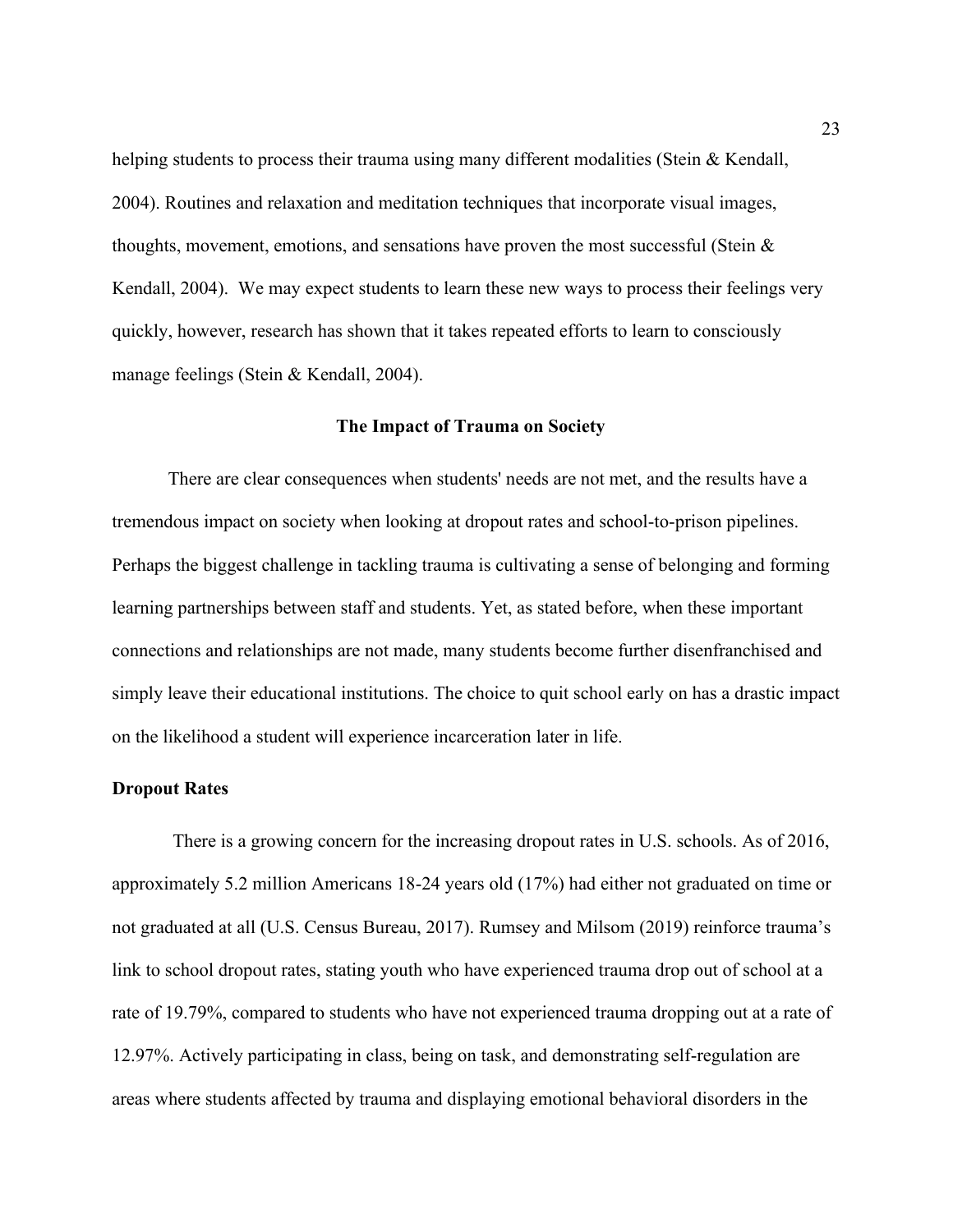classroom struggled to find success; yet these were the exact measures Rumsey and Milsom (2019) used to define successful school engagement. Students affected by trauma are working twice as hard to stay engaged in school. Rumsey and Milsom (2019) state that according to theories on dropout prevention, successful school engagement is fundamental.

Associated with lack of engagement are the many distractions inherent in traumaimpacted students. Rumsey and Milsom discuss how trauma-impacted children commonly experience health-related issues, distractions in education, and low attendance caused by their involvement in child welfare programs and juvenile justice systems (Rumsey & Milsom, 2019). As a result, these effects of trauma contribute to poor attendance, poor grades, and poor behavior, which eventually lead to the inevitable dropping out of or getting expelled from school as an ironic consequence of poor attendance, grades, and behavior. In fact, the dropout rate for trauma-impacted students is even higher than those with severe disabilities (Dunn, Chambers, & Rabren, 2004). This phenomenon is also statistically reflected in the *23rd Annual Report to Congress*; in regards to national retention rates, 28.9% of students with learning disabilities, 24.9% of students with mental retardation, 11.8% of students with visual impairments, and 9.5% of students with autism drop out of school compared to 50.6% of students with emotional disturbances (U.S. Department of Education, 2002). There are clear correlations between the dropout population and students who had a history of disciplinary problems in large part due to their trauma-induced behaviors. Students who had one or more disciplinary incidents, such as suspension, expulsion, and incidents with the law, were significantly more likely to fail classes and drop out (Dunn, et al., 2019) than any other student with a disability (U.S. Department of Education, 2002). This not only poses problems for each individual dropout but society.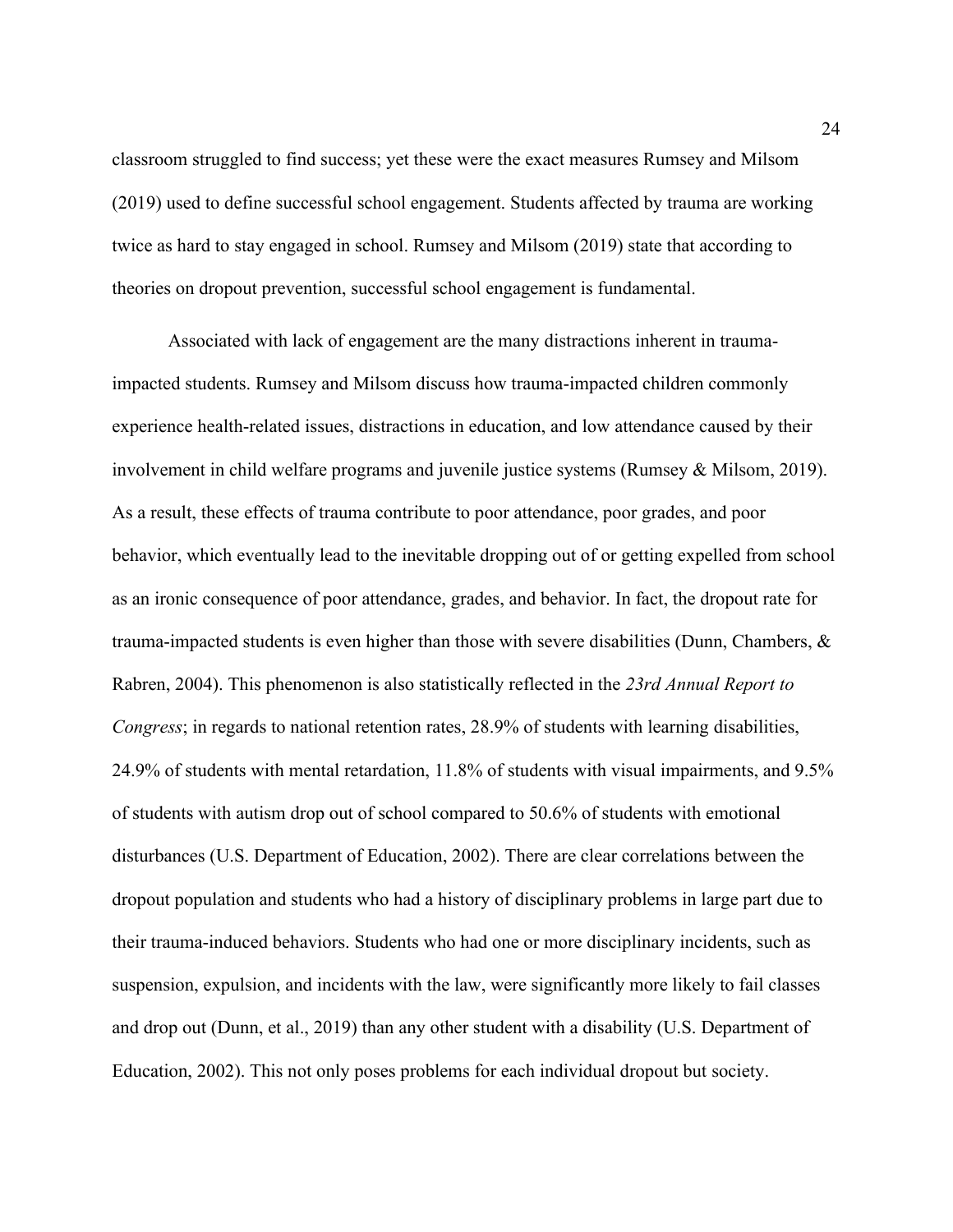Dropping out of school creates economic and social repercussions that have persistent, far-reaching consequences. Dropouts cost the nation anywhere from 60 to 228 billion dollars each year in welfare, lost revenue, unemployment expenditures, and crime prevention. High school dropouts also earn \$6,415 less per year than high school graduates, have limited job opportunities, and are at greater risk for low-self-esteem (Dunn, et al., 2019).

If research shows that dropping out of high school has detrimental effects not only on the individual but society as a whole, educators and politicians must address the fact that more dropouts are the result of trauma-impacted, emotionally and behaviorally disturbed youth than any other group.

Clear links have also been made between the relationship of exposure to violence-related trauma to the consequent adaptation of violent behavior of those who were exposed (Kleiwer et al., 2011). In fact, a five year longitudinal Mobile Youth Study, which surveyed 349 nine-to nineteen-year old youth living in high-poverty areas in Mobile, Alabama, showed that youth who had been exposed to chronic violence were 31.5 times more likely to exhibit a trajectory of displaying chronic violent behavior themselves (Spano, Rivera, & Bolland, 2010). Kliewer et al. (2011) petition that breaking this cycle between violence exposure and resulting violent behavior is a critical social and public health goal.

#### **The School-to-Prison Pipeline**

Considering the complex and overwhelming evidence presented regarding trauma's impact on cognitive reasoning and emotional and behavioral responses (Elias, 2013) , one can see how teachers and staff who are not informed about the behaviors that accompany trauma could easily misinterpret trauma's symptoms. Misunderstanding the behaviors of trauma can lead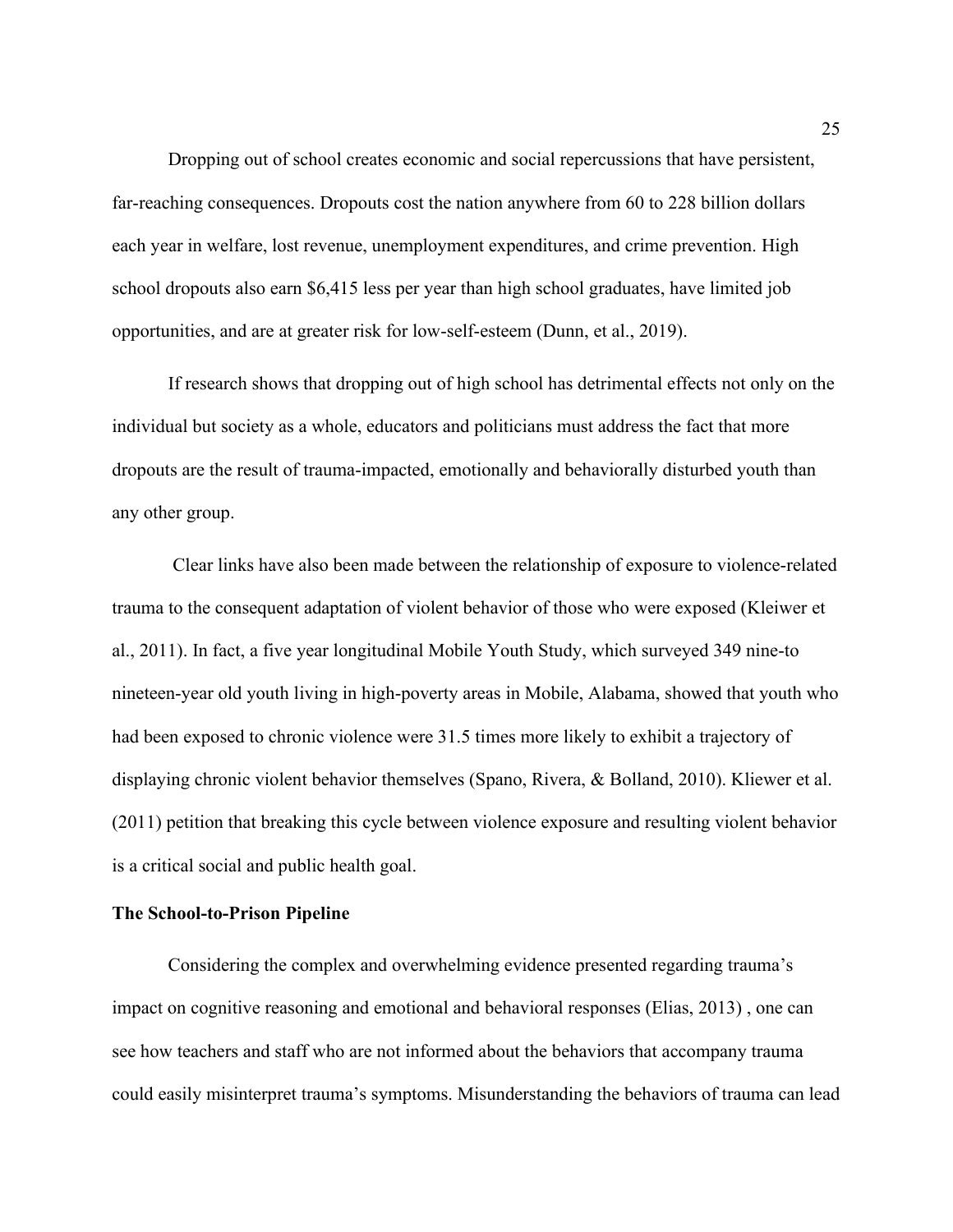to profoundly serious effects when examining the use of punitive consequences versus restorative practices when dealing with misunderstood behaviors. Unfortunately, what often happens is trauma-affected students are often labeled as problem students and consequently written off, suspended, expelled, or even incarcerated for in-school behavior. School districts are pushing students out of the classroom and inadvertently into the criminal justice system at alarming rates (Elias, 2013). Statistics show that high school dropouts are sixty-three times more likely to end up in the criminal justice system than to become college graduates (Sohoni, 2017). This statistic reflects a growing phenomenon referred to as the school-to-prison pipeline.

The school-to-prison pipeline also illuminates a disproportionate tendency of minors and young adults from disadvantaged backgrounds, often including traumatic experiences, to become expelled from school and incarcerated due to rigid school and municipal policies. Nelson and Lind (2015) revealed "out-of-school suspensions have increased about 10 percent since 2000... students who have been suspended are more likely to be held back a grade and drop out entirely" (para. 2). We are learning that there is a growing connection between school discipline and juvenile detention and court involvement (Yaroshefsky & Shwedel, 2015). Trouble at school is leading students more and more into their initial contact into the juvenile justice system - even going so far as having students arrested at school (Nelson & Lind, 2015). In fact, about 92,000 students were arrested in school during the 2011-2012 school year according to US Department of Education statistics (Nelson & Lind, 2015).

New York state, among others, has begun to devote resources to try and change the culture and practice in the juvenile justice system, switching from punitive discipline to a more trauma-informed and restorative approach (Yaroshefsky & Shwedel, 2015). Research and data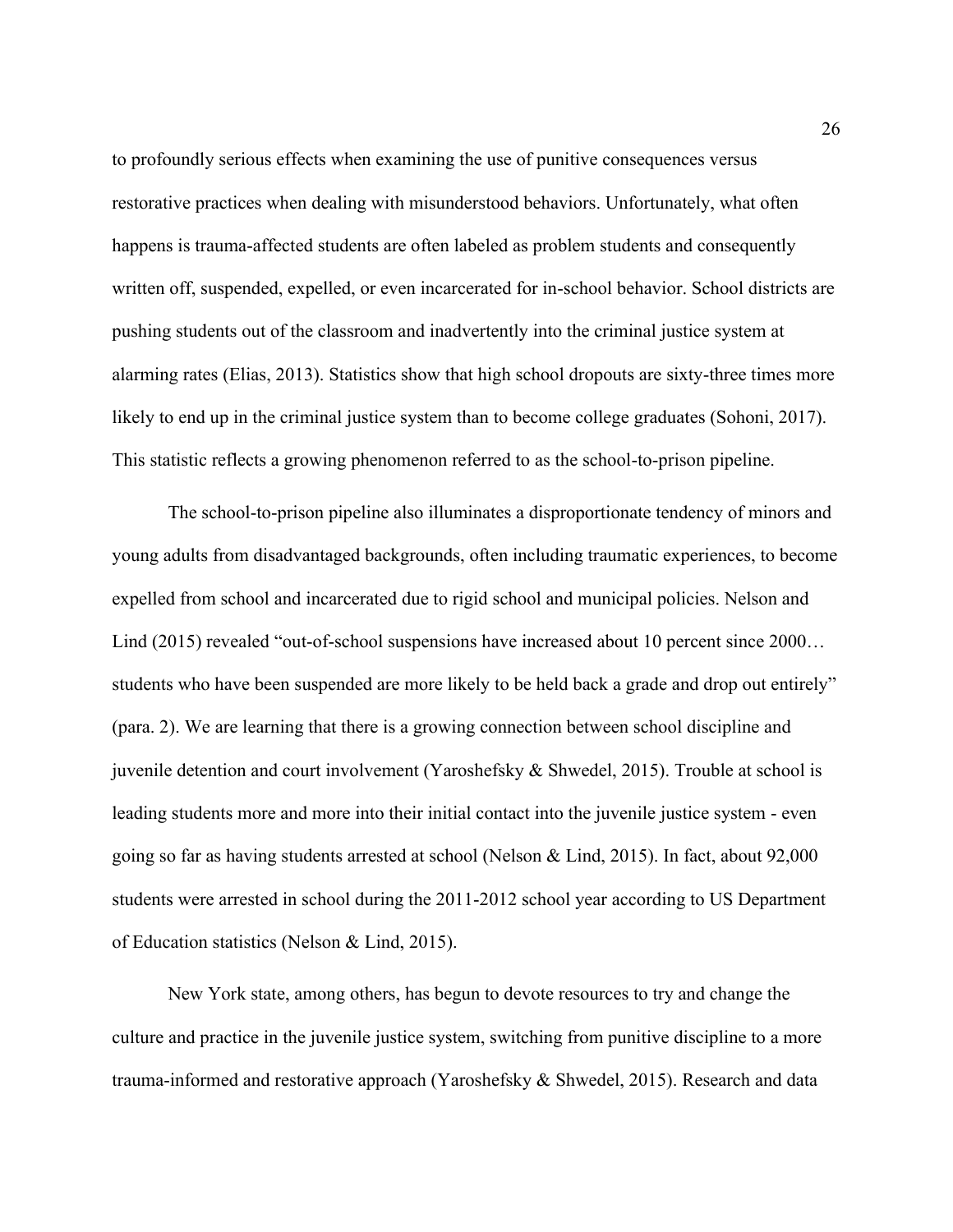"overwhelmingly demonstrate that the punitive approach that was operational for scores of years is counterproductive and dangerous, and all but ensures that these children are doomed to failure as measured by any criteria - education, jobs, family, and community involvement"

(Yaroshefsky & Shwedel, 2015, p. 99). New York and other states are adapting therapeutic models in youth detention facilities including behavior management programs, and traumainformed care (Yaroshefsky & Shwedel, 2015). The researchers state "Trauma-informed care calls for us to examine the underlying trauma in a child's life and the ways that incarceration contributes to the impact of trauma. Its implementation leads to an examination of ways to provide services to youth in lieu of punitive detention" (Yaroshefsky & Shwedel, 2015, p. 100). Several other states and districts have also begun to incorporate trauma-informed care into their schools, producing positive effects. Although there are multiple approaches to implementing these programs into schools, they are all dependent on the awareness of the need for traumainformed care (Yaroshefsky & Shwedel, 2015).

Celebrities, philanthropists, academics, activists, and educators are more recently attaching their names to shedding a light on the importance of juvenile justice reform and the travesty of the school-to-prison pipeline. Jay Z, an influential musician and rapper, produced a documentary entitled, "Time: The Kalief Browder Story;" this poignant documentary sheds a personal light on the injustice of the school-to-prison pipeline. Kalief Browder was arrested for allegedly stealing a backpack when he was sixteen years old. Browder's story was also covered in a compelling documentary about systemic racism, entitled "13," where he was sent to the Rikers Island Prison Complex and spent three years there before he was eventually set free; Kalief did not have the opportunity to go to trial for the entire three years (DuVernay & Averick,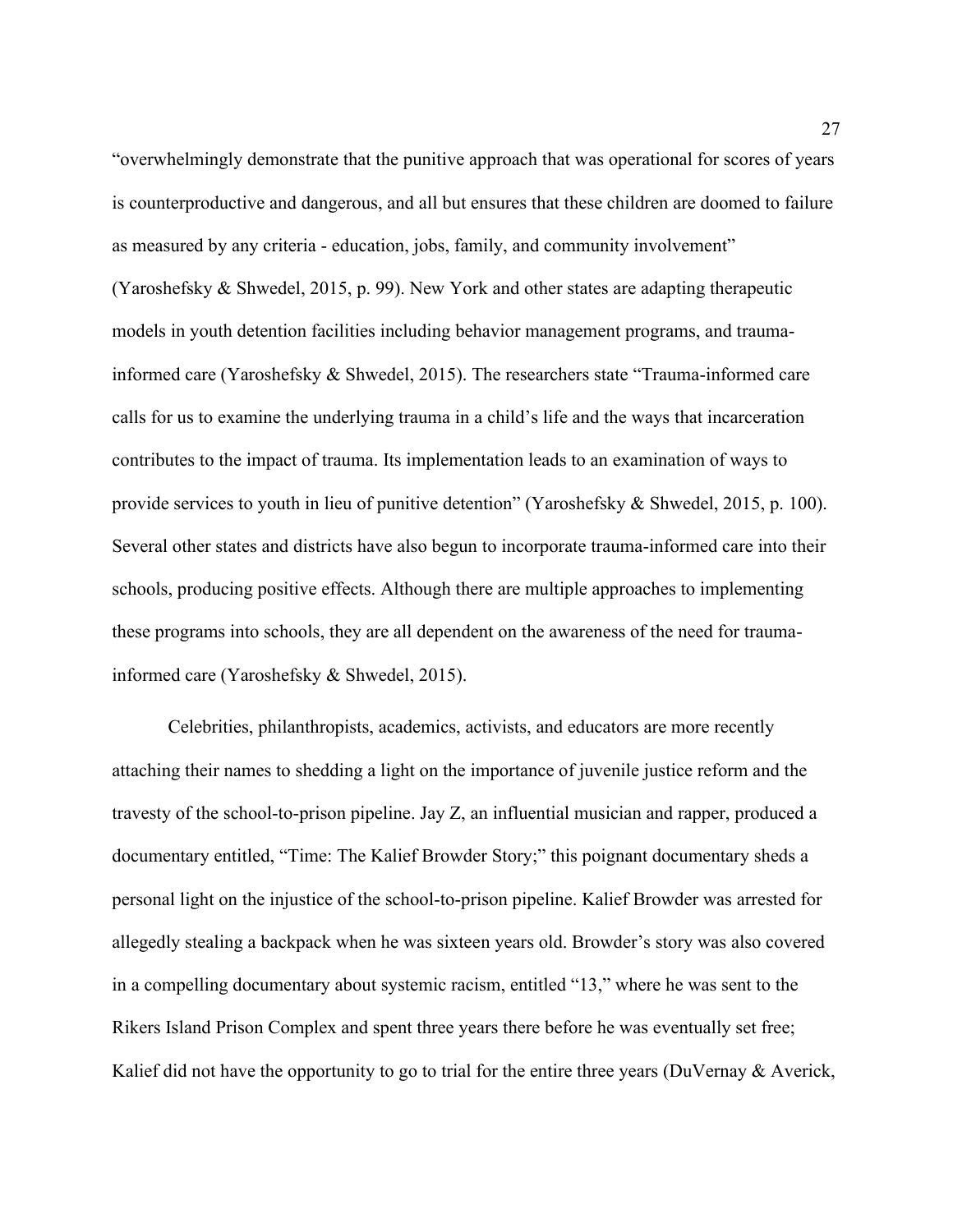2016). While in prison, Kalief faced constant physical and mental abuse, and committed suicide two years after he was released (DuVernay & Averick, 2016). Before being incarcerated, Kalief was constantly cited as a "problem child" and faced many out of school suspensions by school administrators (Jean-Jacques, 2017). Kalief Browder was a victim of the school-to-prison pipeline and his story sheds a personal light on the need for more trauma-informed practices in schools, including mental health support.

The Deputy Legal Director at the Southern Poverty Law Center iterates the need for trauma-informed practices and insists that "instead of pushing children out, teachers need a lot more support and training for effective discipline, and schools need to use best practices for behavior modification to keep these kids in school where they belong'' (Elias, 2013, p.3). All this ties back to the importance of addressing both students' and teachers' needs. With additional help from outside communities, and an inclusive approach regarding training and support, schools can be lifted to meet more needs for all students.

#### **The Impact of Trauma on Teachers and Schools**

Many well-intentioned teachers are leaving the field due to things like secondary traumatic stress, persistent systemic failures, or feelings of isolation, hopelessness, and depression. Case studies show how teams of supportive adults must collaboratively work together with teachers and the young people they serve to promote peaceful, productive lives (Cummings et al., 2017). Unfortunately, research also shows the current situation is not meeting the needs of the students or the teachers who work with trauma-impacted youth every day. Schools with the greatest need for qualified teachers who specialize in trauma-informed practices are the same schools that are repeatedly working to find staff to fill their classrooms (Yiu &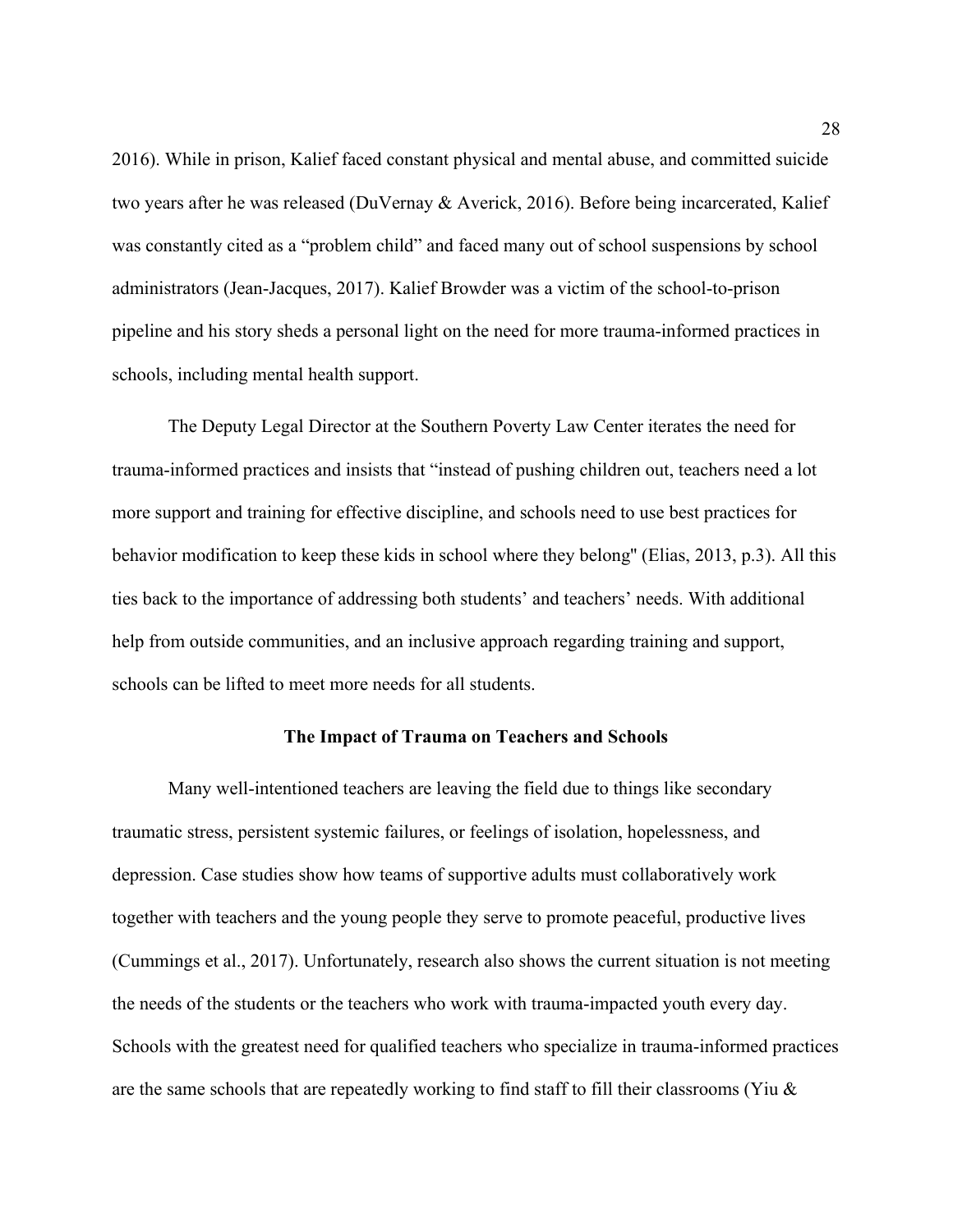Gottfredson, 2013). One of the reasons for the high turnover rate and desperate need for more qualified teachers is the lack of support and training that help equip teachers to endure the emotional challenges of working with these types of young people. Lack of trauma-awareness and training in schools has major negative impacts on the teachers themselves, which in return results in a high attrition rate due to teacher burnout (Yiu & Gottfredson, 3013).

Brunzell et al. (2018) state that many teachers who quit their jobs cite student misbehavior as a reason. Unfortunately, it is the schools that require the most help that continue to lose well-intended, capable teachers. Brunzell et al., (2018) hypothesized that if sources of meaningful work can be identified, they may serve as an aid in increasing trauma-informed practices and workplace well-being. The survey concluded that teachers described their work as meaningful when their pedagogical strategies were effective for student learning; conversely, when unmet, the needs of trauma-affected students negatively impacted their attempts at effective pedagogy (Brunzell et al., 2018). When teachers were able to apply effective coping, positive relational interactions and professional identities, they recognized their work as meaningful; however, teachers' well-being decreased when secondary traumatic stress exposure and overwhelming workplace demands took precedence over everything else (Brunzell et al., 2018).

Brunzell et al., (2018) conducted a survey with eighteen educators who work in schools identified as having a large population of trauma-impacted students. The method research was based on interpretive phenomenological analysis (Smith, 1996). This adaptation of qualitative content analysis recognized teachers' voices and self-given meanings as worthy of analysis and discussion (Brunzell et al., 2018). While collecting data, four themes emerged regarding how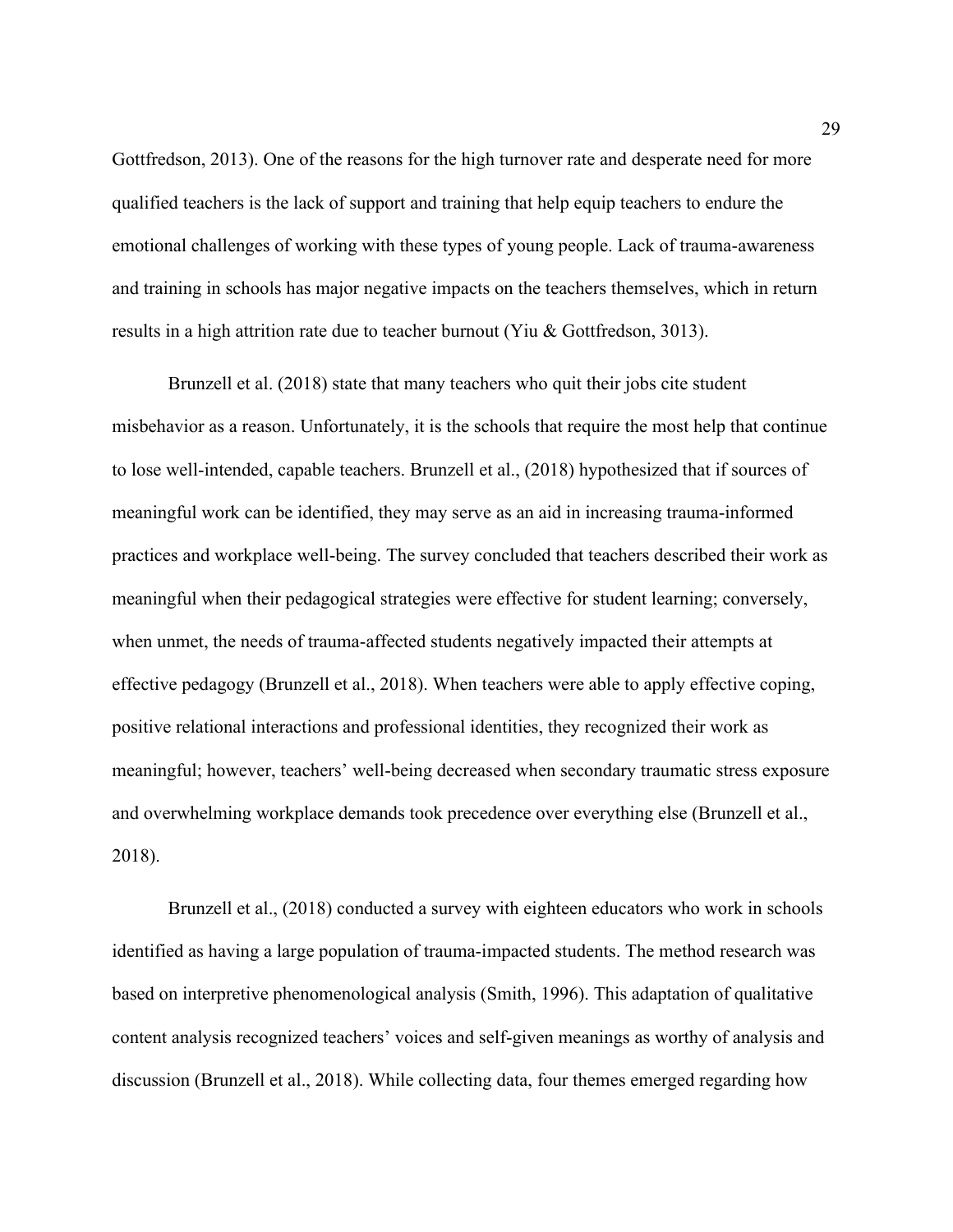teachers might find meaning in their work: these included individualization, self-connection, contribution, and unification (Rosso, Dekas, & Wrzesniewski, 2010). Individualization as a mechanism of meaningful work occurs when the teacher feels a sense of self-efficacy through autonomy and control at work (Rosso et al., 2010). Self-connection as a mechanism of meaningful work occurs when one's work feels authentically aligned to the "true" self (Rosso et al., 2010, p.108). Contribution as a mechanism of meaningful work occurs when one's work contributes to a sense of significance, impact, and interconnection in something greater than the self (Rosso et al., 2010). Unification as a mechanism of meaningful work occurs when an individual feels guided by their purpose, the purpose has a significance for others, and the individual feels a sense of belonging, harmony, and social identification at work (Rosso et al., 2010).

Other research confirmed that teachers felt their well-being was at risk due to secondary traumatic stress responses from being exposed to a trauma-affected classroom. Some secondary traumatic stress responses include dysregulation, isolation, distraction, sickness, inadequacy, and distressing emotions after work (Stamm, 2010). These secondary traumatic stress responses also lead to burnout, in many cases as a direct result of the disparity between the resources and support provided weighed against the expectations demanded (Stamm, 2010). Newell and MacNeil's (2010) research concluded that teachers felt the demands of their professional environment exceeded the resources that teachers were given. Newel and MacNeil's (2010) surveys showed teachers believed they did not have enough trauma-informed training or proper support and could not balance their professional and personal lives as a result.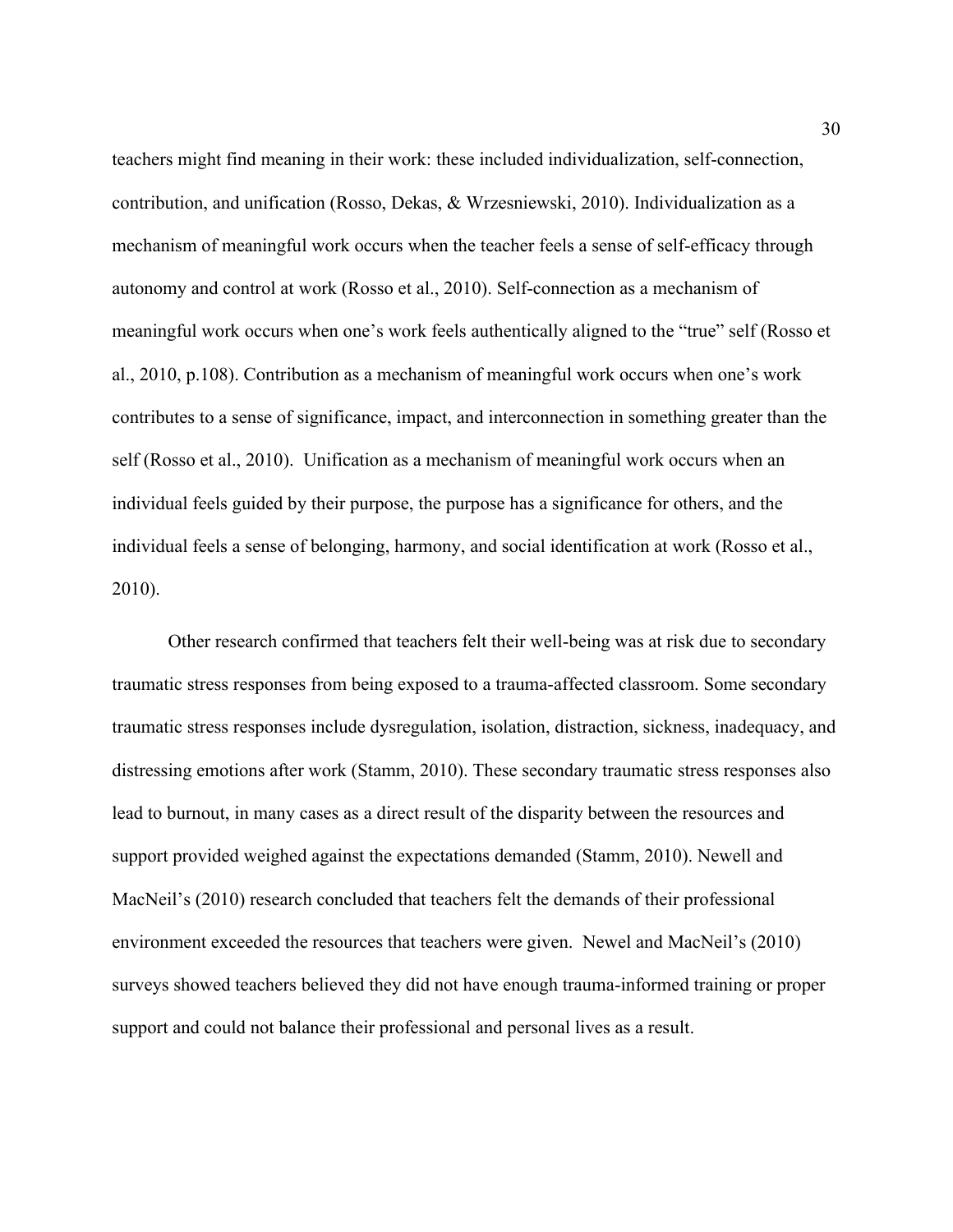Time and time again, research indicated there was a consensus among teachers that their schools were complex places where the demands of the workplace were coupled with scarce resources. Unfortunately, this consensus was most prevalent in trauma-organized schools working with trauma-affected children (Bloom, 1995). In other words, multiple studies illustrated a persistent problem; teachers working in schools with high numbers of students requiring additional support were under supported themselves in terms of training and resources provided.

Furthermore, Brunzell et al. (2018) emphasized that many schools are managed in a manner that reflects that administrators are not aware of secondary adverse effects on teachers, and as a result do not provide direction, encouragement, and support for teachers working with trauma-impacted students. This suggests that teachers may need to advocate for schools to begin focusing on the wellbeing of educators whose very focus tends to be on the wellbeing of their students (Brunzell et al., 2018). Although the researchers' findings provide a road map, getting there is easier said than done. In trauma-impacted schools, systemic failures that exist from the top down regarding funding and providing staff support are prevalent, and teachers are tasked to independently correct course on their own. This lack of support combined with the pressure to meet the demands in a manner that benefits their own welfare is overwhelming for teachers; it is the root cause of high attrition rates from teacher burnout (Day & Hong, 2016). The teacher's initial passion, commitment, and resilience to serving students with high needs are unsustainable when unsupportive working conditions curb their capacity to perform at their highest (Day  $\&$ Hong, 2016). This problem persists because teacher well-being isn't nurtured, resulting in high attrition rates where consequently schools are staffed with "underqualified teachers who are not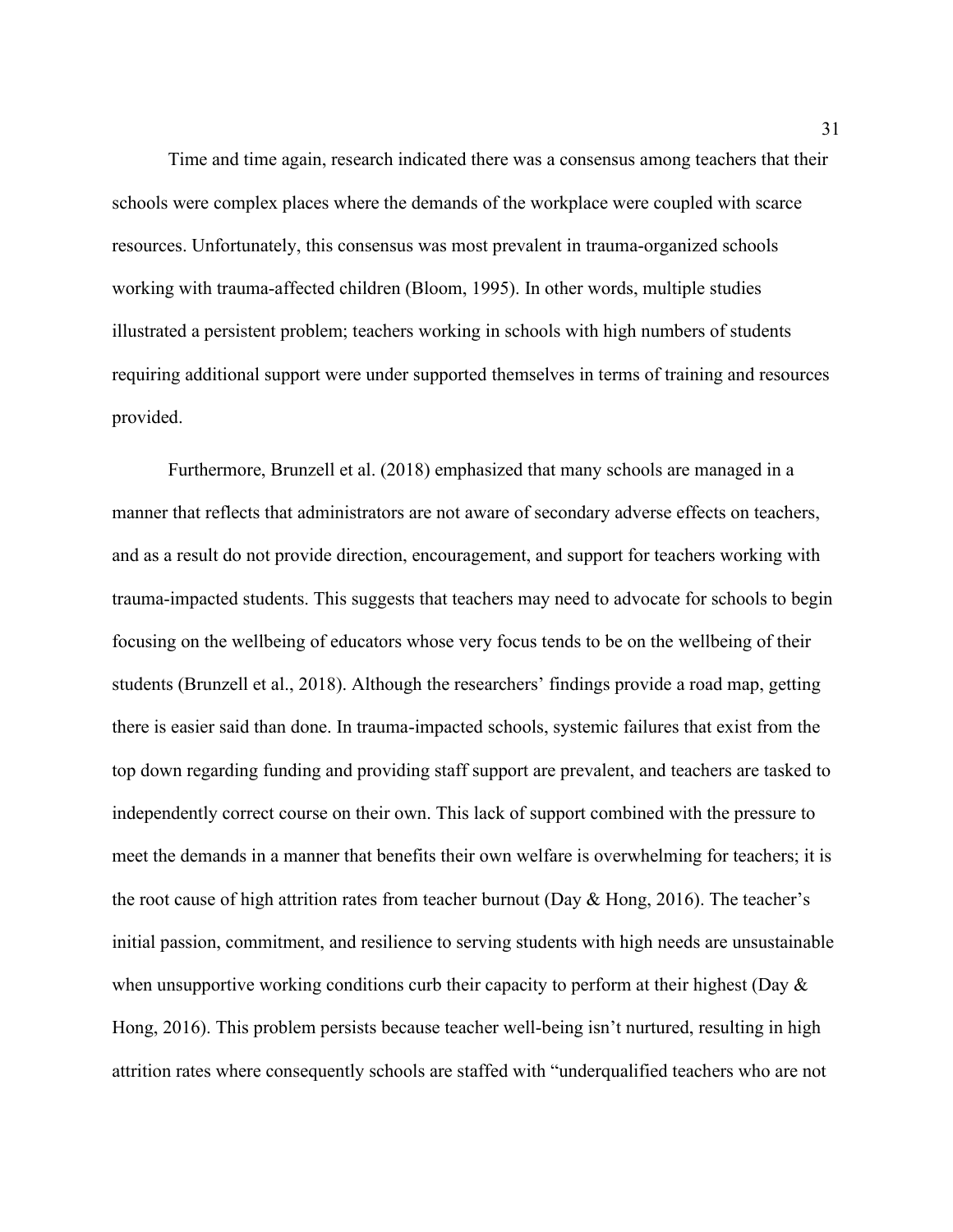only less prepared to teach but also migrate and leave schools at higher rates than their certified peers," (Olsen & Anderson, 2007, p.6). How can schools serving trauma-impacted students remain filled with experienced teachers who specialize specifically in working with high needs students when by nature the experience itself, when unsupported, forces these teachers out? How can students, trauma-impacted or otherwise, meet the academic needs of high school when the stability, structure, and consistency so desperately needed is void? Herein lies the paramount importance of providing support for teachers, so they can balance professional demands with their personal wellbeing.

When addressing the issue regarding whether or not schools could adequately identify how trauma affects learning, every source agreed that the needs of the students could not be met without a proactive, collaborative, and coordinated approach (Cummings et al., 2017). This involved creating awareness first and foremost in how trauma impacts learning followed by multi-tiered training of staff in identifying the needs and applying the strategies necessary to accommodate all learners. This is especially true for those impacted by trauma as well as the rest of the school's community (Cummings et al., 2017). Many studies illustrated the importance of school staff to create trauma-informed schools along with educators - primarily teachers - being equipped with strategies to effectively facilitate trauma-informed classrooms.

If the issue of trauma is neglected, its negative impact on schools goes unaddressed and, more importantly, an opportunity is missed. "By understanding and responding to trauma, school administrators, teachers, and staff can help reduce its negative impact" (McInerney & McKlindon, 2014, p. 1). Whether schools practice promoting awareness on the issue of trauma or instead choose to focus on managing observable behavior without identifying the underlying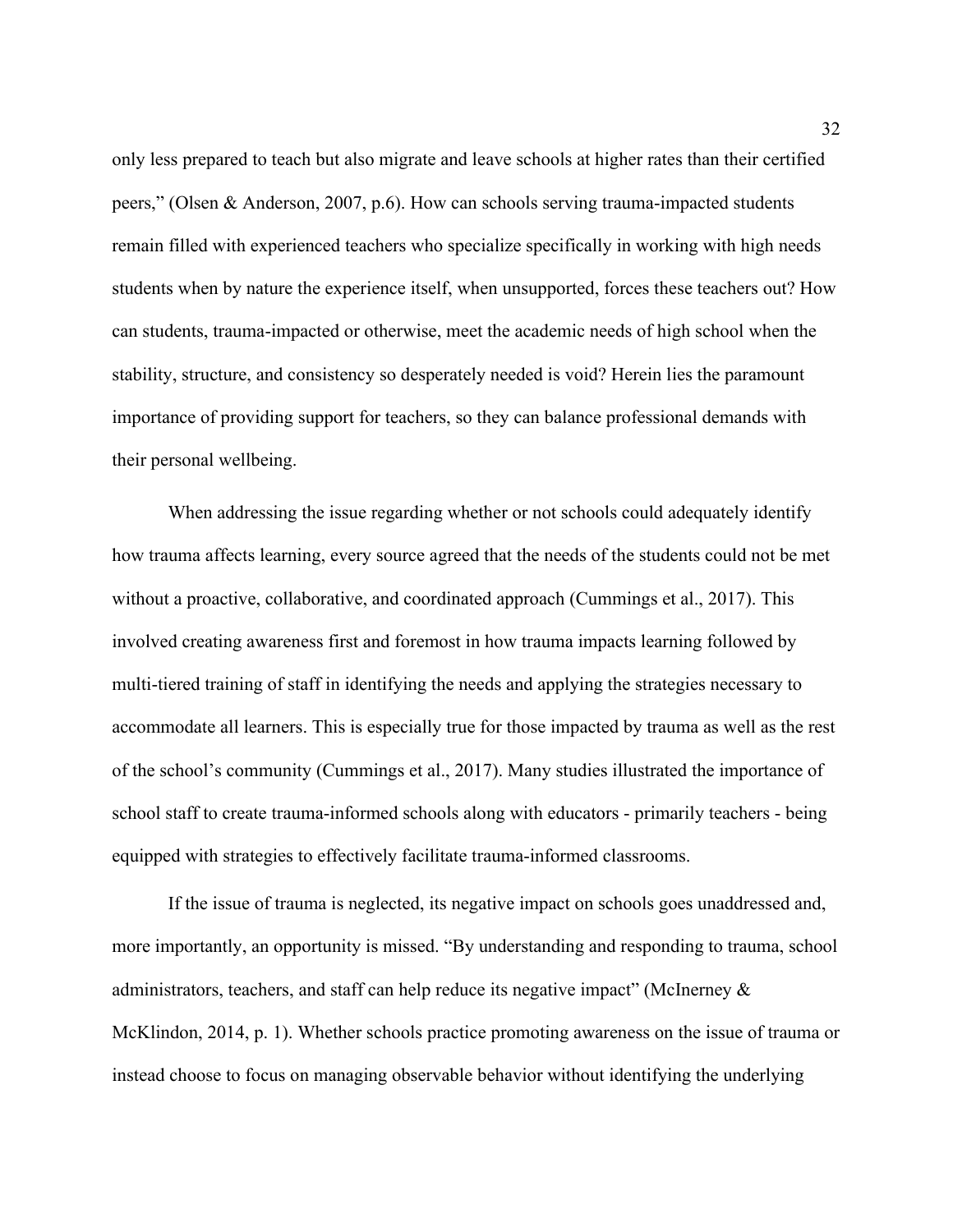causes has no relevance to trauma's prevalence. In other words, regardless of the level to which schools address trauma, the trauma still exists and can have a tremendous impact on learning for the individual as well as the classroom (McInerney & McKlindon, 2014). Without the necessary tools required and support needed for processing powerful responses, most trauma-impacted youth will disrupt classroom flow on a regular basis.

#### **Successful Trauma-Informed Practices**

At the heart of addressing trauma and its impact on education is the learning partnerships formed between teachers and students. Practices that support the teacher and the student have shown to be the essential ingredient in addressing trauma. Due to the amount of time teachers spend with students every day, teachers tend to have the closest relationship with all students, including those impacted by trauma. So, bringing in specialists that can promote best practices for the teacher, while also providing support as the teacher continues working with traumaimpacted students helps to alleviate the isolated sense of hopelessness many teachers experience. There are also new strategies that have come forward in addressing the students' needs beyond traditional one-on-one dialogue. There are new creative ways to activate the whole brain through other forms of expression, including expressive writing, music therapy, and dramatherapy. These approaches, although proven to be beneficial, are only being used in limited areas and with limited scope. It's important to focus on and foster these learning partnerships from the outside in, and case studies show how effective certain approaches can be in supporting both student and teacher.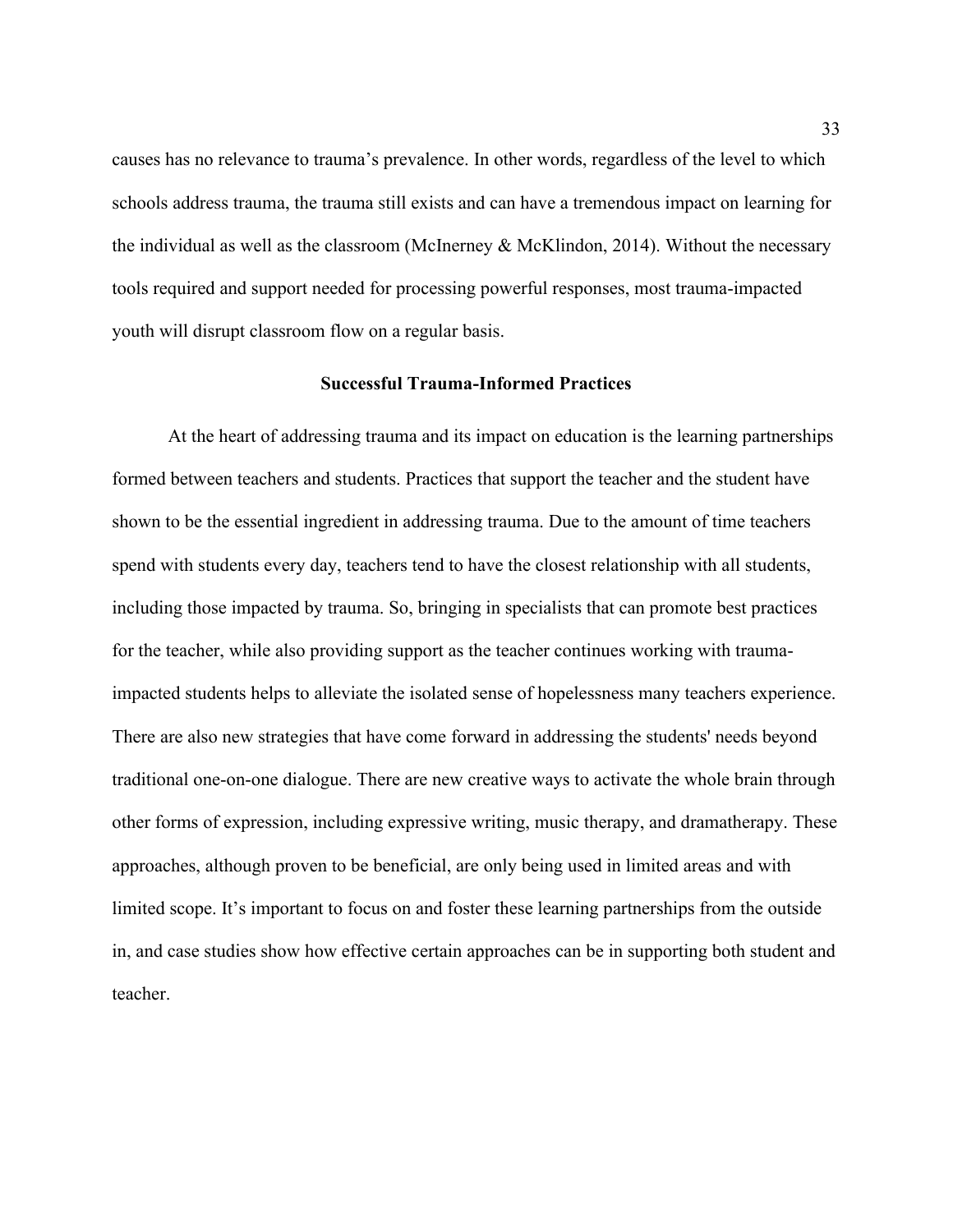#### **Providing Training and Support**

To implement successful trauma-informed practices in schools, teachers need more training and support. Most districts do not provide systemic, in-service training to prepare staff, students, and community members; as a result, educators are not equipped to work successfully to meet the needs of EBD students (Hewitt, 2018). Hewitt states that teachers (even those certified in special education) were not required in the state of New York to take a course in classroom management until the beginning of the school year in 2001; and they are still not required to take any coursework in a specific disability area, even at the master's level (Hewitt, 2018, p.4). She believes schools and communities using the proper interventions will aid students with emotional disabilities to achieve a high degree of success (Hewitt, 2018, p.8). Suggestions for successful intervention include:

Assessing and discussing the questions, beliefs and concerns of all parties involved before the students arrive, providing basic level training for all members of the school community in what emotional disabilities are and strategies to deal with these, hiring trained staff and providing in-service training and support on the job, providing advanced level training for those most responsible for helping students with EBD learn how to compensate for their disability, hiring full-time professional staff, proactively examining policies and procedures and discussing what reasonable accommodations may be required, consideration of environmental factors and encouragement of continual open discussion to talk about successes, problems, concerns and questions. (Hewitt, 2018, p.

20)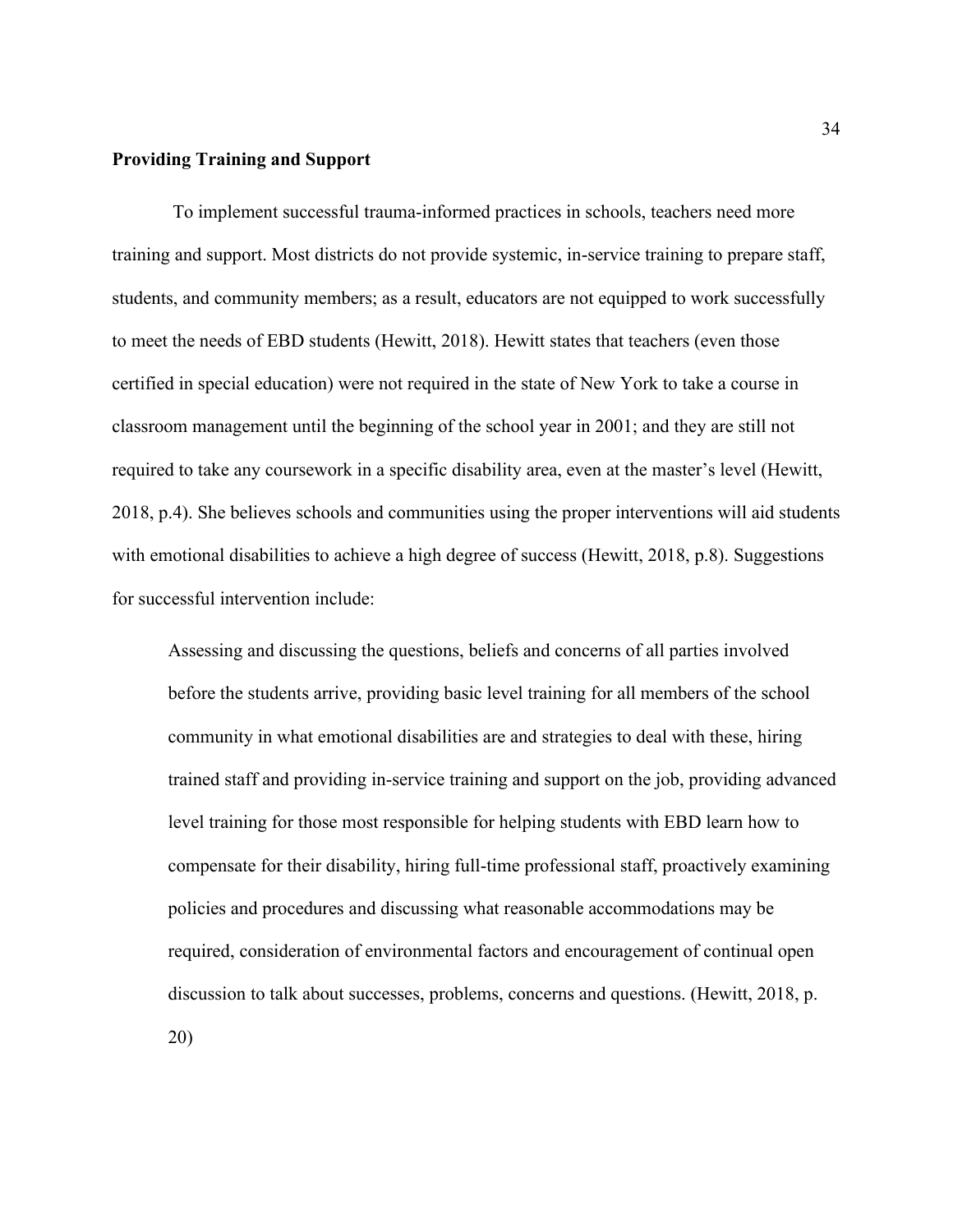Perhaps one of the most glaring omissions in schools today is the absence of any staff member who can be the expert on providing the support necessary for EBD students. Research echoes the importance of having at least one expert or professional in fostering trauma-informed environments (Cummings et al, 2017). The importance of collaborating with healthcare workers to support training and implementation will be outlined further when looking at successful trauma-informed schools. With that said, Cummings et al. (2017) found that service providers who realize the impact of trauma and recognize the signs of trauma can respond by integrating knowledge about trauma within the environment. Service providers who can actively combat the re-traumatization of individuals with a history of trauma are essential for helping teachers and other staff within a school implement school-wide, effective approaches (Cummings et al., 2017).

To guide the training and implementation of a trauma-informed school, research indicates a key component in providing direction and assessing success is data-collection. This is usually in the form of a needs assessment. Usually conducted through surveys given to the students, this information steers content for workshops and gives guidelines for approaches (Anderson, Blitz, & Saastamoinen, 2015). These surveys also help target effectiveness, whereby school-wide implementation of prevention and promotion strategies can be assessed and used to guide additional professional development for teachers (Cavanaugh et al., 2017). In other words, an effective trauma-informed school must conduct a comprehensive restructuring, and proper training and support must be provided before strategies can be discussed.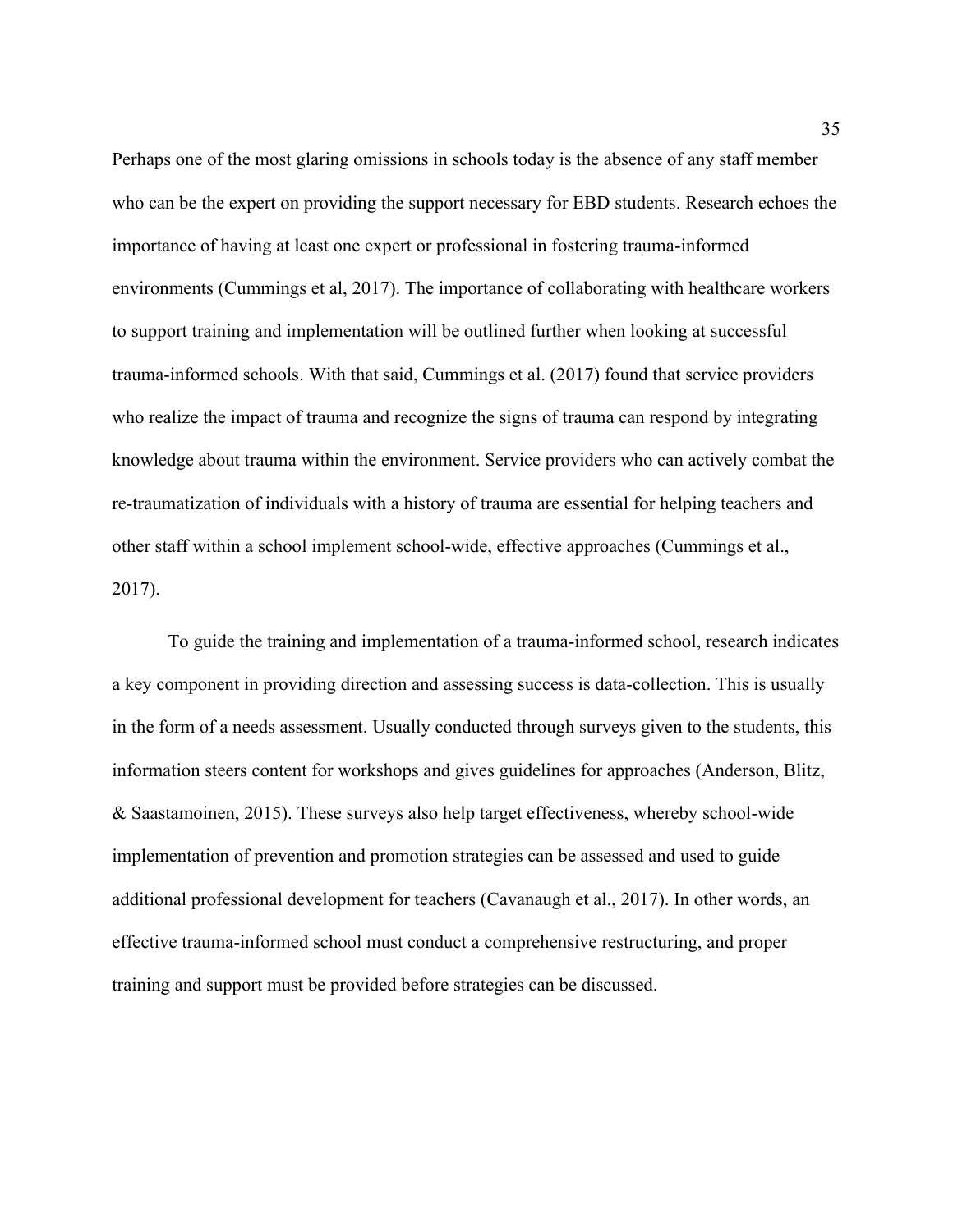#### **Implementing Health Care Framework and Multi-Tiered Support**

One of the most essential components regarding coordination is direct support from and collaboration with professional healthcare workers. Numerous case studies illuminated that when professional healthcare workers were directly involved in the training and support of implementing a multi-tiered system in trauma-affected schools, students demonstrated improvement and teacher burnout decreased (Fondren et al., 2020).

Research validates using a public health framework in schools where trauma is prevalent. In fact, a multitude of studies have shown using a public health framework will promote prevention, early identification, and data-driven investigation and yield broad-based intervention on a policy and communitywide level (Chafouleas et al., 2016). Considering how detrimental traditional, punitive approaches have been shown to be, it is also interesting to consider how very few traditional approaches in the past searched for underlying causes. Restorative practices and strategies are being enacted throughout more schools across the country. However, in many cases these strategies attempt to understand behavior and restore relationships but fail to deeply examine the true root of the problematic behavior (Lepore, 1997). With the help of professionals in the fields of psychology, child development, and more, we see a level of assistance for educators that encourages best practices and alleviates stress on the teacher.

Most successful trauma-informed schools work directly with healthcare professionals when training teachers and other staff. One successful pre-K case study illustrates "the provision of a multi-tier intervention that involved teacher training and consultation with certified therapists, peer mentoring, and individualized interventions for trauma-affected students referred by teachers" (Fondren et al., 2020, p.9). This model reflects that teachers are not left alone after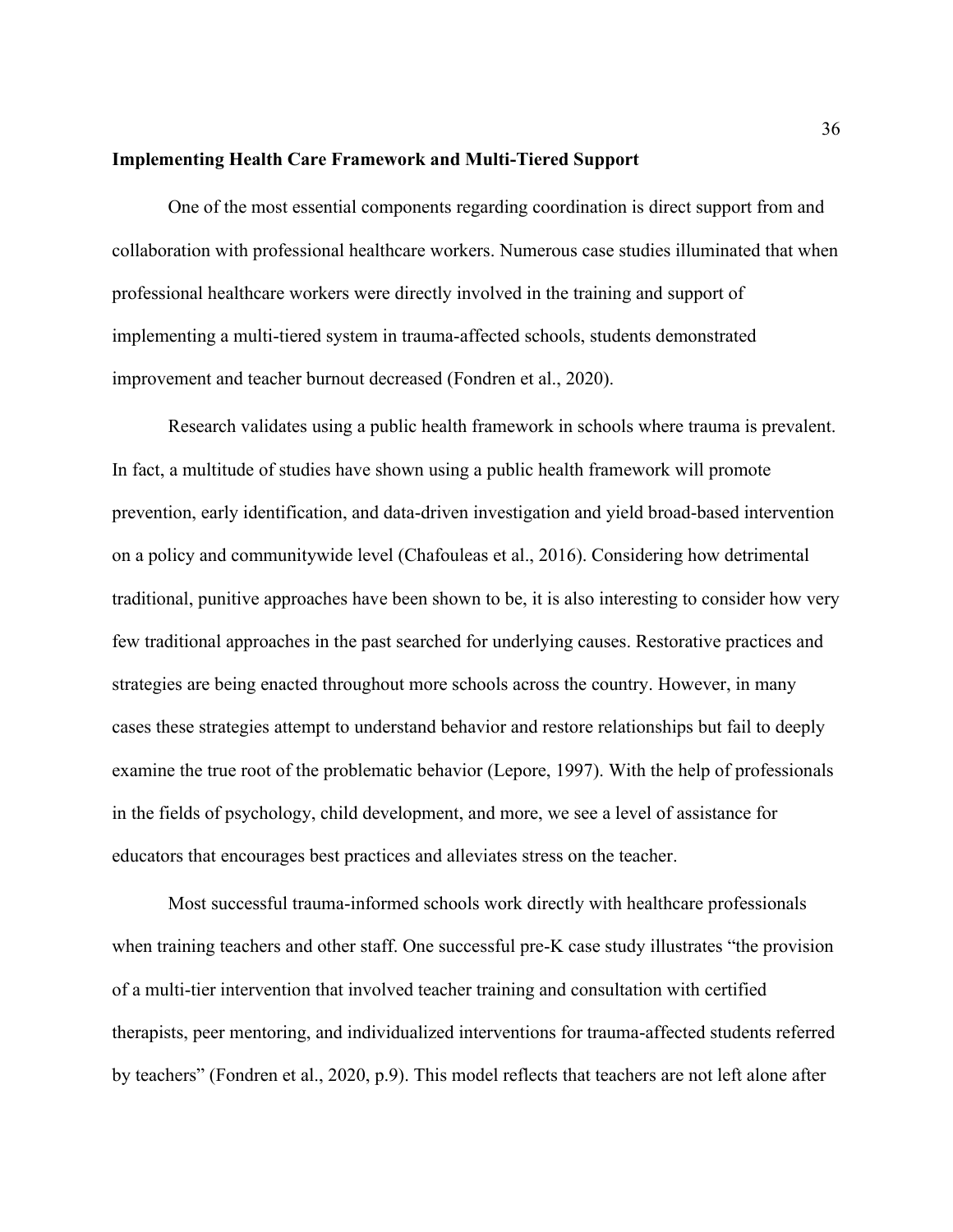their training; in fact, the same healthcare professionals conducting the training also provided assistance when teachers were put in a position where they needed to use these new skills. Even if teachers were provided additional training during their education, one should not expect that they would be experts in a field that traditionally lives outside of education. Although the field of education itself is shifting towards requiring a myriad of skill sets outside of teaching, with a focus on social-emotional learning now more than ever before; dealing with trauma effectively requires a completely separate skill set in and of itself. Therefore, the support from the healthcare community is so essential for the proper implementation of trauma-informed strategies while also assisting the teacher with continued assistance. A recent study conducted in an elementary school "incorporated policy changes, consultations with trauma-focused mental health professionals for student disciplinary plans, and individualized interventions for students suffering from trauma exposure within the school setting" (Fondren et al., 2020, p.9). These specific policy changes and disciplinary plans are made in coordination with healthcare workers so that both fields can come together to address both the academic and emotional needs of the students. Again, based on the extent to which social-emotional learning has been brought to the forefront, we see the need to put a student's wellbeing ahead of their academic progress. This rings true in all schools, not only the ones with a high rate of trauma-impacted youth. However, in schools with high rates of trauma, research shows it is essential to have outside support from professionals in healthcare (Fondren et al., 2020).

A public health approach that provides direct instruction and assistance from health care professionals best equips educators to provide professional support, focusing not only on how to develop interventions - which is an important component in this model - but also seeking out the underlying explanations for social, emotional, and cognitive maladjustment (Frydman & Mayor,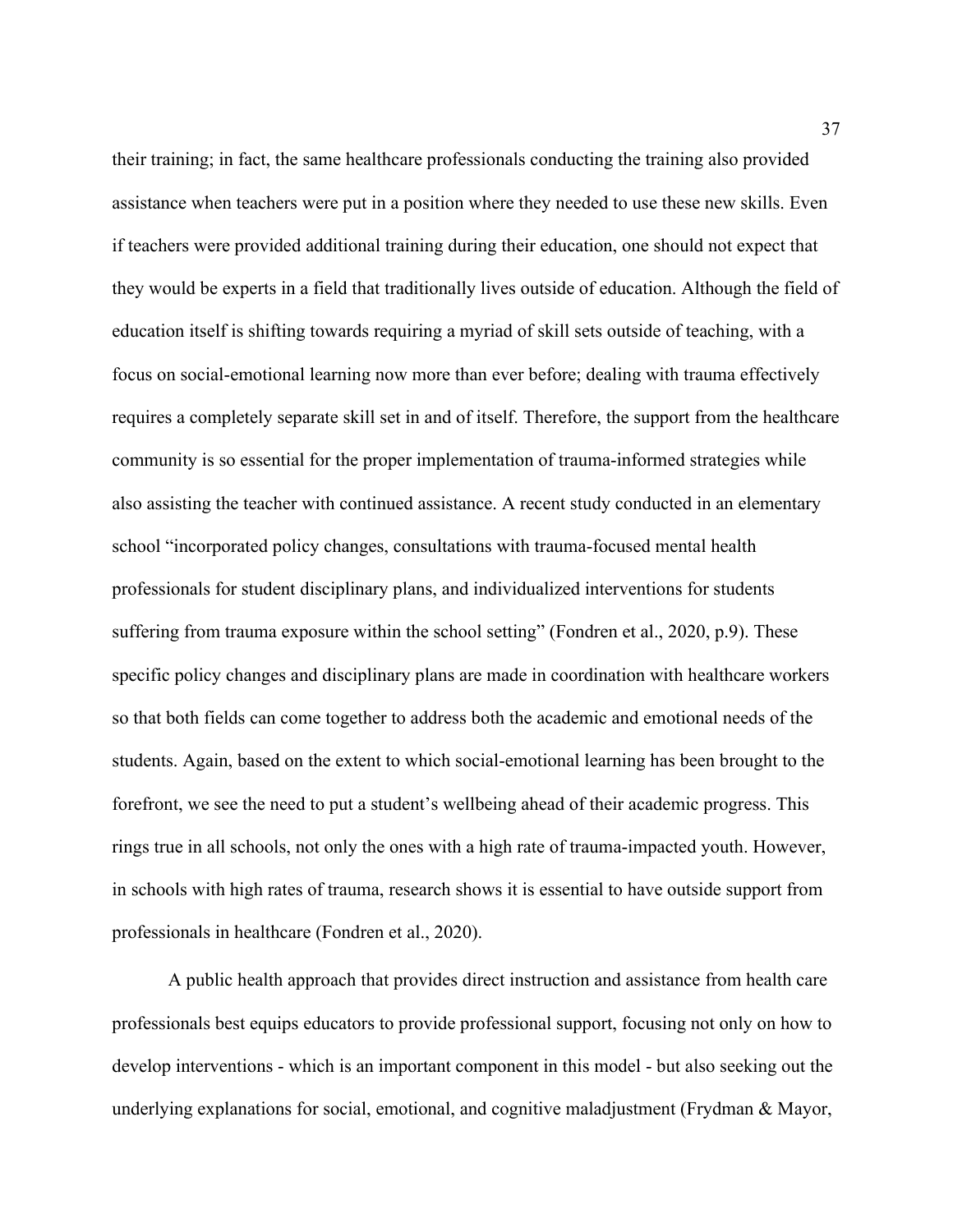2017). A public health framework is inclusive and opens dialogue with the entire student population, providing the groundwork for psychoeducation, assessment, and prevention. (Frydman & Mayor, 2017).

Most teachers are aware of the many hats they wear, and at first glance it might seem unreasonable to expect them to perform the same function as child psychologists or other professionals. However, teachers are already expected to act as psychologists every time they develop relationships with trauma-impacted students or redirect behavior and manage classrooms. Bringing in people who are experts in mental health lessens the burden on the teacher and results in better approaches (Fondren et al., 2020). The public health framework enables educators to stay ahead of the behavior as opposed to dealing with them reactively.

When healthcare professionals could provide aid, many successful programs implemented in trauma-informed schools used a multi-tiered approach. In most case studies reviewed, three tiers were implemented, although the tiers sometimes targeted and outlined different issues and goals. A nonexclusive approach includes universal dissemination as the foundation on the lowest part of the pyramid (tier one), while the next level focuses on targeted dissemination (tier two), and the pinnacle of the pyramid addresses individualized dissemination (Fondren et al., 2020). The three tiers allow for professional development for all staff and general skill-building for all students as the foundation; at the middle are structured programs for students who are at-risk; and individual support is provided at the top for students who have been severely affected by trauma. These approaches are also addressed at every level within the school, from the administration on down. In fact, one of the goals of the administration is to address behaviors without removing school resources from the student (Fondren et al., 2020).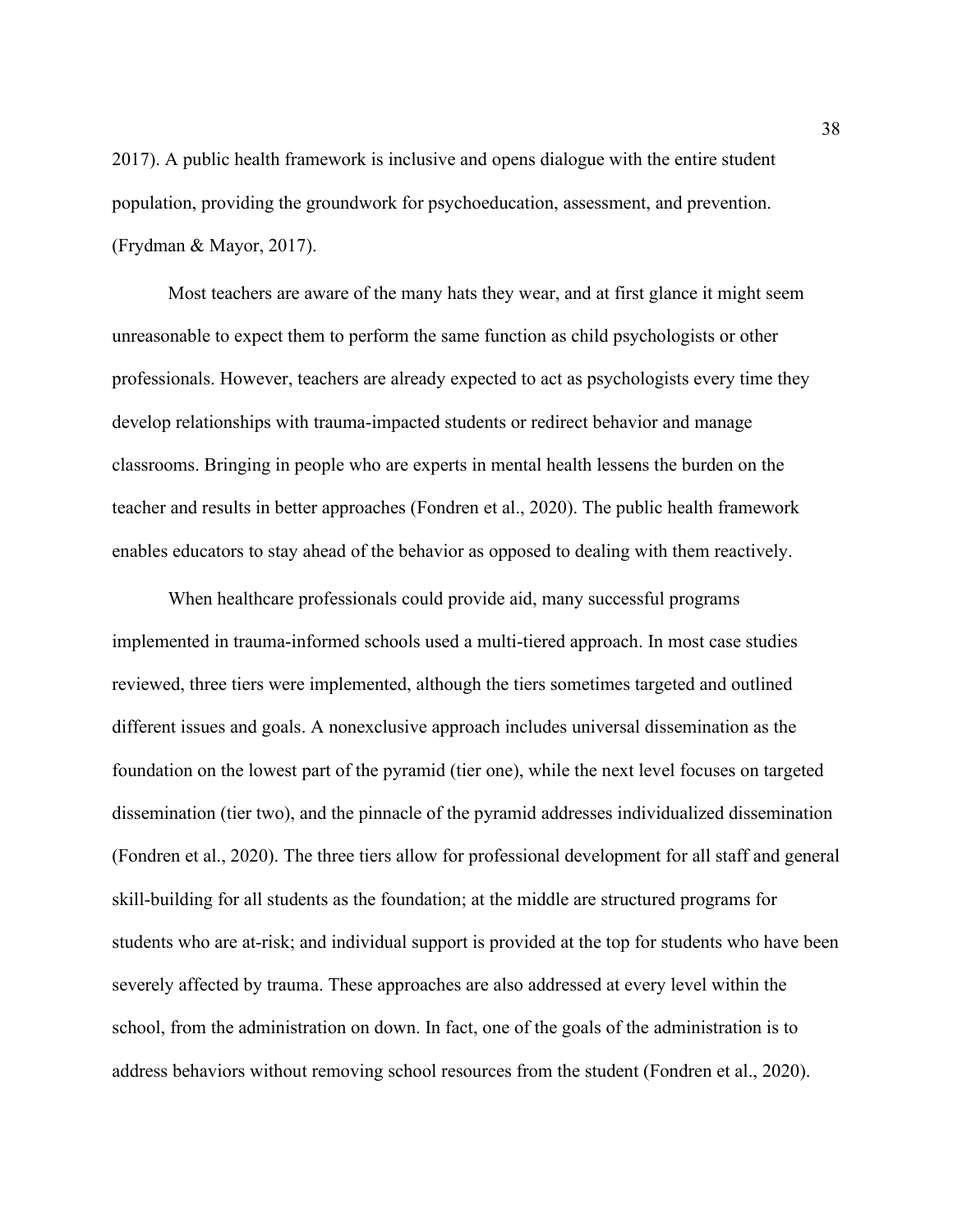One of the purposes of providing these different tiers (or approaches) is to integrate various forms of support for various degrees of severity where trauma is concerned (Fondren et al. 2020). When examining student needs, research has shown the need for a plethora of approaches. Assisting students on multiple levels ensures each individual student will receive the proper amount of attention and care as it relates to their unique situation.

Unfortunately, most schools are not using a multi-tiered approach even though studies have shown their success rates to be much higher than those that do not. In an article examining sixty-three case studies of schools that are working with trauma-informed strategies, only eight were classified as multi-tiered (Fondren et al., 2020). Yet the two most essential components are support from professional healthcare personnel and using a three-tiered approach.

The last essential ingredient for successful trauma-informed schools is relevancy when it comes to training. In their study across six New Orleans schools and 210 participants, researchers looked at the relationship between acceptability and how it fit the system (McIntyre, Baker, & Overstreet, 2019). While observing and scoring "teachers' approval and enthusiasm for implementing trauma-informed approaches...higher scores indicated positive perceptions of acceptability" (McIntyre et al., 2019, p.98) and were directly related to whether or not the teachers felt the training had real application in their classrooms. In this case, the two-day training was centered on the four criteria outlined by SAMHSA (Substance Abuse and Mental Health Services Administration) and borrowed from existing trauma-informed programs that had shown success. Screening knowledge scores from before and after the training results showed how significant teacher buy-in was in relation to how much knowledge they had gained over the training period (McIntyre et al., 2019). As stated above, most teachers are eager to get as much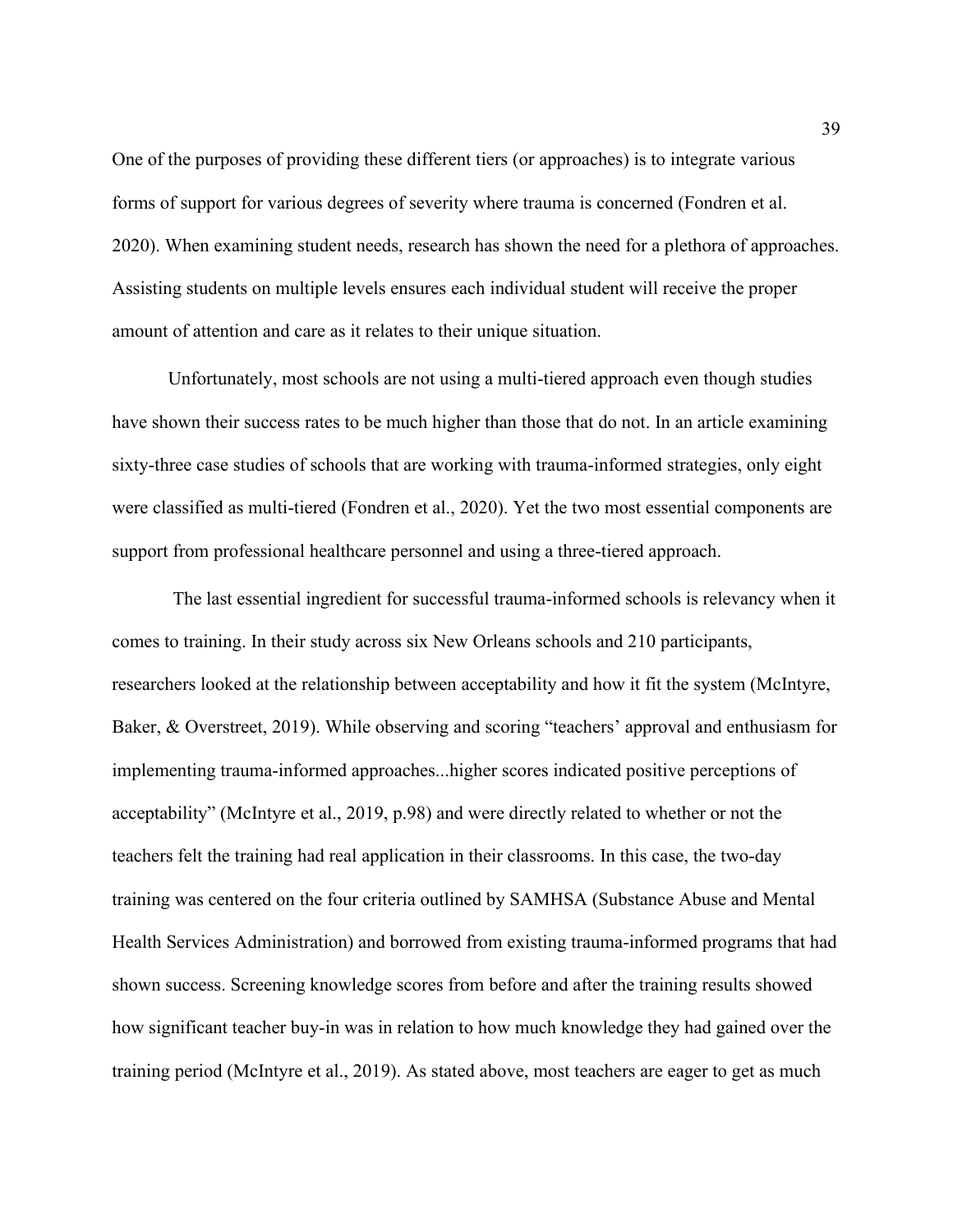support as possible when addressing trauma. Due to a relatively high level of desire to learn more and have more support, the pre- and post-training reflect the staff development was successful. Due to the fact that schools are essentially "ground zero" for addressing this problem in a way not found anywhere else, providing information on multi-tier approaches and allowing healthcare workers to participate ensures what is already considered to be an essential skill for teachers to be adequately addressed. The hope is that these skills will foster learning communities and the building of relationships necessary to support trauma-impacted youth.

#### **Building Relationships and Social-Emotional Learning**

At the heart of addressing the diverse challenges students bring with them to school is the relationships they form with the staff within the school. In fact, the importance here is not just limited to trauma-impacted students; research shows attempts to build relationships with students is not only the most important missing ingredient in our educational system, the absence of connection, association, or a feeling of belonging is the largest cause of dropouts overall (Ayalon, 2011). Studies indicate students with various traumatic experiences benefit from learning to make connections between themselves and others. Hewitt (2018) explains that in an educational environment there is not enough emphasis put on training and providing educators for this daunting task despite it being the single-most-important factor (Ayalon, 2011). Many students come to school with stored anger, anxiety, or an inability to understand and respond to their emotions. Having spoken with many elementary school teachers, it is clear there is much more focus on teaching social-emotional learning at a young age. Yet, any teacher in a high school with a high number of trauma-impacted students will tell you there is a continued need to address social-emotional learning. Researchers have found evidence that supports teachers'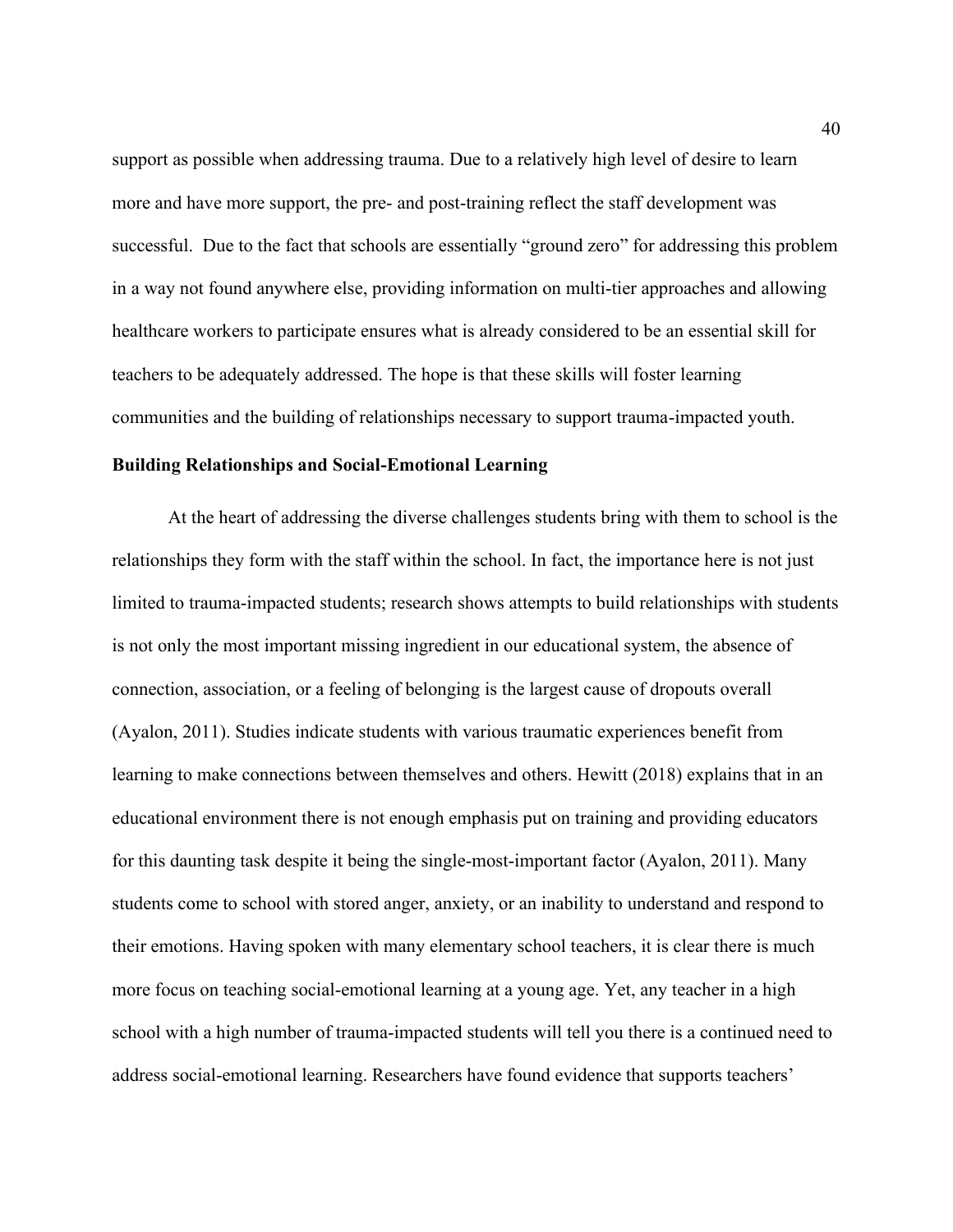opinions regarding the need to incorporate social-emotional learning in classrooms. Metaanalytic literature reviews reveal that about 65% of students with emotional-behavioral disorders show improvement after being provided with interventions focusing on social skills (Gresham, 2014).

The importance of social-emotional learning has been emerging more and more over the last ten years. Many randomized controlled trials (RCTs) have shown the significant, transformative results of addressing those specific needs, yet early studies showed mixed results. (Gresham, 2014). Regardless, these early studies, as well as the ongoing studies being conducted, are important when considering how emotional needs must be met before academic goals can be achieved. Early trauma has a significant effect on self-regulation of behavior and attachment, as well as brain development (Carrion & Wong, 2012). Considering the evidence, targeting student growth academically while neglecting the social-emotional needs is not only detrimental to a substantial number of students' academic performance, it actually hinders or even prevents the learning process from taking shape (Carrion & Wong, 2012). While it is quite possible for students to learn, and in turn use their learning to understand themselves and their experiences, it's simply asking too much and, more importantly, avoiding an opportunity for neural change.

Goleman (2014) defines neuroplasticity as "the brain's ability to continually grow and shape itself through repeated experience" (p. 2). From a young age, children's brains are sponges, and throughout their formative years as students, there are countless opportunities to teach social-emotional learning in order that they will be more self-aware and understanding of their feelings. In an elementary classroom, this can be an activity as simple as naming emotions as illustrated with faces on a handout. At the high school level, this process might come from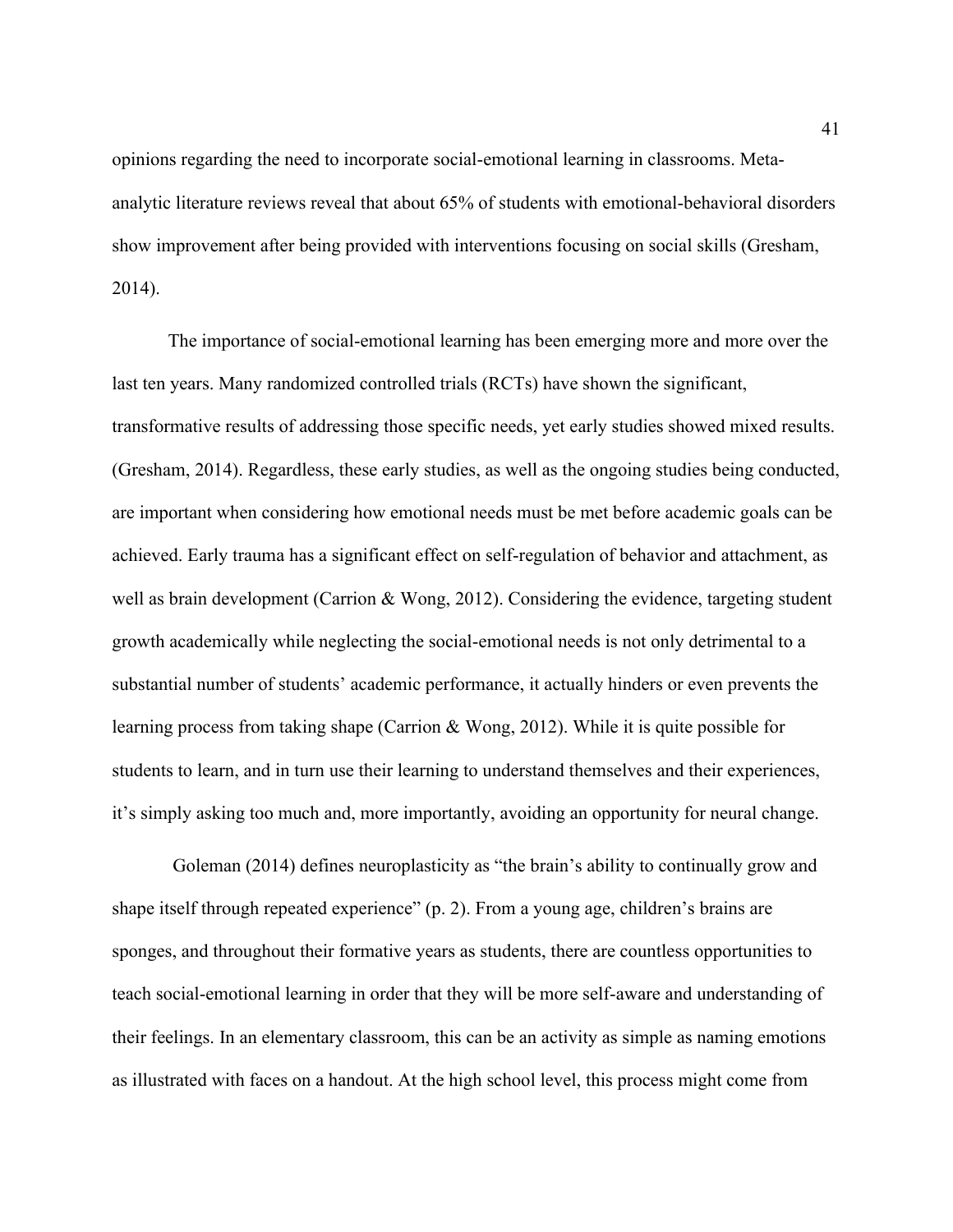mediations and the restorative process. However, if recognizing one's emotions while learning to seek understanding, as opposed to solely seeking to be understood, were done through activities built into the coursework of every classroom and facilitated by well-trained teachers every day, the continuous nature of that inner understanding would promote tremendous growth not just academically, but socially as well. In short, it would help students live happier lives. The sooner this type of learning can start, the better. "Particularly during our early years, our experience and the neural networks this activates - either strengthens this circuitry or winnows it" (Goleman, 2014, p. 3). However, studies show it's never too late, "The brain is the last organ of the body to become anatomically mature; it doesn't take its final shape until the mid-20s." (Goleman, 2014, p. 3). Again, high school educators who are trained with the necessary tools to address socialemotional learning, self-awareness, and how to process trauma in a healthy way will be one of the most important mentors to their students, as long as they also have the natural ability combined with training to build relationships with the students themselves.

#### **Engaging the Right Side of the Brain**

For decades, psychologists and neuroscientists have debated about the relationship between the analytical centers of our brain and the emotional centers (Foran, 2009). In contrast to logical thinking, verbal communication is not the only way to help trauma survivors heal from their experiences. Instead, it has been proven that working with the right side of the brain improves social interactions and relationships for students suffering from trauma (The Right Brain and Healing Trauma, 2019). When a traumatic experience occurs, the right side of the brain does the processing and the left side of the brain shuts down (The Right Brain and Healing Trauma, 2019). Dr. Bessel Van der Kolk performed a study in which he analyzed the relationship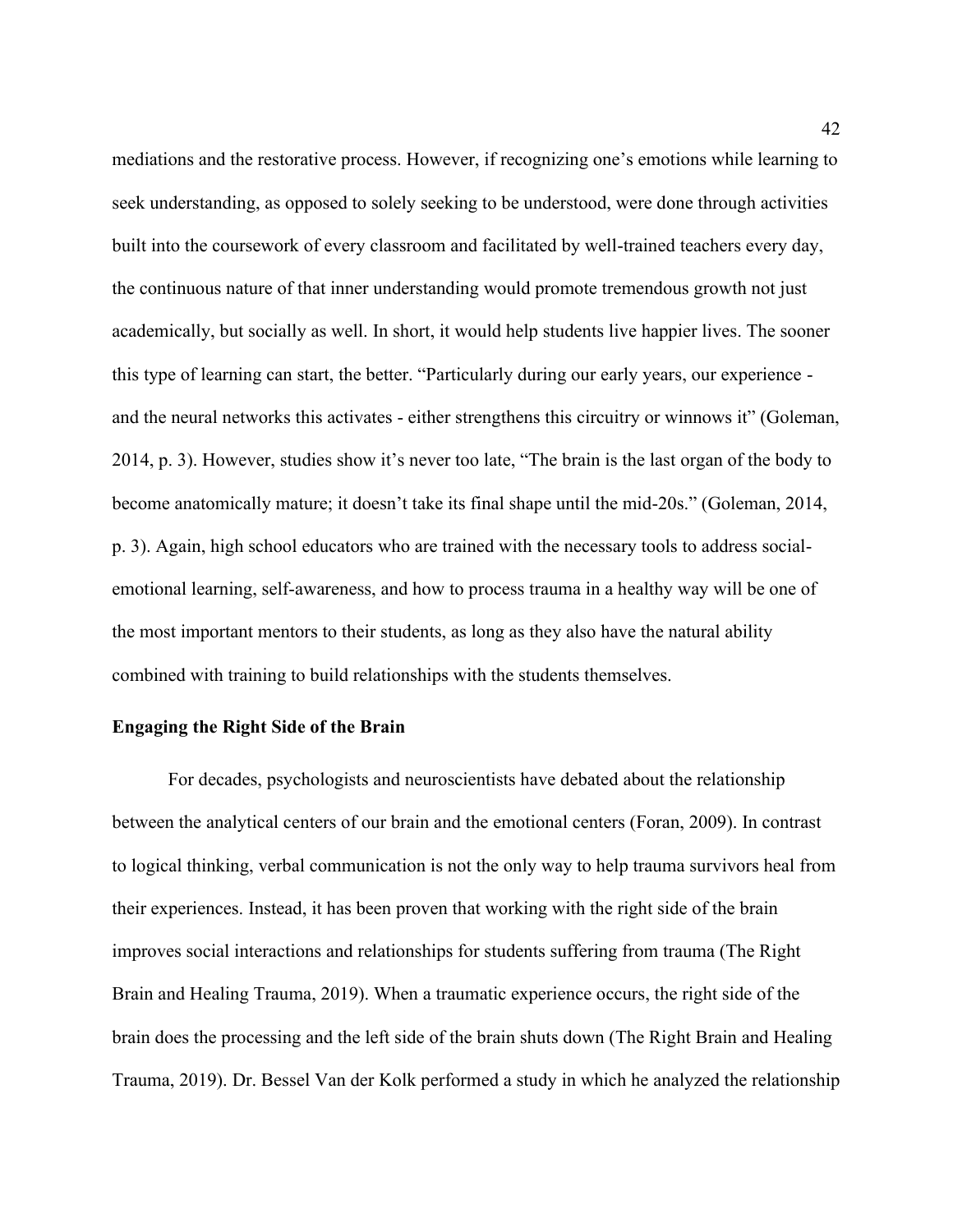between trauma and memory. Van der Kolk (1994) used Functional Magnetic Resonance Imaging (FMRI's) to learn how the brain functions during activity. Trauma survivors were asked to lie inside an MRI machine while the researchers would ask them to recall traumatic memories to find out where their brain was being stimulated. The researchers found that the right side of the brain activated while the left side of the brain shut down completely. As a result, trauma survivors were not able to put into words or logic what happened to them (Van der Kolk, 1994). One study explains the reasoning behind this is a result of the loss of executive functioning (Van der Kolk, 1994). A second explanation for this phenomenon is that "People with traumatic memories reduce their healthy interactions with others. The right side of the brain develops our relationships… our ability to empathize with others, trust others, identify with them, read emotions, form healthy attachments, and know non-verbal communication" (The Right Brain and Healing Trauma, 2019, para.3). Children who have experienced trauma may have difficulty with social interactions if the traumatic memories teach the right side of a person's brain (The Right Brain and Healing Trauma, 2019). The researchers state, "Practitioners in settings with trauma survivors should focus on the activities which are right brained in nature. Less talk, more doing" (The Right Brain and Healing Trauma, 2019, para.4). They recommend incorporating activities such as art, drama, poetry, journaling, psychodrama, dancing, and movement. These activities help a trauma affected youth feel like a whole person by integrating mind and body combining the right and left side (The Right Brain and Healing Trauma, 2019).

Currently, there are three arts-related interventions that have been proven to activate the right side of the brain and tremendously benefit students suffering from the burdens of trauma by giving victims ways to retell and reshape their trauma experience into a memory they can accept (Lepore, 1997). Using expressive writing, music, and dramatherapy, researchers and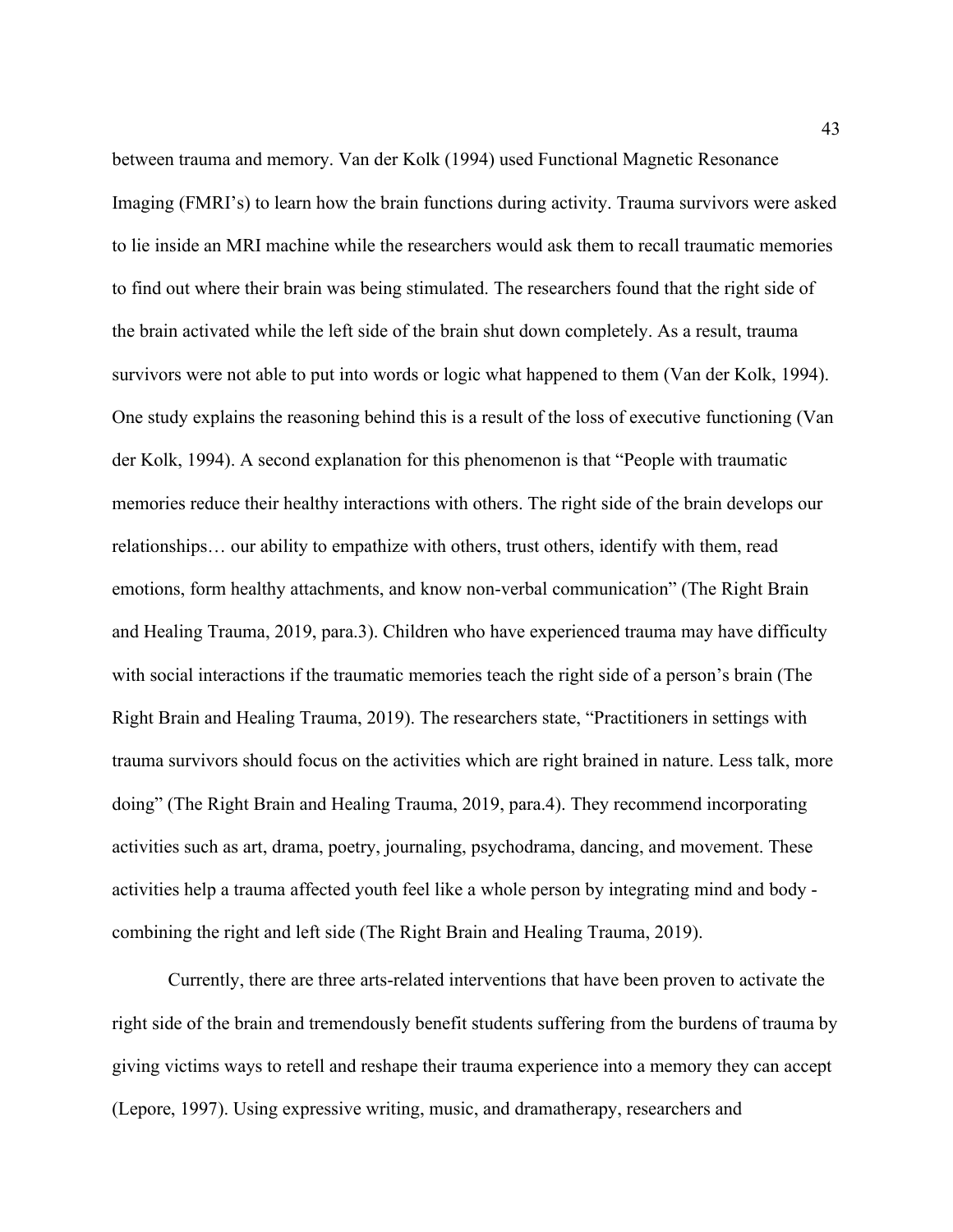practitioners are finding unique and creative ways to holistically approach trauma beyond traditional methods.

**Expressive writing.** Expressive writing is an example of an intervention that meets the criteria of helping youth manage their affective, cognitive, and behavioral responses (Lepore  $\&$ Smith, 2002). There was an extraordinarily successful expressive writing intervention pioneered by Dr. James Pennebaker whose results proved to provide extensive mental and physical health benefits (Pennebaker & Beall, 1986). There are different theories on how expressive writing improves psychological and behavioral adjustments to stressors. One theory introduced by Lepore et al. (2002), concludes that expressive writing facilitates emotion-regulation processes. They found that writing about stressful experiences and the emotions that are associated with those experiences, individuals can regulate their emotions by focusing on different aspects of the experience and their responses. This can help them desensitize their internal memories of those experiences and cognitively reappraise them. When expressive writing, individuals revisit events they might normally avoid thinking about. When they experience these events through habitual writing, they learn to look at the event in less threatening ways (Lepore, 1997). Imagine the benefits of practitioners of this field of study working with educators, especially Language Arts and Creative Writing teachers, to help train and facilitate this therapeutic writing approach.

Studies surrounding Expressive Writing Theory show how using expressive writing as a form of communication can help trauma-impacted people process in ways separate from verbal communication. Researchers reason that "expressive writing could potentially increase emotional regulation and reduce aggressive behavior in at-risk youth" (Kliewer et al., 2011, p. 694). Using Pennebaker's written emotional disclosure paradigm, Kliewer et al. conducted four trials in a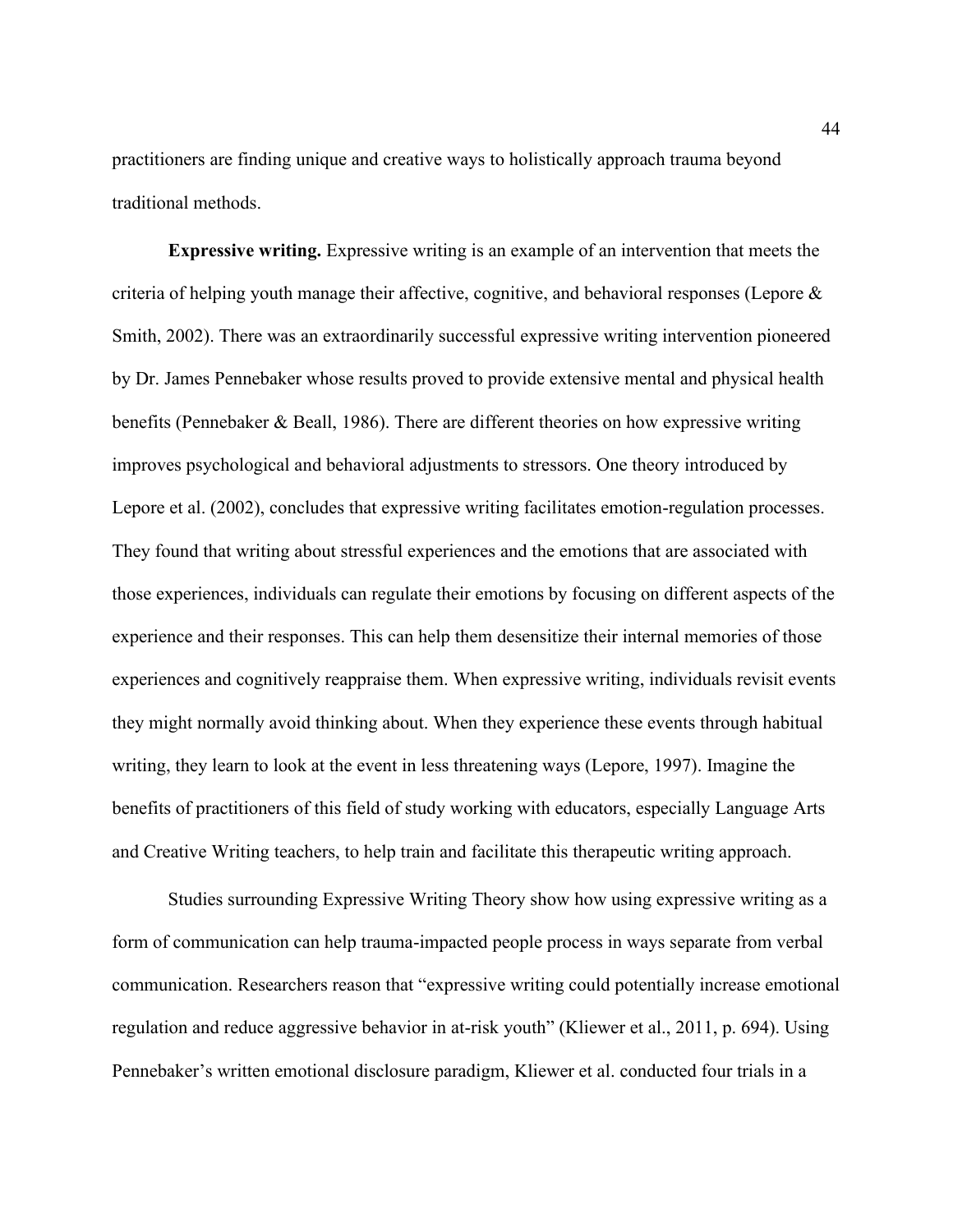school setting with nonclinical populations and found benefits of expressive writing on internalizing symptoms such as anxiety. They also found that when students were in the expressive condition they were more optimistic and less negative relative to students in the control condition; students in the expressive writing condition had significantly lower levels of anxiety symptoms relative to control students (Kliewer et al., 2011). Expressive writing has been proven to be a powerfully successful intervention regarding reducing levels of anxiety, regulating emotions, and reducing aggressive behavior (Kliewer et al., 2011). Kliewer and her colleagues concluded that the only drawback to expressive writing interventions is they are not being embraced as widely and aggressively as they should be; their research shows the benefits of this approach and the benefits of using it on a larger, more widespread scale (Kliewer et al., 2011).

**Music Therapy.** Music therapy was first used in the United States to treat returning veterans of World War II for rehabilitation purposes (Foran, 2009). Before post-traumatic stress disorder (PTSD) was given its official term, music as therapy was being used to treat patients with currently accepted symptoms of PTSD such as traumatic brain injury and battle fatigue (Sacks, 2007). What is interesting is that the positive effects up until this point were only observed through behaviors, and the cause of music being an emotional experience was still largely a mystery (Sacks, 2007). Regardless, the positive effects were clear. When focusing on adolescents who have experienced trauma, a 2004 study showed that trauma's impact on the brain was associated with challenges in regulating emotions, behavior, and concentration as well as loss in verbal memory (Stein & Kendall, 2004). Meanwhile, work with music has proven to be helpful in cases of trauma (Stein & Kendall, 2004), yet the origins as to why it is so powerful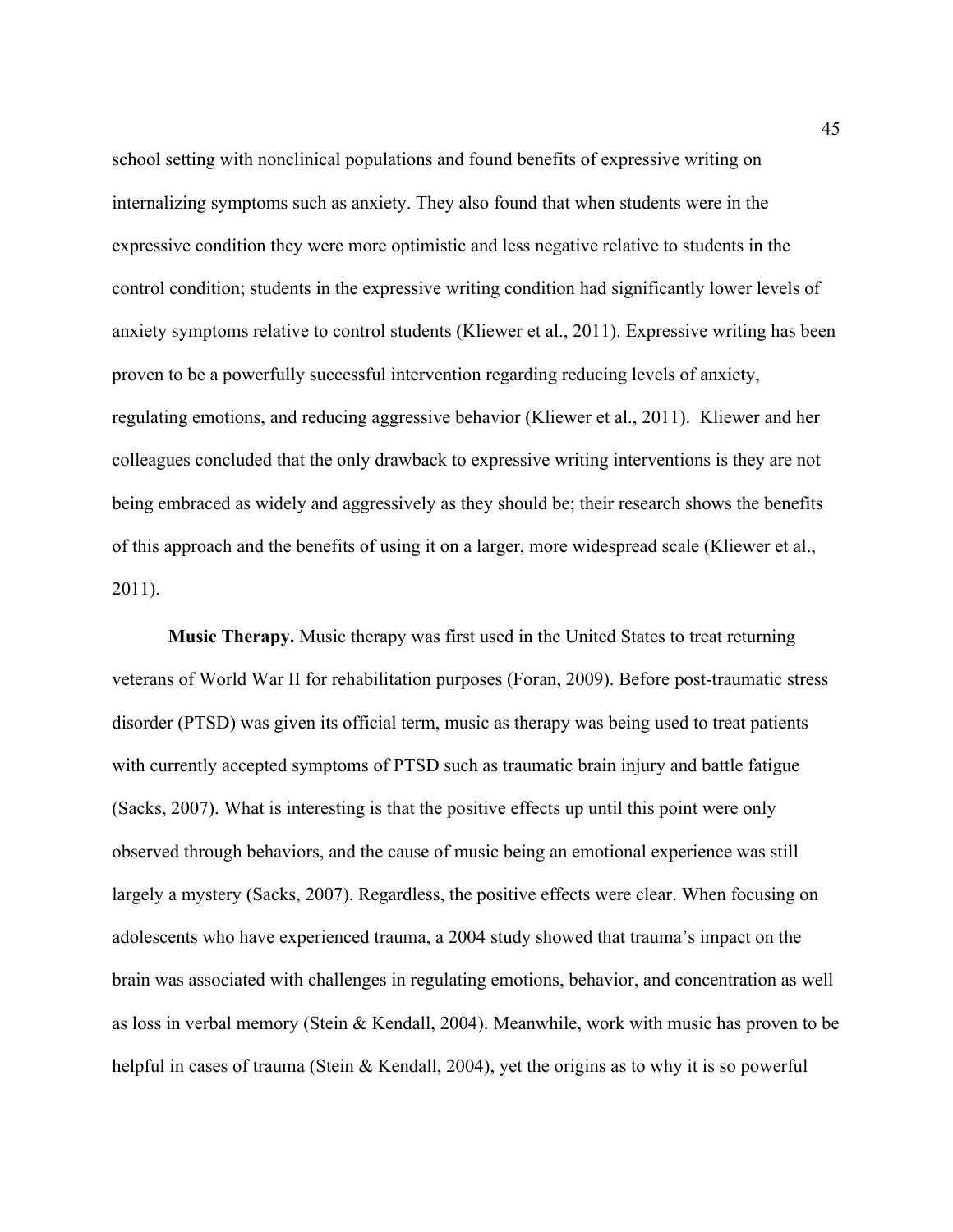still remain a mystery with the exception between the relationship with music and memory. So why is this research not reflected in our K-12 school music programs?

In 2006, a neuroscientist and former musician named Daniel J. Levitin conducted a study on how music affects thoughts and emotions. Levitin found that music engages the sensory areas in the brain, aids their differentiation and development, and plays a key role in language development (Levitin, 2006). Music activates more parts of the brain than almost any other activity. In fact, although associated with the right side of the brain, music activates both hemispheres of the brain, allowing information to pass from one side to another (Stein & Kendall, 2004). Considering the way trauma manifests itself in deep parts of the brain, activating those parts might prove helpful in surfacing dramatic experiences. Considering the brain's pathways are wired to hear music and improve feeling (Levitin, 2006), combining music with the difficult reflection associated with trauma might be safer than any other method. There are a multitude of case studies where children with a history of trauma who had previously responded negatively to conventional therapy became more engaged and opened up when music therapy was used. However, most teachers aren't trained in music therapy, which is why it's imperative for musical therapists and schools to unite and to create programs that can be implemented in schools to foster this scientifically proven magical key to unlocking trauma's stronghold.

**Drama Therapy.** The third approach combines all the elements associated with acting, theater, and drama with therapy. Drama therapy is "a unique form in which creativity, play, movement, voice, storytelling, dramatization, and the performance arts have a central position within the therapeutic relationship" (Leigh, 2012, p.4). One of the most exciting things about drama therapy is that it deals both in individual trauma and collective trauma, where the latter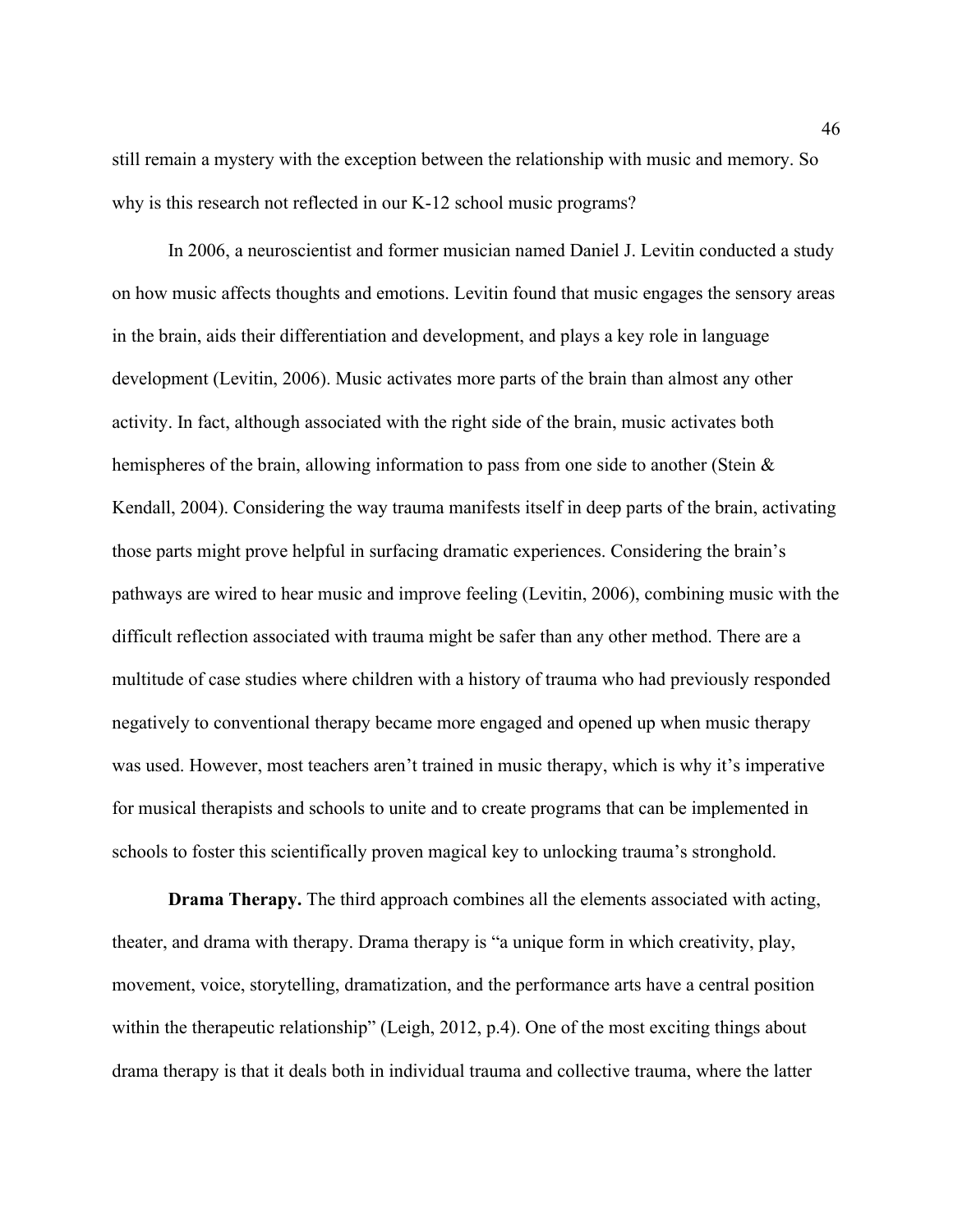shows great promise in areas where trauma exists in epidemic proportions. Traditional approaches to trauma are considered suppressive, which focuses on symptoms and reducing their onset and effect (Sajnani & Johnson, 2014). More recently, trauma has been treated expressively, where patients are encouraged to express positive and negative emotions openly (Sajnani  $\&$ Johnson, 2014). Drama therapy draws from both suppressive and expressive approaches; however, when expression is the focus it can be dangerous when not conducted and handled properly (Sajnani & Johnson, 2014). This is yet another reason it would be essential to bring experts into schools to help with the implementation. So, what does drama therapy look like in action? Sajnani and Johnson (2014) provide an incredible description:

Therapeutic theater productions, in which traumatized clients develop and present a play about their experiences or confronting a social ill, almost always perform their play (1) a few times; (2) to an audience consisting of their families, staff members, and supportive guests; (3) with little attention to discovering or measuring the degree to which the audience members' attitudes have been changed by the production. (p. 18)

Although this description is not definitive nor specific to schools, a modified approach using the same strategies could be applied. The concept is hardly new. Drama therapists have been working in schools for over twenty years (Leigh, 2012). In areas where this approach has shown the most success is when the drama therapist works "in schools alongside and in tandem with teachers" (Leigh, 2012, p.4). In fact, a large portion of drama therapists work directly with students in schools (Leigh, 2012). The work they do is metaphorical, and sessions use many different approaches including games, storytelling, drawing and painting, and the use of materials to create stories and plays (Leigh, 2012). In many cases, the activity does not have to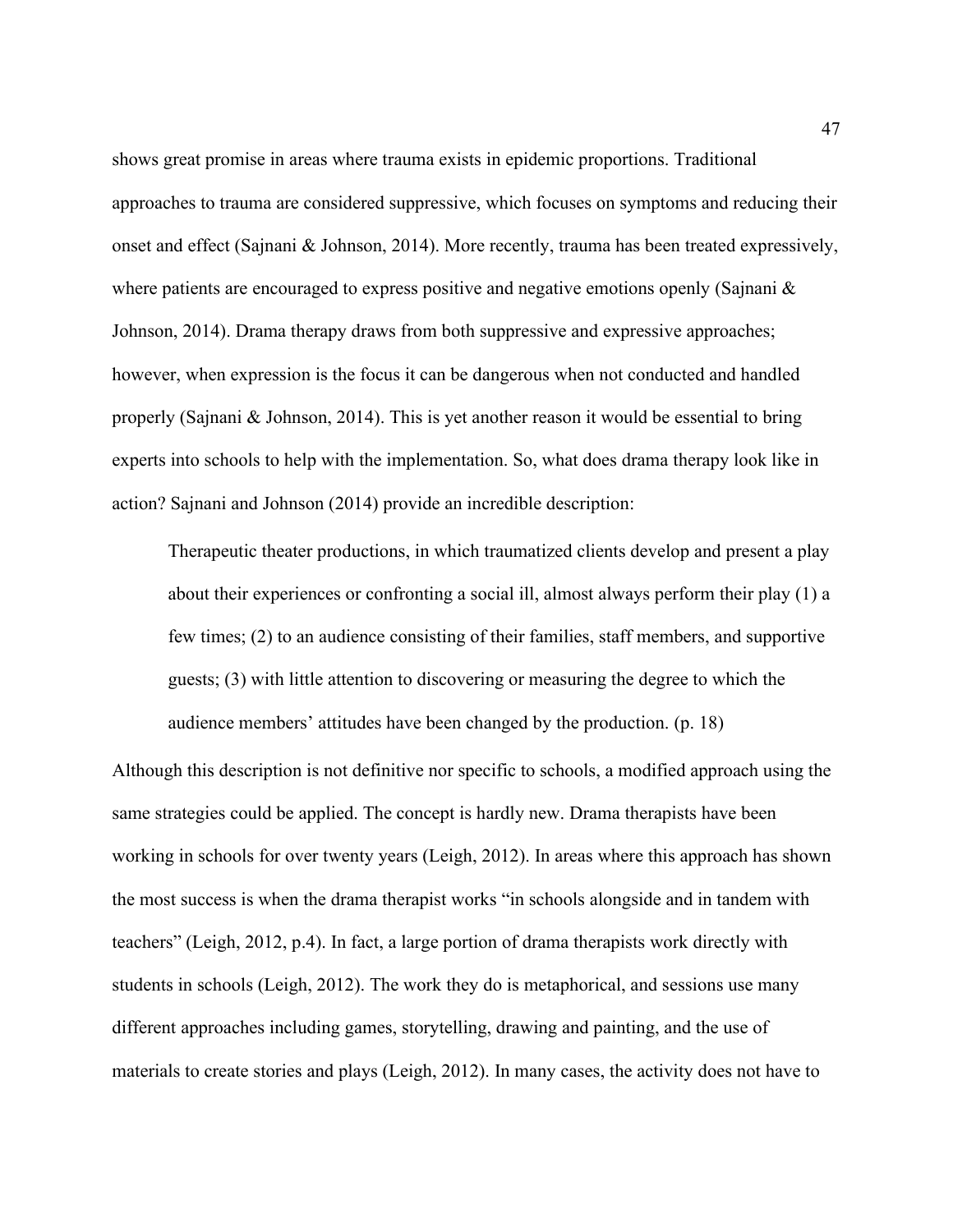target a specific student's trauma but can be a collective way of addressing a particularly common occurrence of trauma. The key here is what drama therapy provides; it is "an ideal medium to explore the difficult, painful issues, to build resilience in children and young people" (Leigh, 2012, p.6). Although it has been around for quite some time, like the other forms of art therapy, it is not commonly being used throughout education. "This underuse of drama therapy in our schools is notable and disappointing, particularly when there is growing evidence of its value and benefit" (Leigh, 2012, p.262-3).

When exploring creative approaches towards dealing with trauma, and considering how comprehensive the approaches must be if intended to produce real, measurable outcomes, the opportunities that expressive writing, music, drama and many other arts-related therapies offer along with the benefits of activating the right side of the brain appear to be revolutionary. Because trauma affects all areas of the brain, the right side of the brain must also be incorporated in conjunction with the left when processing trauma in a controlled, healthy way. Aside from trained educators doing their part, therapeutic measures should be advanced with specialists who focus on artistic, expressive ways to process feelings associated with trauma, as well as feelings associated with overcoming trauma. Again, it is a collective, collaborative, and comprehensive approach. And it is the only way the persistent prevalence of trauma will be adequately addressed.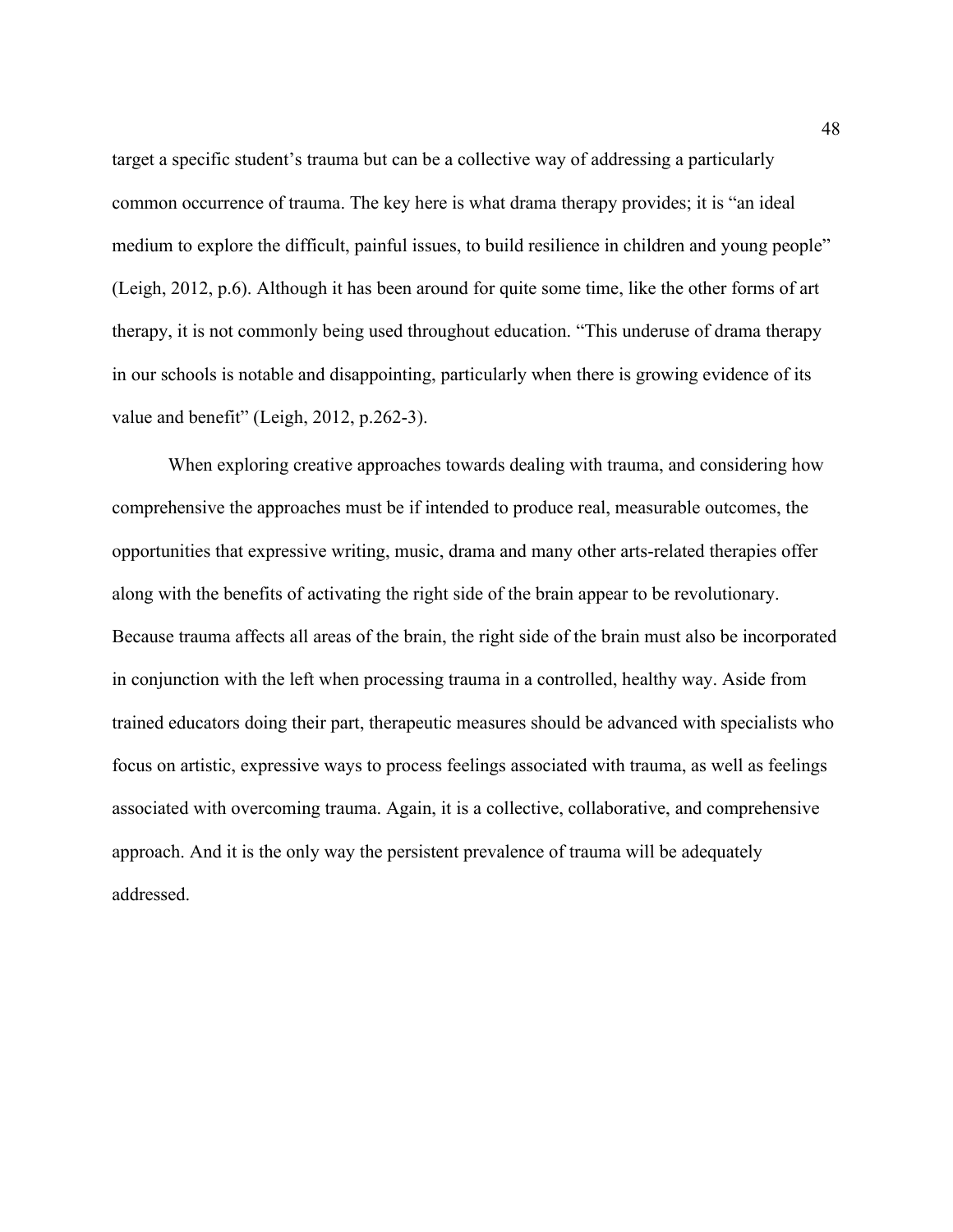#### **CHAPTER III: DISCUSSION AND CONCLUSION**

#### **Summary of Literature**

This literature review sought to look at the prevalence of trauma in schools and how best to support students and the teachers who work with them every day. The issue of trauma in young people requires an all-hands-on-deck approach. Because the causes and effects of trauma do not exist solely within a classroom, nor should the strategies used to address it. As teachers continue to struggle with the weight of trauma affected youth, schools are encouraged to reach out for support from outside professional communities, including health care professionals, and art therapists (Fondren et al., 2020.

Perhaps one of the most astounding standouts in the statistics is the prevalence of trauma. By the age of nine, 13% of children will have encountered not one but four traumatic events, with that number escalating to 79% for adults (Cummings et al., 2017). Using measuring metrics like ACEs, the need to address trauma is clear, yet many schools are still operating as though teachers will be able to combat the epidemic in the classroom without additional support beyond social workers, counselors, and behavioral interventionists. However, there is a need for intentional, prepared approaches rather than responses aimed towards targeting behaviors. Due to the current inadequacies in schools, we see a strong correlation between trauma, dropouts, and crime. Many districts have now been coined as "school-to-prison" pipelines.

Some schools are incorporating the right type of interventions with a proactive, inclusive approach by bringing professionals from outside the educational community into schools to help both students and teachers using a multi-tiered public health model (Frydman & Mayor, 2017). To understand the needs of each school, a key component is data-collection, whereby support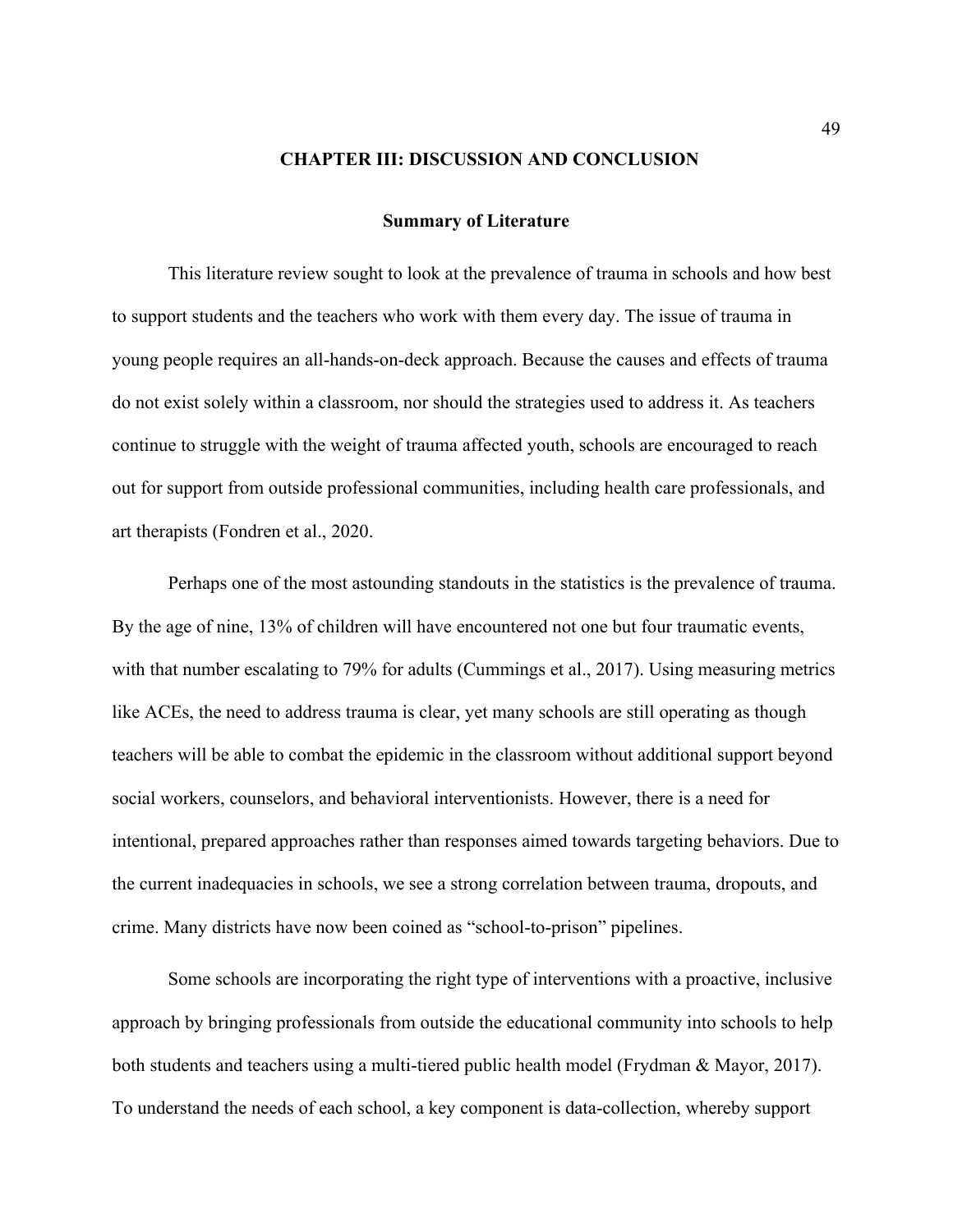can then be provided specifically for the areas of concern (Cavanaugh et al., 2017). In all cases, when a healthcare professional could come into the school to train and support the staff, while implementing a multi-tiered approach, results showed improvement in overall student health and teacher wellbeing.

At the heart of proactively dealing with trauma in young people is teaching them the social-emotional skills to live happy lives. Social-emotional learning (SEL) is one area of education that has come to the forefront and begins at an early age in elementary schools. The strategies associated with SEL target the emotional needs before addressing academic needs.

Moving forward, three types of art therapy are complimenting current strategies while using completely new approaches (Lepore, 1997). Using written expression, music therapy, and art therapy, research shows we can target more areas of the brain and go beyond traditional methods to address the problem in other ways (The Right Brain and Healing Trauma, 2019). Ultimately, the goal is for schools to be more creative and inclusive when looking for strategies and support.

#### **Professional Application**

What exists in schools throughout the United States currently is not enough in addressing trauma. This is made clear by the persistent failures to meet the needs of trauma-impacted students as well as the rate of teacher attrition and subsequent turnover in certain areas. More training and more intentional strategies need to be administered from the top down, and they must be proactive like the SEL strategies that start early on in education. A collaborative, comprehensive reform must take place that includes healthcare professionals and other specialists.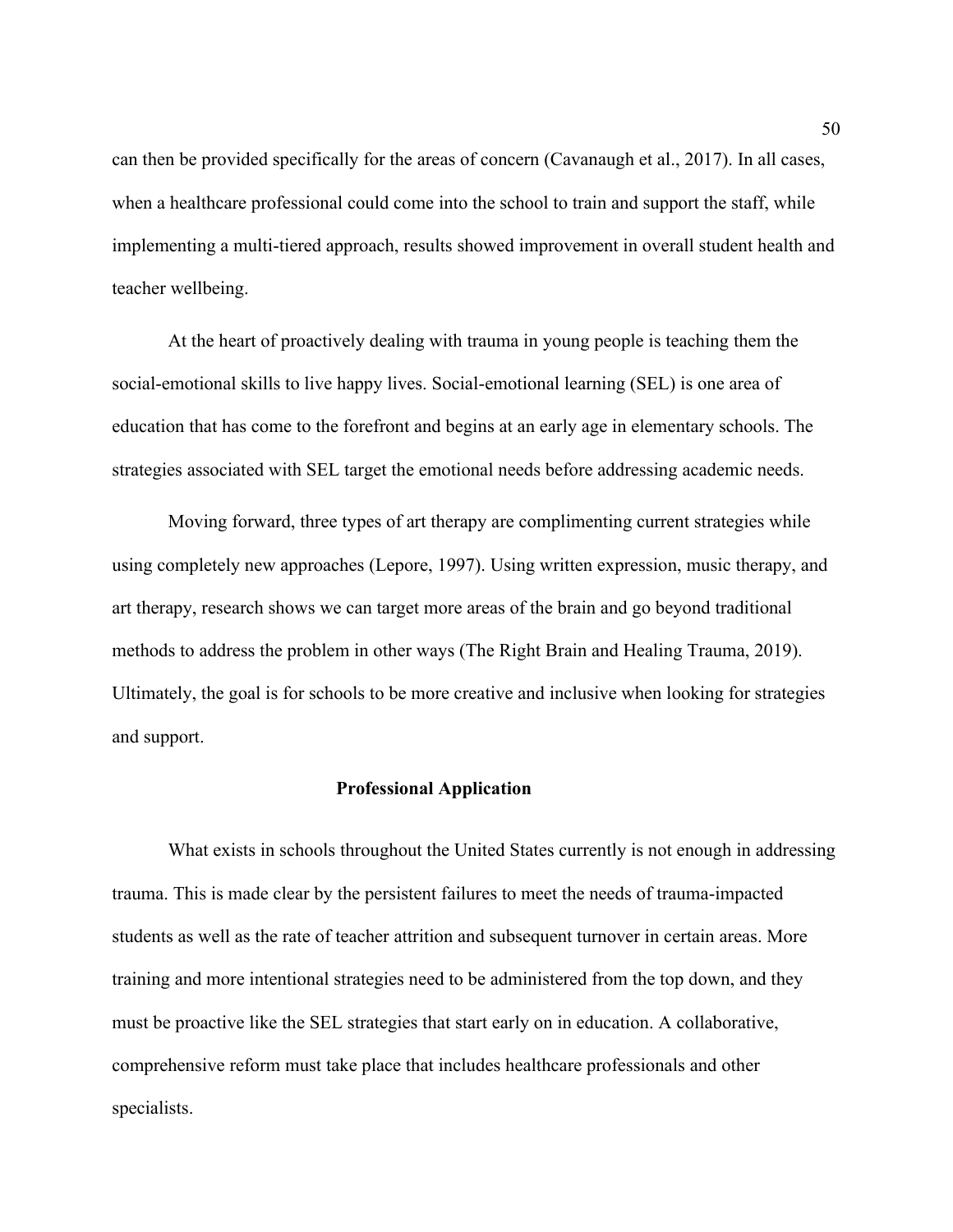Compelling evidence in case studies have demonstrated how engaging the healthcare community to work directly with educators will provide the necessary skills to assist in addressing the trauma epidemic (Frydman & Mayor, 2017). Minnesota is one of the leading locations in the world in terms of health care including housing The Mayo Clinic, Medtronic, and 3M. How can trauma-informed schools profit by taking advantage of the amazing professionals who work in our communities and are willing and eager to help? Lack of incorporating healthcare professionals such as therapists and psychologists into schools regularly has been brought to light as a missing link in progression toward healing the trauma epidemic in schools. Utilizing healthcare professionals can reduce the burden on teachers and provide students with more resources as a variety of professionals and experts become available to help them. Professionals could literally work alongside K-12 teachers in a transparent way that reflects the value of social-emotional learning and self-awareness for both students and their educators. From elementary school on, when concepts such as SEL are addressed not as a secondary response to traditional academia but as a necessary part of the student's development, students' awareness of their emotional needs will become more intrinsic and consequently they will become empowered to take more ownership of their feelings.

It is also important to provide opportunities for young people, especially in urban communities, to express themselves and guide them in healthy manners of expression. In a controlled, safe environment, students can learn to discover how to communicate their experiences and manage their emotions in new ways, which will replace the negative habits caused by trauma such as play fighting, foul language, and other forms of lashing out. The stored anger is there, yet with the help of therapists providing artistic and creative ways to interpret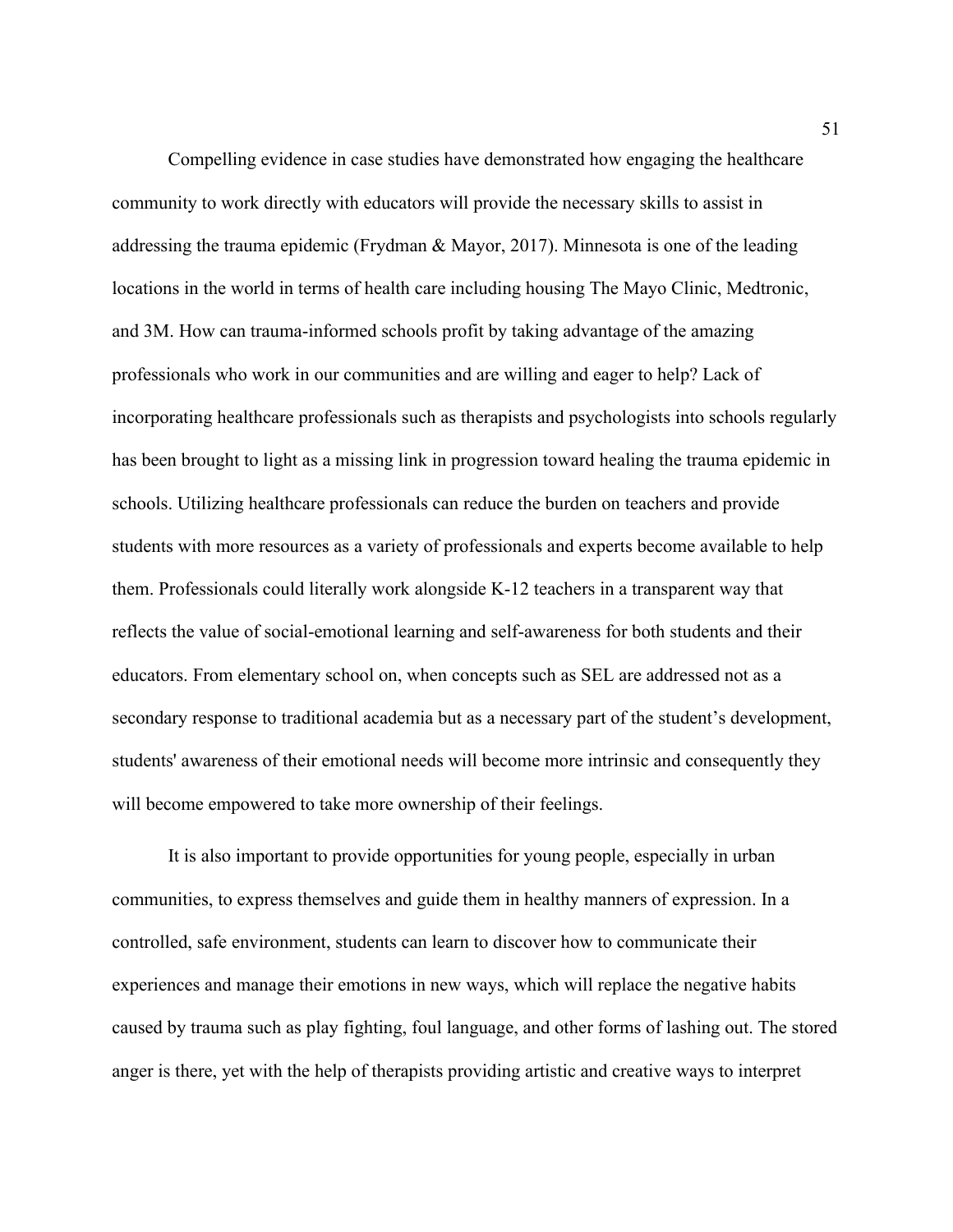emotions such as fear, pain, and anger, students will become healthier in their manner of expression.

Current developments in trauma informed practices continue to be limited in scope. Schools that address the behavior, while also providing social work and counseling, are still addressing the issue from a reactive position. Yet trauma is everywhere. It is a constant we know exists in all communities and schools. Everyone who works in education should expect trauma will find its way into every school and every classroom and have an impact. Due to the inevitable existence of trauma, schools should begin to proactively focus on how to set up the necessary frameworks and structure for supporting students impacted by trauma. This includes having at least one professional, full-time "trauma specialist" who has access to healthcare workers, therapists, and other qualified individuals to help bring creative approaches to school staff in advance. If every school had a professional "trauma specialist" whose sole purpose was to provide training and expertise to the rest of the staff, while having the aforementioned access to outside support, this would be a successful preemptive measure taken towards tackling trauma before its impact can override all other efforts in education. This position is the missing link that would work with teachers, social workers, and other educational professionals.

### **Limitations of the Research**

The research for this literature review focused primarily on urban populations and did not explore suburban areas much nor did it investigate rural populations. The reasoning for this was due to numbers and demographics. Urban areas provide a greater sample size when looking into the issue of trauma. In fact, where we see the highest number of secondary trauma in teachers is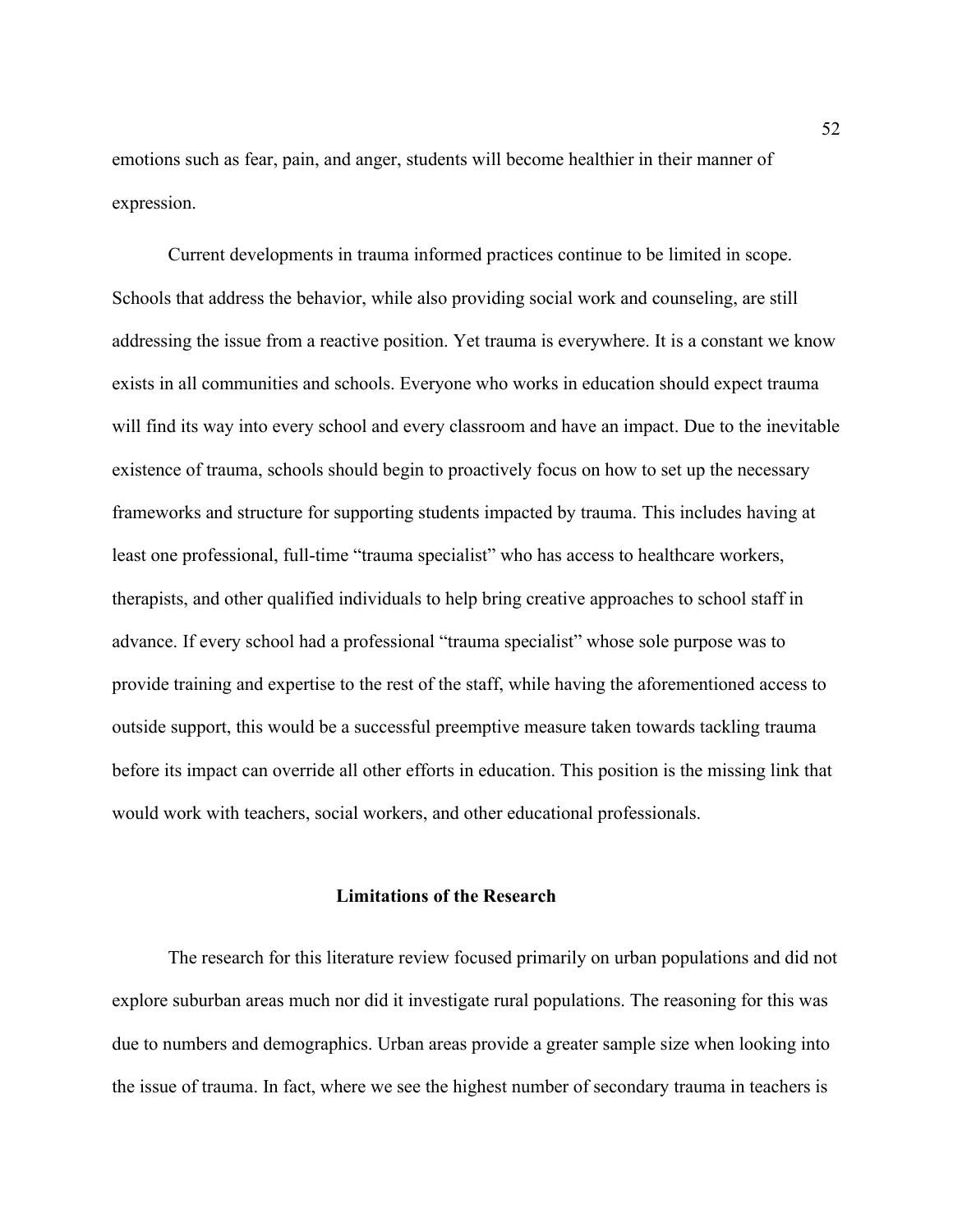in urban schools. There are also a larger percentage of minorities in urban areas, which tend to be an underrepresented group in most cases, yet unfortunately this is not the case where trauma is concerned. It is worth noting the prevalence of trauma in suburban and rural areas is not addressed specifically in this paper, despite its existence being described as everywhere.

Specific strategies for teachers were also not researched because the focus of the paper was on how to provide additional resources for teachers as opposed to looking into what teachers could do better. So, although training was mentioned regarding providing teachers additional support in terms of instruction and self-care, the specific approaches were not included. The focus instead was concentrated on the idea that bringing in healthcare professionals and other specialists would result in specific strategies not mentioned.

Educational policies implemented at the national and state level were not included as well. Initiatives such as the Every Student Succeeds Act, signed into law by former President Obama, which replaced No Child Left Behind, is a relevant and comprehensive initiative. However, reforms in the past have resulted in little to no change where the persistent failures in urban schools are concerned, and in some cases created more barriers in already low performing schools where the majority of success is measured with biased standardized tests. There continues to be huge gaps in performance between white populations and minority populations. In fact, Minnesota has the largest racial gap in terms of academic performance in the entire country.

The research also did not investigate the racial demographics of trauma-impacted youth. Because minorities continue to be underrepresented, the expectation was that there would be larger percentages of trauma-impacted youth among minorities.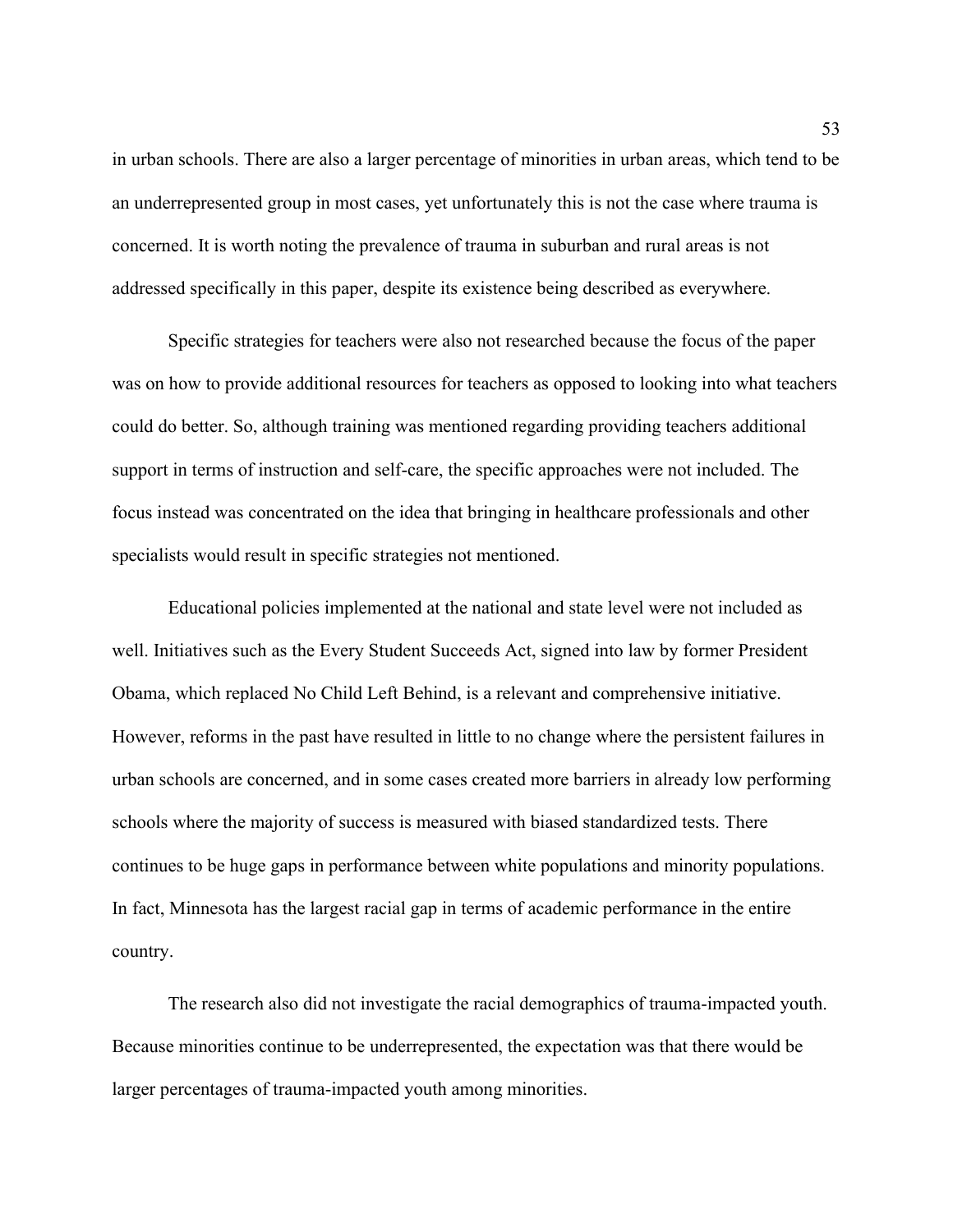#### **Implications for Future Research**

In further studies, more research on measuring social-emotional intelligence versus academic performance would incentivize schools to explore non-traditional interventions such as art therapy. Having explored how powerful art therapy is in processing trauma, one must ask why schools are not utilizing these creative strategies more. Current and conventional "trauma toolkits" seem to only scratch the surface of processing trauma, acting as a band-aid versus healing wounds that have been inflicted by trauma. Written expression, music therapy, and drama therapy can repair and rewire a trauma-affected student from the inside out using all parts of the brain. Aside from case studies, there was little to no comprehensive data to show the impact of art therapy in schools across the country, because these methods simply are not commonly used.

Additionally, how different cultures perceive different forms of trauma might shed light on why trauma is prevalent in some communities more than others. There might also be generational gaps between what is perceived as trauma. Further research on trauma and how it relates to different demographics might help when allocating future reform.

## **Conclusion**

Educators work on the front line dealing with the many issues young people face today caused by trauma. As students form essential learning partnerships with their teachers, these relationships can only be sustained with support. It is essential that administrators and leaders in education bring more resources and qualified professionals into schools to directly provide the right types of care and support for trauma-impacted students, as well as train and assist teachers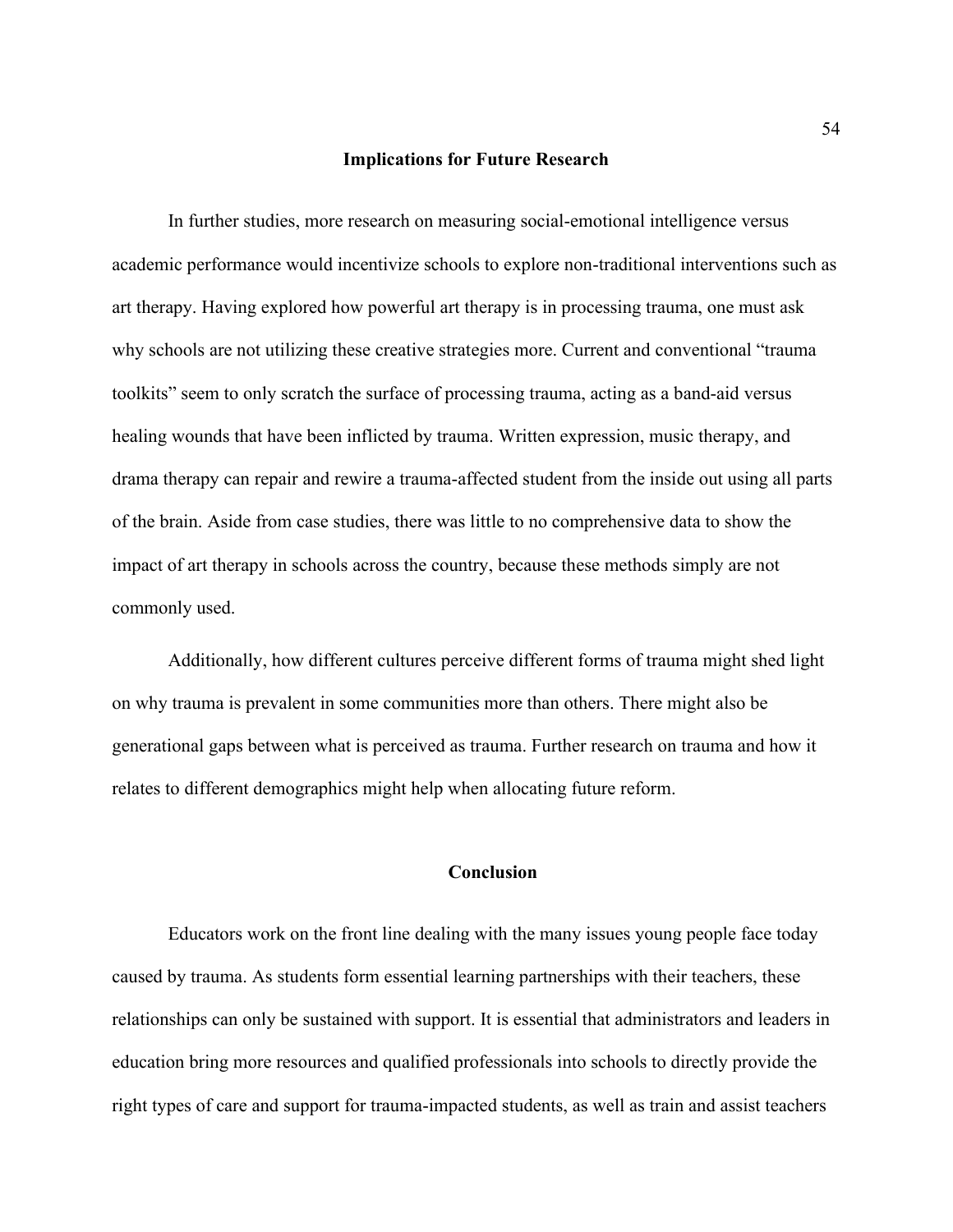in providing support to students while practicing their own self-care. Trauma must be addressed proactively and holistically by a team of specialists in various fields using social-emotional learning strategies and various forms of trauma therapy. By bringing together a "village" of collaborative professionals invested in supporting young people who have experienced trauma, schools can become a place where students are no longer lost, but they are found.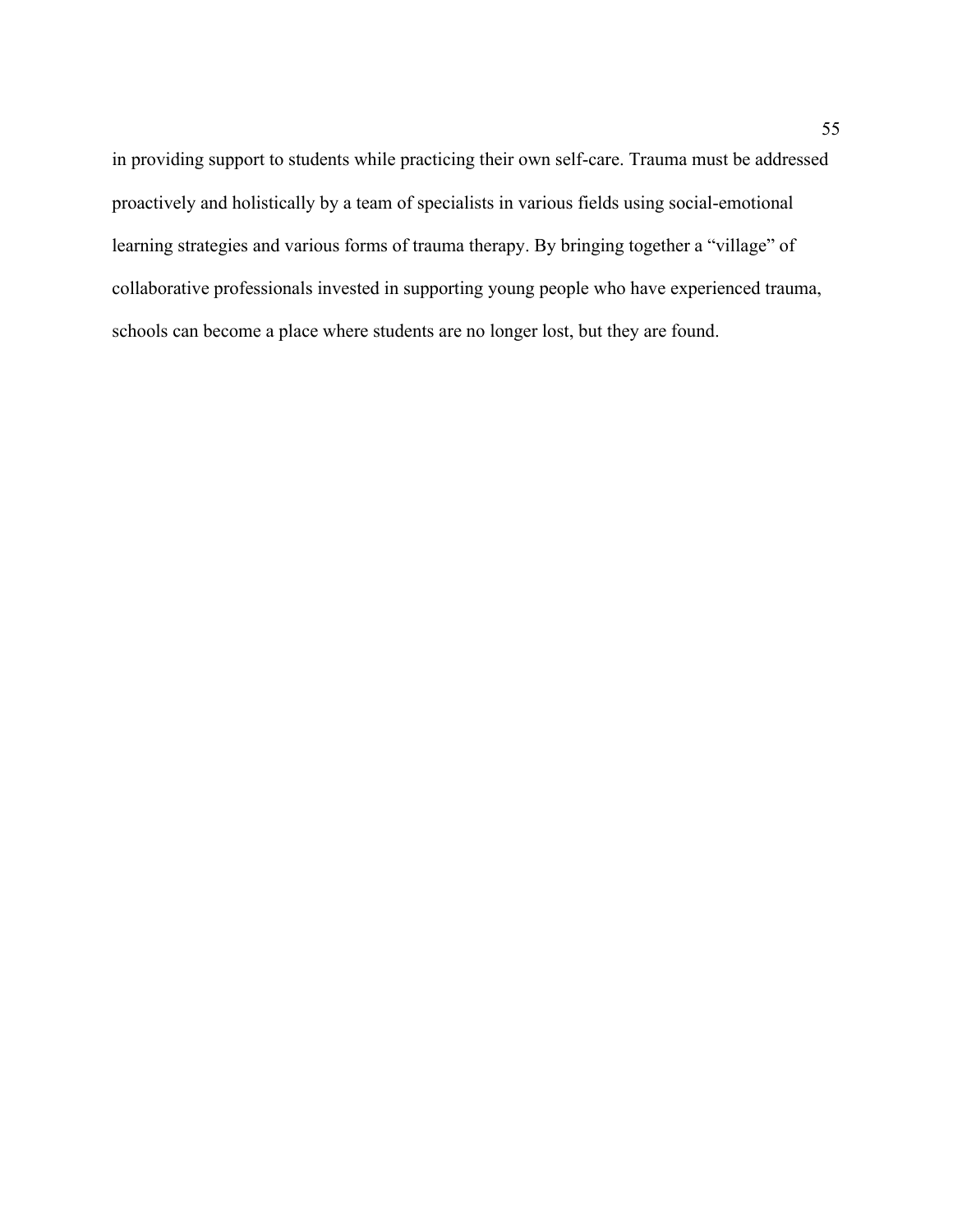#### **References**

Anderson, E. M., Blitz, L. V., & Saastamoinen, M. (2015). Exploring a school-university model for professional development with classroom staff: Teaching trauma-informed approaches. *School Community Journal*, *25*(2), 113-134. Retrieved from

<http://www.scoolcommunitynetwork.org/SCJ.aspx>

Ayalon, A. (2011). *Teachers as mentors: Models for promoting achievement with disadvantaged and underrepresented students by creating community*. 1-166. Retrieved from<http://stylus.styluspub.com/books/BookDetail.aspx?productID=278169>

Bloom, S. (1995). Creating sanctuary in the school. *Journal for a Just and Caring Education, 1*(4), 403-433.

Brunzell, T., Stokes, H., & Waters, L. (2018). Why do you work with struggling students? Teacher perceptions of meaningful work in trauma-impacted classrooms. *Australian Journal of Teacher Education, 43*(2), 116-142.

doi:10.14221/ajte.2018v43n2.7

Carrion, V. G., & Wong, S. S. (2012). Can traumatic stress alter the brain? Understanding the implications of early trauma on brain development and learning. *Journal of Adolescent Health*, *51*(2), S23–S28. https://doi-

org.xxproxy.smumn.edu/10.1016/j.jadohealth.2012.04.010

Cavanaugh, B. (2016). Trauma-informed classrooms and schools. *Beyond Behavior*, *25*(2), 41-46. https://doi.org/10.1177/107429561602500206

Center for Disease Control and Prevention. (2019, April). *About adverse*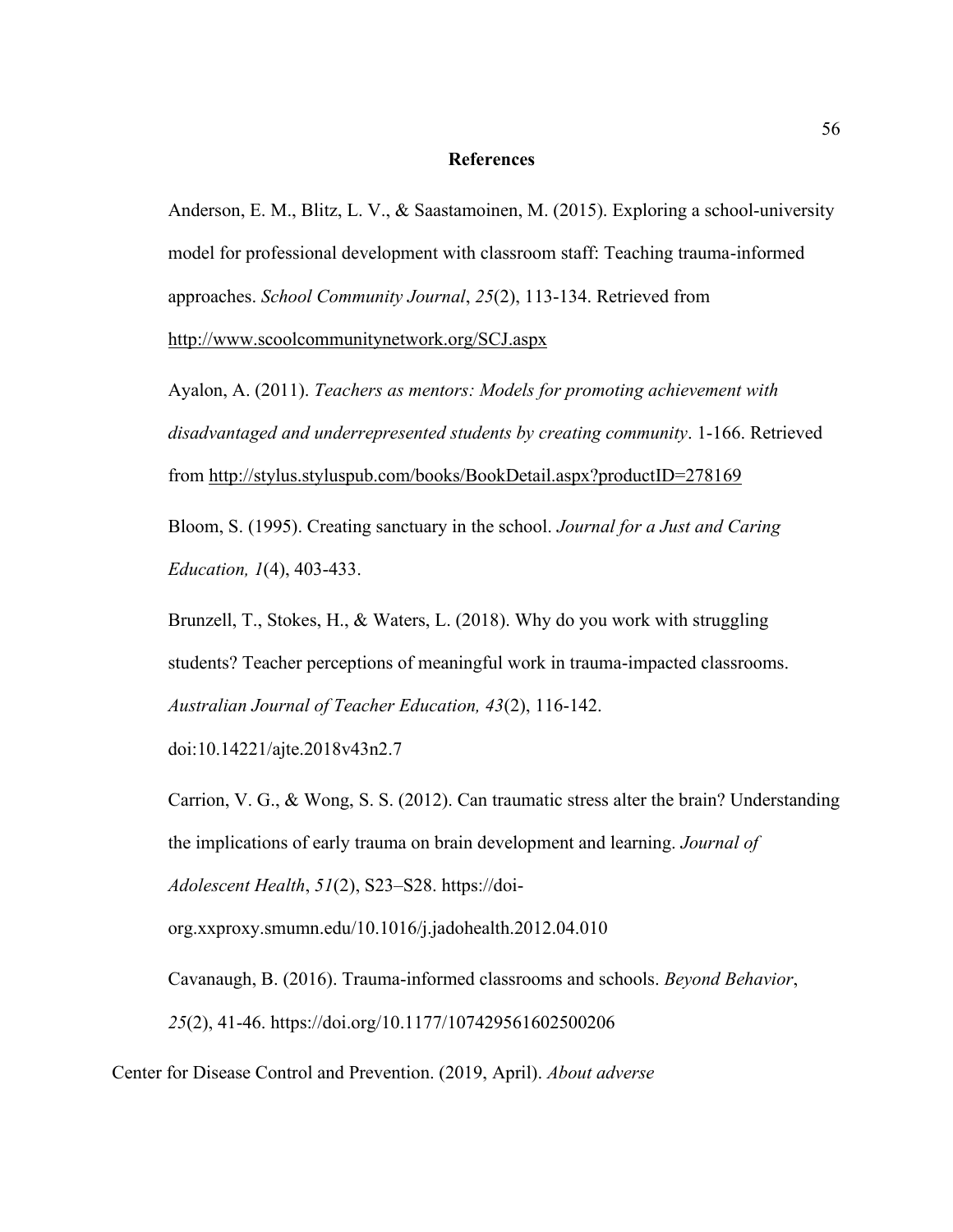*childhood experiences*. Retrieved from

<https://www.cdc.gov/violenceprevention/childabuseandneglect/acestudy/aboutace.html> Center for Integrated Health Solutions. (2019, July). *Trauma*. Retrieved from

<https://www.integration.samhsa.gov/clinical-practice/trauma-informed>

Chafouleas, S. M., Johnson, A. H., Overstreet, S., & Santos, N. M. (2016). Toward a blueprint for trauma informed service delivery in schools. School Mental Health, 8(1), 144–162.

Cummings, K., Addante, S., Swindell, J., & Meadan, H. (2017). Creating supportive environments for children who have had exposure to traumatic events. *Journal Of Child & Family Studies,* 26 (10), 2728. doi:10.1007/s10826-017-0774-9

Day, C., & Hong, J. (2016). Influences on the capacities for emotional resilience of teachers in schools serving disadvantaged urban communities: Challenges of living on the edge. *Science Direct*, *59*, 115-125.<https://doi.org/10.1016/j.tate.2016.05.015>

Dunn, C., Chambers, D., & Rabren, K. (2004). Variables Affecting Students' Decisions to Drop Out of School. *Remedial and Special Education*, *25*(5), 314–323.

<https://doi.org/10.1177/07419325040250050501>

DuVernay, A., & Averick, S. (2016). *13th.* [\[https://www.netflix.com/title/80091741\]](https://www.netflix.com/title/80091741). Retrieved from http://netflix.com

Elias, M. (2013). The School-to-Prison Pipeline. Retrieved January 2, 2020, from https://www.tolerance.org/magazine/spring-2013/the-school-to-prison-pipeline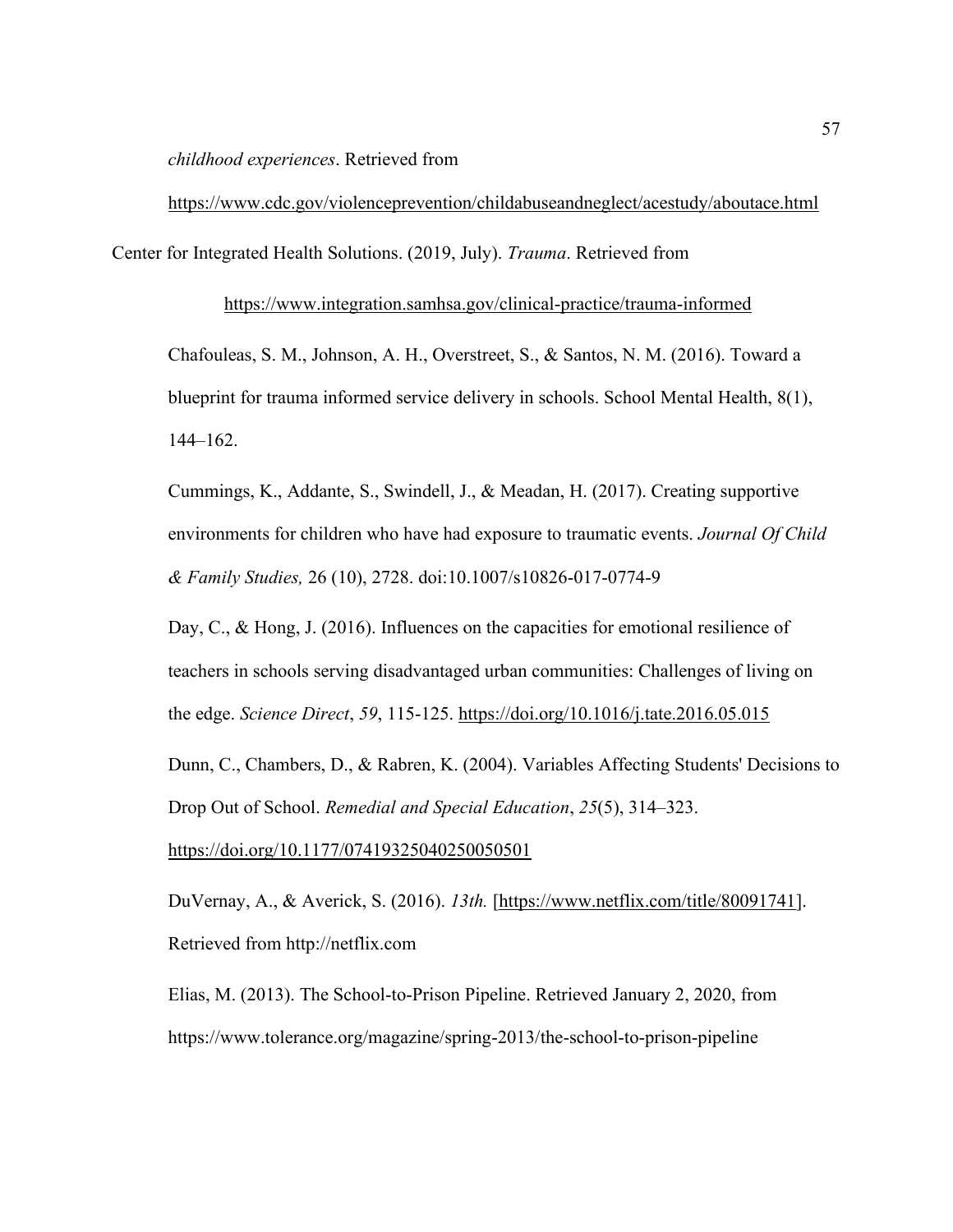Fondren, K., Lawson, M., Speidel, R., McDonnell, C. G., & Valentino, K. (2020).

Buffering the effects of childhood trauma within the school setting: A systematic review of trauma-informed and trauma-responsive interventions among trauma-affected youth. *Children and Youth Services Review*, *109*. https://doi-

org.xxproxy.smumn.edu/10.1016/j.childyouth.2019.104691

Foran, L. M. (2009). Listening to music: Helping children regulate their emotions and improve learning in the classroom. *Educational Horizons*, *88*(1), 51-58. Retrieved from https://www.jstor.org/stable/42923786

Goleman, D. (2014, August 19). We should be teaching emotional literacy in schools. *Mindful*, 1-5. Retrieved from [https://www.mindful.org/daniel-goldman-we-should-be](https://www.mindful.org/daniel-goldman-we-should-be-teaching-emotional-literacy-in-schools/)[teaching-emotional-literacy-in-schools/](https://www.mindful.org/daniel-goldman-we-should-be-teaching-emotional-literacy-in-schools/)

Gresham, F. (2014). Evidence-based social skills interventions for students at risk for EBD. *Remedial and Special Education,36*(2), 100-104. doi:10.1177/0741932514556183

Hewitt, M. B. (2018). Meeting the challenge of inclusion for students with emotional disabilities. In CHOICES (Vol. 2). Retrieved from

http://behavioradvisor.com/InclusionOfEBD.html (Reprinted from CHOICES, 2, 32-39, 2014)

Individuals with Disability Act, 34 C.F.R. § 300.8 (July 11, 2017).

Jean-Jacques, W. A. (2017, May 11). Cutting off the school-to-prison pipeline. Retrieved from http://amsterdamnews.com/news/2017/may/11/cutting-school-prison-pipeline/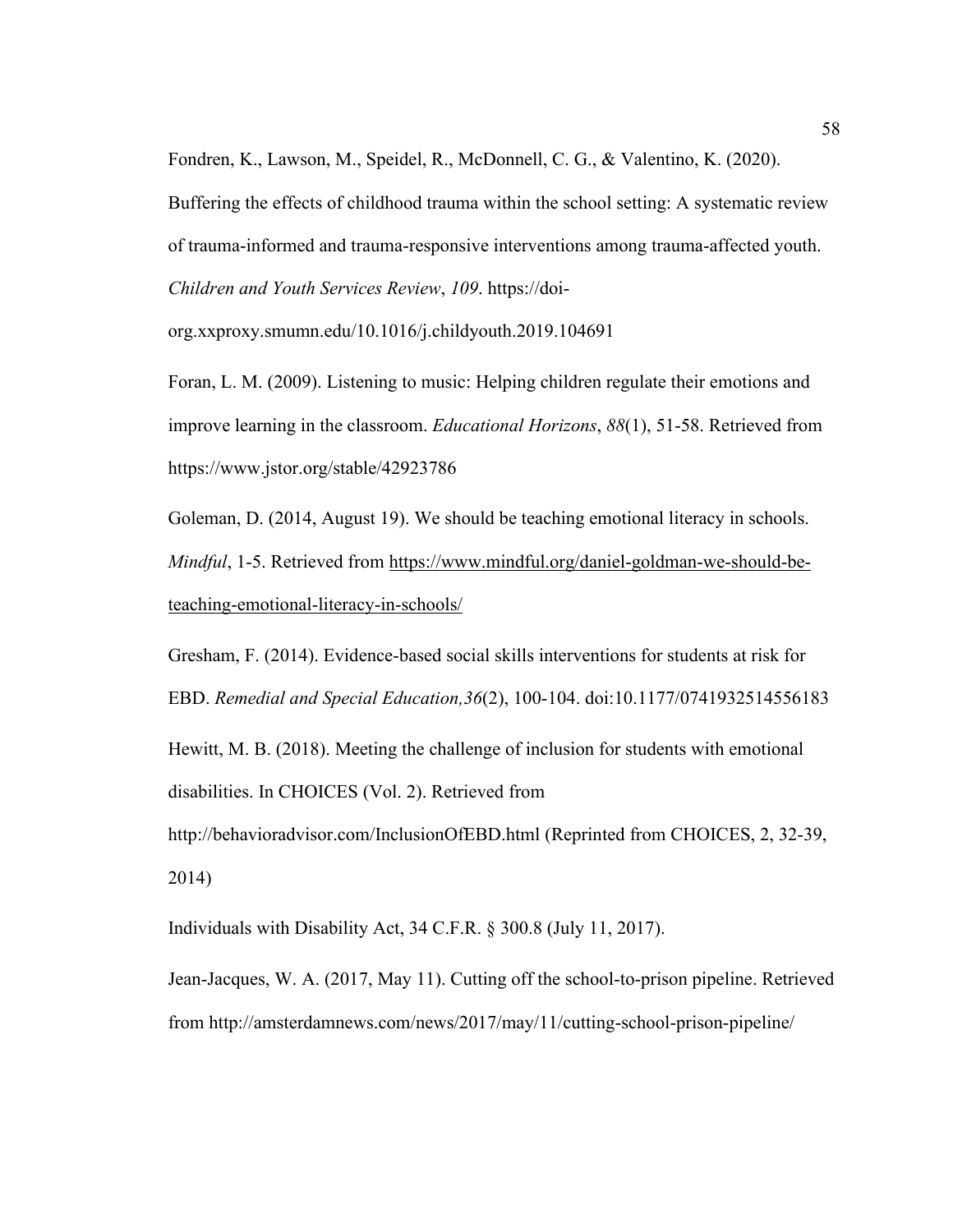Kliewer, W., Lepore, S., Farrell, A., Allison, K., Meyer, A., Sullivan, T. & Greene, A. (2011). A school-based expressive writing intervention for at-risk urban adolescents' aggressive behavior and emotional lability. *Journal of Clinical Child and Adolescent Psychology: The Official Journal for the Society of Clinical Child and Adolescent Psychology, American Psychological Association*, Division 53. 40. 693-705. 10.1080/15374416.2011.597092.

Leigh, L. (2012). *Dramatherapy with children, young people, and schools: enabling creativity, sociability, communication, and learning*. Hove, East Sussex: Routledge.

Lepore, S.J. (1997). Expressive writing moderates the relation between intrusive thoughts and depressive symptoms. *Journal of Personality and Social Psychology*, *73*, 1030-1037.

Lepore, S.J., Greenberg, M.A., Bruno, M., & Smyth, J.M. (2002). Expressive writing and health: Self-regulation of emotion-related experience, physiology and behavior. *American Psychological Association*, 99-117.

Lepore, S.J., & Smith, J.M. (2002). The writing cure: How expressive writing promotes health and emotional well-being. *American Psychological Association*.

Levitin, D. (2006). *This is your brain on music.* New York: Plume.

McInerney, M., & McKlindon, A. (2014, December). Unlocking the door to learning: Trauma-informed classrooms & transformational schools. Retrieved from [https://www.elc-pa.org/resource/unlocking-the-door-to-learning-trauma-informed](https://www.elc-pa.org/resource/unlocking-the-door-to-learning-trauma-informed-classrooms-and-transformational-schools/)[classrooms-and-transformational-schools/](https://www.elc-pa.org/resource/unlocking-the-door-to-learning-trauma-informed-classrooms-and-transformational-schools/)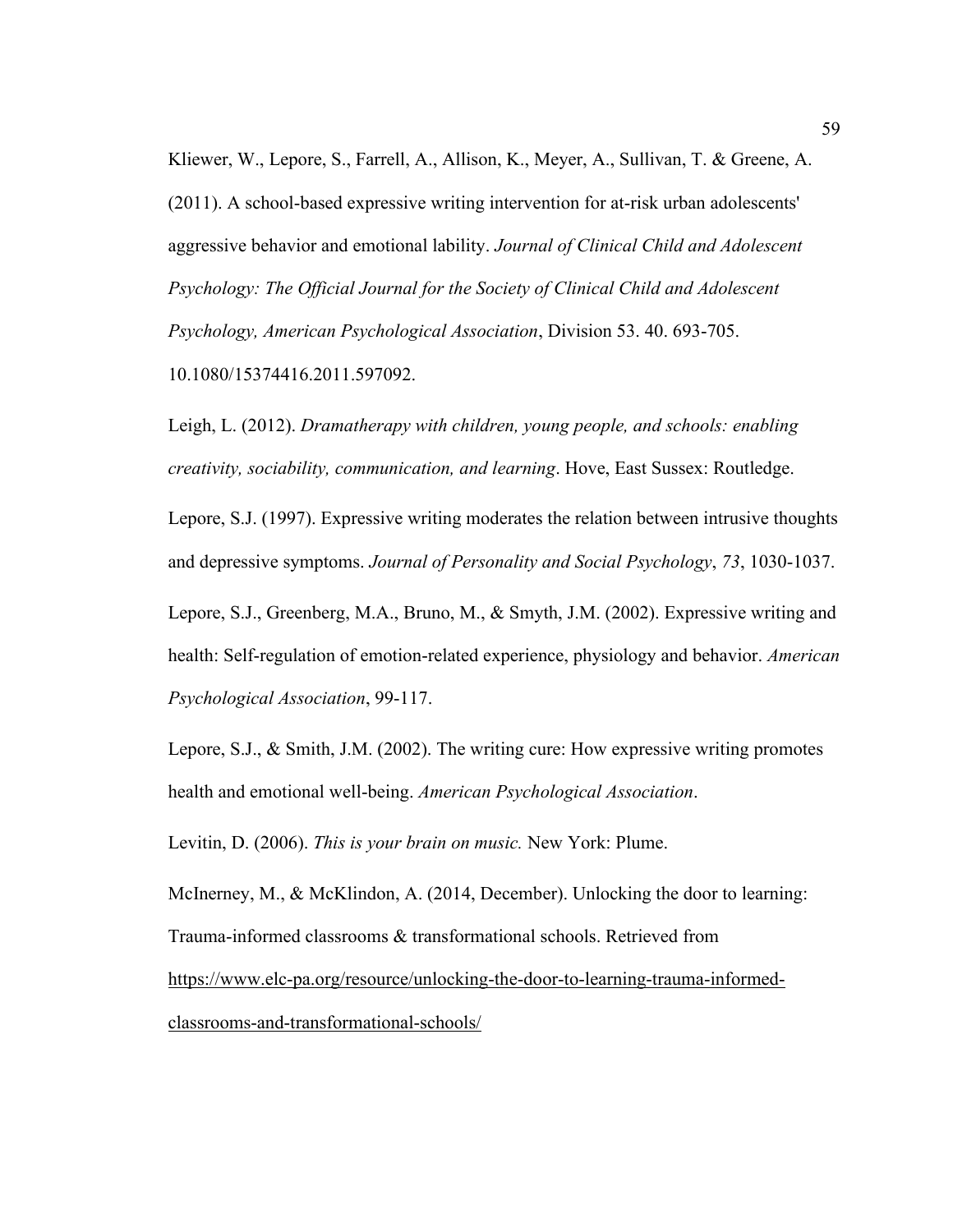McIntyre, E. M., Baker, C. N., & Overstreet, S. (2019). Evaluating foundational professional development training for trauma-informed approaches in schools. Psychological Services, 16(1), 95–102. https://doiorg.xxproxy.smumn.edu/10.1037/ser0000312.supp (Supplemental)

Nelson, L., & Lind, D. (2015, February 24). The school to prison pipeline, explained - Justice Policy Institute. Retrieved January 2, 2020, from http://www.justicepolicy.org/news/8775

Newell, J.M., & MacNeil, G.A. (2010) Professional burnout, vicarious trauma, secondary traumatic stress, and compassion fatigue: A review of theoretical terms, risk factors, and preventative methods for clinicians and researchers. *Best Practices in Mental Health,*  6(2), 57-68.

Olsen, B. & Anderson, L. (2007). Courses of action: A qualitative investigation into urban teacher retention and career development. *Urban Education, 42*(1), 5-29.

Pennebaker, J.W., & Beall, S.K. (1986). Confronting a traumatic event: Toward and understanding of inhibition and disease. *Journal of Abnormal Psychology*, *95*, 274-281. Post-Traumatic Stress Disorder (PTSD). (2018, July 6). Retrieved from https://www.mayoclinic.org/diseases-conditions/post-traumatic-stressdisorder/symptoms-causes/syc-20355967

Rosso, B.D., Dekas, K.H., & Wrzesniewski, A. (2010). On the meaning of work: A theoretical integration and review. *Research in Organizational Behavior, 30,* 91-127. https://doi.org/10.1016/j.riob.2010.09.001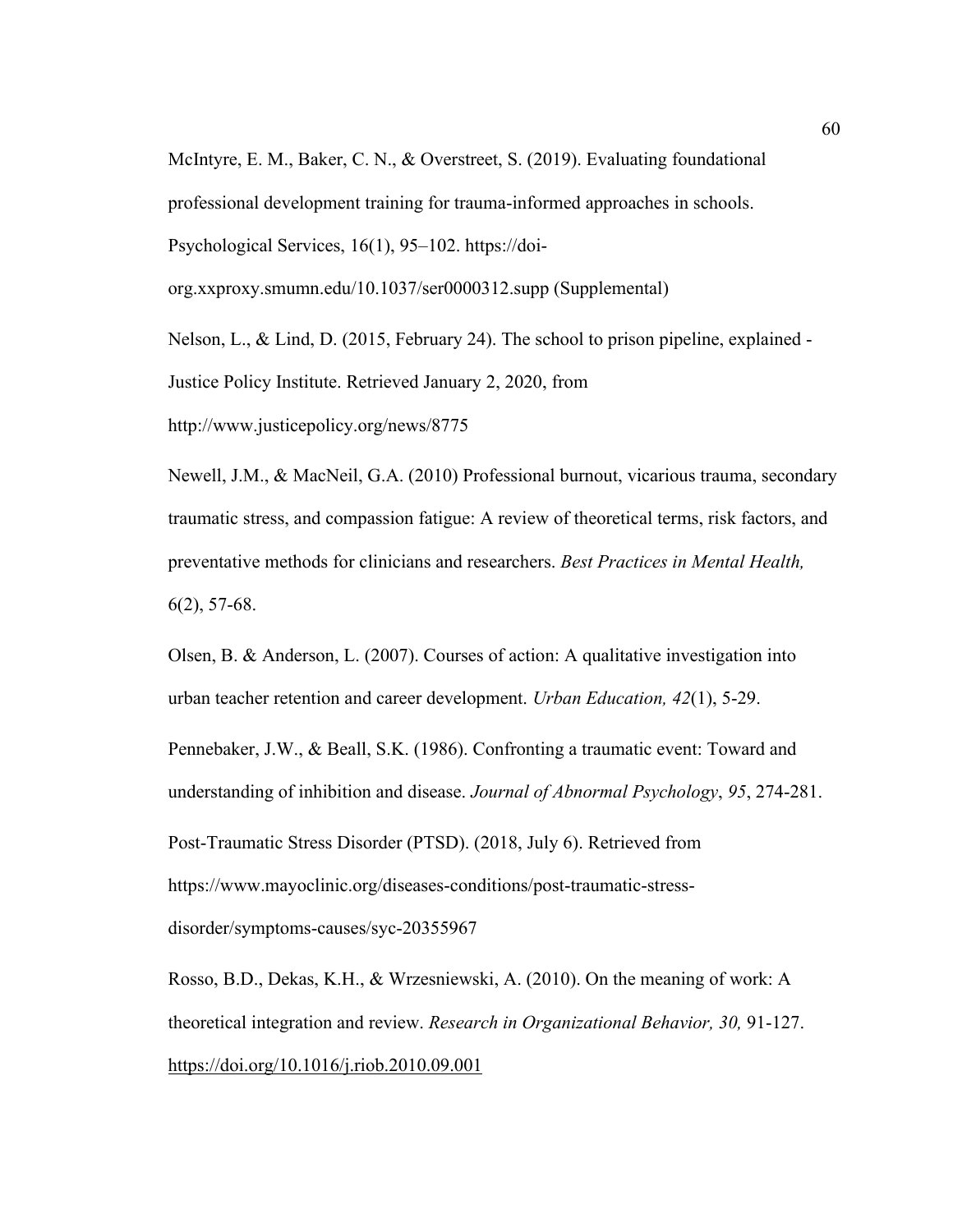Rumsey, A. D., & Milsom, A. (2019). Supporting school engagement and high school completion through trauma-informed school counseling. *Professional School Counseling*, *22*(1), 1-10. https://doi.org/10.1177/2156759X19867254

Sacks, O. (2007). *Musicophilia.* New York: Vintage Books.

Sander, M. (2016, December 12). *Trauma-informed classrooms* [Video file].

Retrieved from [https://www.youtube.com/watch?v=QAGx2PyMh\\_o](https://www.youtube.com/watch?v=QAGx2PyMh_o)

Sajnani, N., & Johnson, D. R. (2014). *Trauma-informed drama therapy: Transforming clinics, classrooms, and communities*. Charles C. Thomas.

Scott Frydman, J., & Mayor, C. (2017). Trauma and early adolescent development: Case examples from a trauma-informed public health middle school program. *Children & Schools*, *39*(4), 238–247. https://doi-org.xxproxy.smumn.edu/10.1093/cs/cdx017

Smith, J.A. (1996). Beyond the divide between cognition and disclosure: Using interpretive phenomenological analysis in health psychology. *Psychology and Health, 11*(2), 261-271.<https://doi.org./10.1080.08870449608400256>

Sohoni, M. (2017, February 27). Restore relationships with students; don't kick them out. Retrieved from https://www.minnpost.com/community-voices/2017/02/restorerelationships-students-don-t-kick-them-out/

Solar, E. (2011). Prove them wrong; Be there for secondary students with an emotional or behavioral disability. *TEACHING Exceptional Children,44*(1), 40-45. doi:10.1177/004005991104400105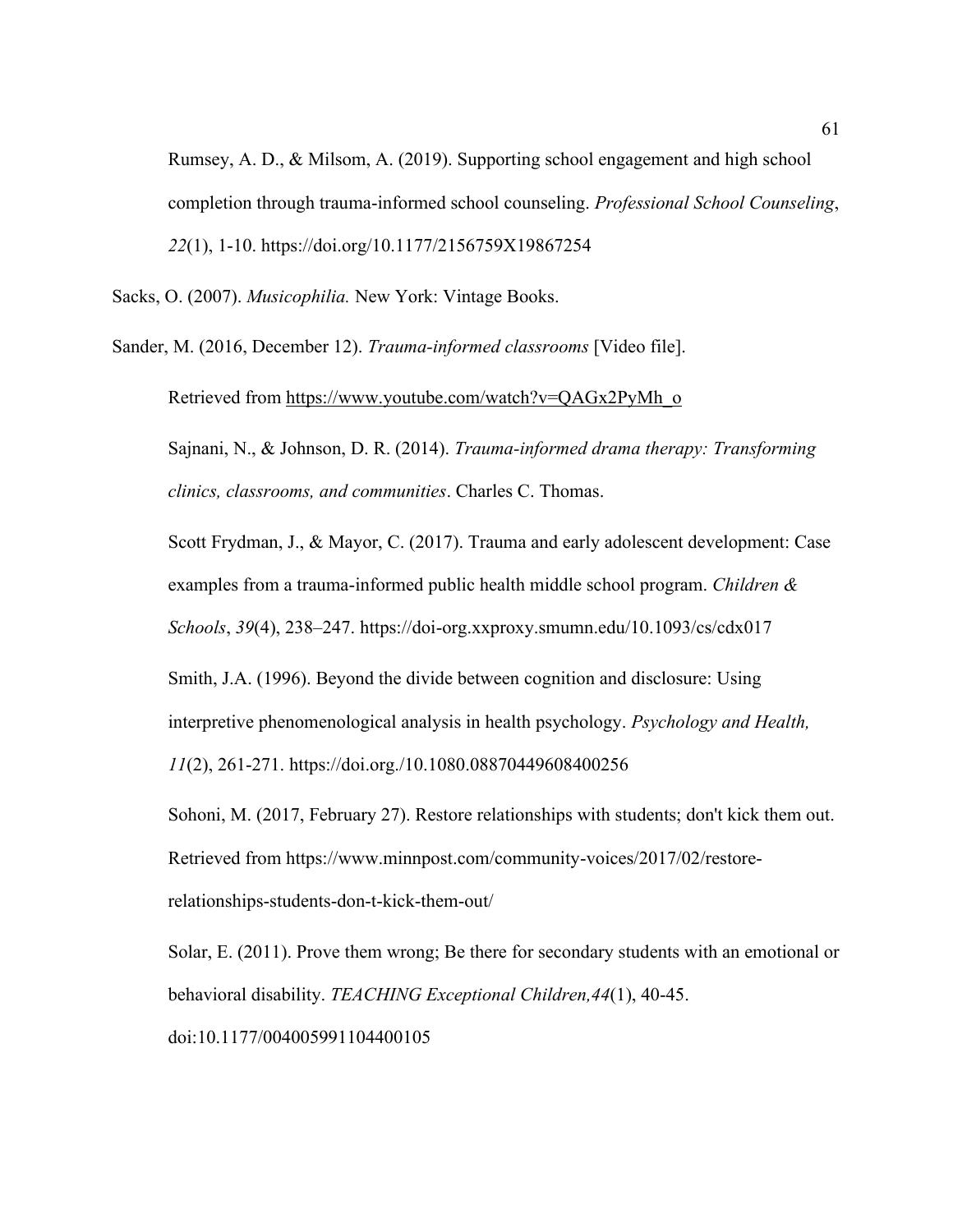Spano, R., Rivera, C., & Bolland, J.M. (2010). Are chronic exposure to violence and chronic violent behavior closely related developmental processes during adolescence. *Criminal Justice and Behavior*, *37*, 1160-1179.

Stamm, B.H. (2010). The Concise ProQOL Manual, 2nd Ed. Pocatello, ID: ProQOL.org Stien, P., & Kendall, J. (2004). *Psychological trauma and the developing brain*. Binghamton, N.Y.: Hayworth Press.

Still, B. (2019). Emotional and Behavioral Disorder. Retrieved April 2, 2020, from https://www.gadoe.org/Curriculum-Instruction-and-Assessment/Special-Education-Services/Pages/Emotional-and-Behavioral-Disorder.aspx

The Right Brain and Healing Trauma. (2019, March 14). Retrieved April 2, 2020, from https://www.praxesmodel.com/the-right-brain-and-healing-trauma/

Trauma. (n.d.). Retrieved January 20, 2020, from

https://www.integration.samhsa.gov/clinical-practice/trauma-informed

U.S. Bureau of the Census. (2017). *Education attainment in the United States: 2016.*  Retrieved from [https://www.census.gov/data/tables/2016/demo/education-attainment/cps](https://www.census.gov/data/tables/2016/demo/education-attainment/cps-detailed-tables.html)[detailed](https://www.census.gov/data/tables/2016/demo/education-attainment/cps-detailed-tables.html) [-tables.html](https://www.census.gov/data/tables/2016/demo/education-attainment/cps-detailed-tables.html)

U.S. Department of Education (2002). *Twenty-third annual report to Congress on the implementation of Public Law 101-476: The Individuals with Disabilities Act.*  Washington, DC: Author.

Van der Kolk, B. (1994). *The body keeps the score: brain, mind, and body in the healing of trauma*. NY, NY: Penguin Books. doi: 10.3109/10673229409017088